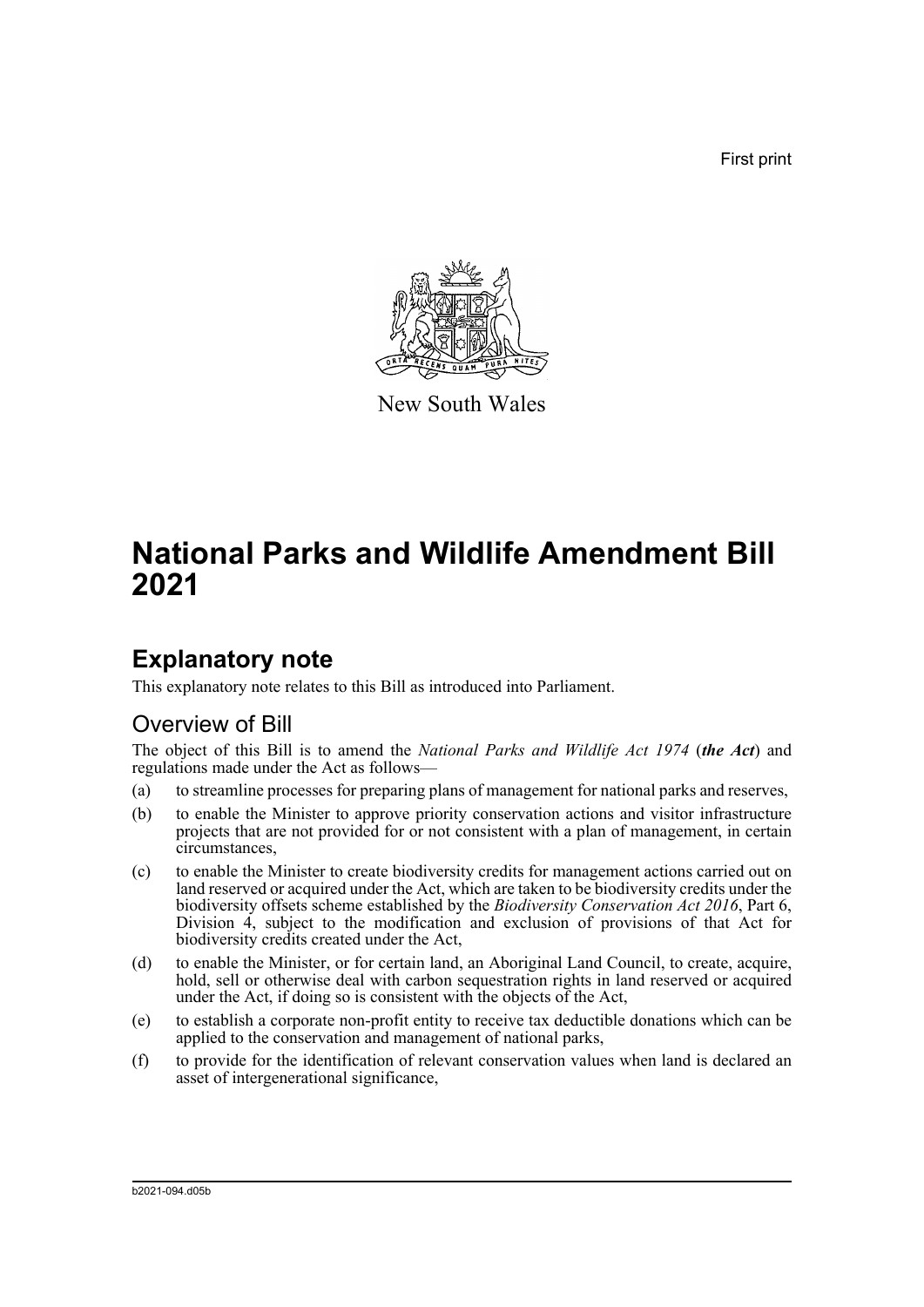- (g) to enable the location of land declared an asset of intergenerational significance, and other information in relation to that land, to be kept confidential when considered necessary for conservation purposes,
- (h) to provide for penalties for offences against land declared an asset of intergenerational significance,
- (i) to enable the use of digital images and data for compliance and enforcement actions relating to vehicles entering or using a park,
- (j) to provide for a power to make regulations about monitoring and reporting on the ecological health of parks.

## Outline of provisions

**Clause 1** sets out the name, also called the short title, of the proposed Act.

**Clause 2** provides for the commencement of the proposed Act.

### **Schedule 1 Amendment of National Parks and Wildlife Act 1974 No 80**

**Schedule 1.1[1], [2], [3], [5], [6], [13], [33] and [36]** update references to refer to the Secretary, persons employed in the Department and the Department of Planning, Industry and Environment consequent on administrative changes.

**Schedule 1.1[4]** defines *carbon sequestration right*, *committed land*, *deal*, *Department*, *DPC Secretary* and *Secretary*.

**Schedule 1.1[7]** makes a consequential amendment to reflect the repeal of the *Rural Fires Act 1997*, section 47(1)(d).

**Schedule 1.1[8]** updates references to refer to the Secretary and the Secretary of the Department of Premier and Cabinet consequent on administrative changes.

**Schedule 1.1[9]–[12]** remove redundant references to certain licences and a wildlife management area.

**Schedule 1.1[15]** inserts proposed sections 81AA and 81AB. Proposed section 81AA allows the Minister to approve conservation actions or infrastructure projects for visitor management or conservation on land in certain circumstances. Proposed section 81AB sets out the process by which the Minister may approve an action or project under proposed section 81AA. **Schedule 1.1[14]** makes a consequential amendment to provide that the requirement the Minister must not undertake operations in relation to lands to which an adopted plan of management relates does not prevail over a project or action approved under proposed section 81AA.

**Schedule 1.1[16]** inserts proposed Parts 5A and 5B. Proposed Part 5A provides for the creation of biodiversity credits for management actions carried out on land reserved or acquired under the Act, and for the credits to be acquired, held, retired, sold or otherwise dealt with or traded in under the biodiversity offsets scheme established under the *Biodiversity Conservation Act 2016*, Part 6. The Minister may create the credits in relation to proposed management actions that meet certain requirements, including that the actions are likely to deliver biodiversity outcomes that are greater than the outcomes from actions typically implemented on the land in the previous 5 years. A national parks biodiversity assessment report must be prepared by an accredited person in accordance with the biodiversity assessment method established under the *Biodiversity Conservation Act 2016*. The Minister may make a statement of commitment which sets out matters, including the number of biodiversity credits created for the land the subject of the statement of commitment.

Credits created under proposed Part 5A are taken to be biodiversity credits under the *Biodiversity Conservation Act 2016*, Part 6, subject to the exclusions and modifications set out in proposed Part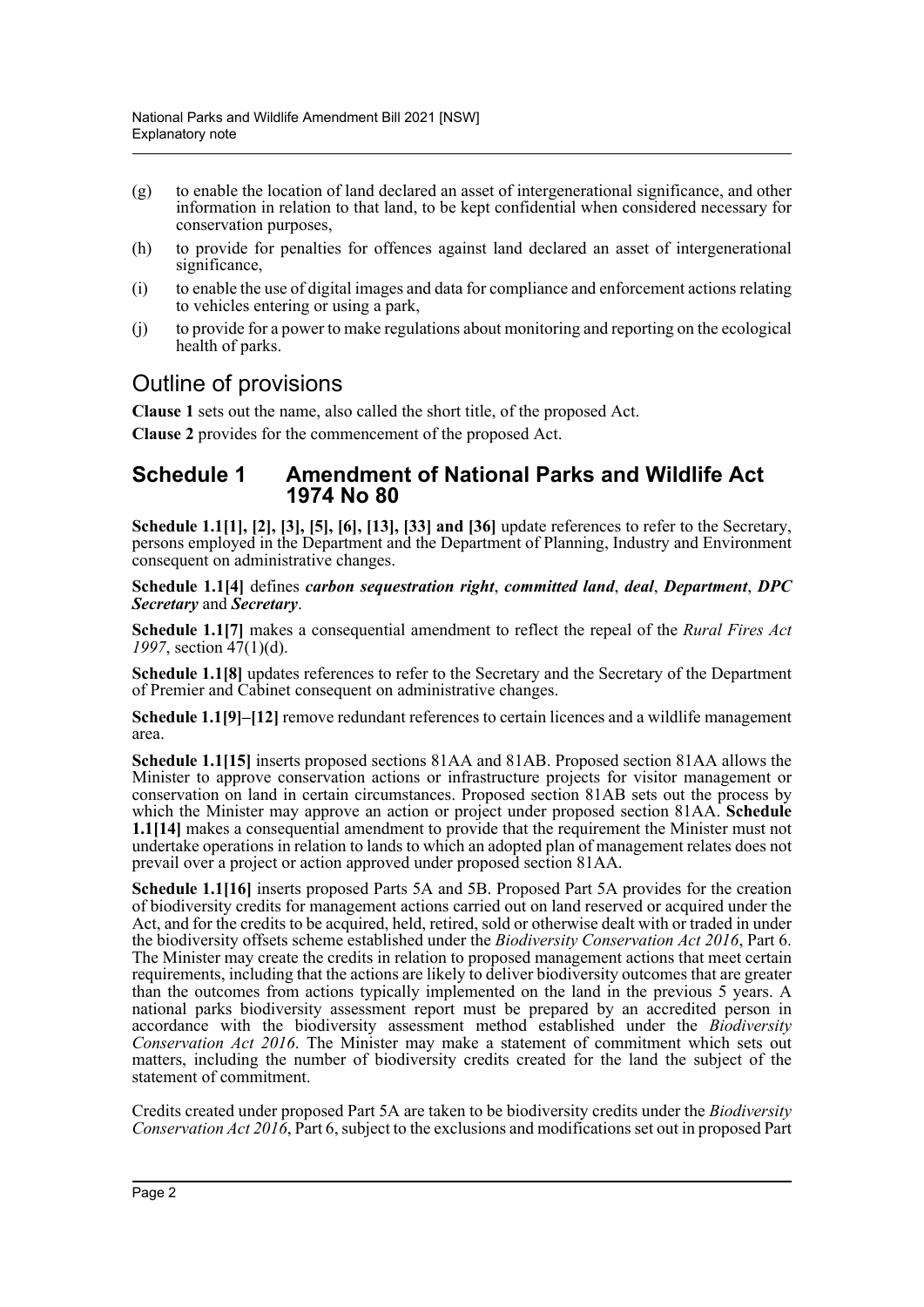5A, Division 3. Regulations may make necessary modifications to the operation of a provision of the *Biodiversity Conservation Act 2016* and provide for matters that are dealt with by regulations made under that Act.

Proposed Part 5B defines *carbon sequestration* and *carbon sequestration right*. The Minister may create and deal with carbon sequestration rights in land acquired, reserved or dedicated under the Act, other than certain Aboriginal land. The Minister may also do anything incidental to or in connection with creating and dealing with carbon sequestration rights. The Minister may exercise the functions in relation to land only if the Minister is satisfied that exercising the functions is consistent with the objects of the Act and has consulted any trust or local council that has care, control and management of the land. Regulations may be made to prescribe other types of carbon sequestration, carbon sequestration rights or other functions or activities that the Minister may exercise or take in relation to carbon sequestration rights. **Schedule 1.1[26]** also allows for regulations to be made about dealings with carbon sequestration rights.

**Schedule 1.1[17]** updates references in Part 6 to refer to the Secretary of the Department of Premier and Cabinet consequent on administrative changes.

**Schedule 1.1[18]** inserts proposed Part 7, which establishes the National Parks and Wildlife Conservation Trust as a body corporate with the corporate name of the National Parks and Wildlife Conservation Trust of New South Wales. The Trust is a statutory body representing the Crown and is subject to the control and direction of the Minister, except in relation to payments from the Public Fund. A Board of the Trust is established for the purpose of supporting and promoting the protection and enhancement of certain lands through the use of gifts received by the Public Fund.

The functions of the Trust include establishing and maintaining the Public Fund, inviting and encouraging gifts of money and property to the Public Fund, using money and property received by the Fund to support and promote its object, assessing and analysing lands for potential acquisition by payments from the Public Fund and investing money held in the Public Fund. The Trust is exempt from the *Duties Act 1997* in relation to the acquisition, leasing and disposal of land by the Trust for the purposes of, or under, the Act. The Trust is required to comply with the matters set out in the *Income Tax Assessment Act 1997* of the Commonwealth in relation to its registration as an environmental organisation within the meaning of that Act.

**Schedule 1.1[19]–[21] and [24]** update provisions relating to payments into and out of the National Parks and Wildlife Fund (the *Fund*) to reflect the establishment of the proposed biodiversity credit and carbon sequestration schemes. Amounts paid into the Fund for the transfer or retirement of biodiversity credits, other than surplus amounts for the credits, must be applied to management actions required under the statement of commitment for the relevant land.

**Schedule 1.1[22], [27] and [28]** make typographical corrections.

**Schedule 1.1[23]** creates a regulation-making power to allow for payments to be made out of the Fund for costs, charges, expenses, money or fees prescribed by the regulations.

**Schedule 1.1[25]** inserts proposed Part 12A, which relocates and amends former section 188H. The proposed Part provides that the Minister may declare land to be an environmental or cultural asset of intergenerational significance. The declaration must set out the environmental and cultural values of the declared land and include a map of the land. However, if the Minister is satisfied the disclosure of certain information may place the land or its environmental and cultural values at risk, certain information or maps may be omitted from the declaration. The regulations may make provisions about action that may be taken for the management of declared land. It is an offence for a person to interfere with, damage, harm or disturb an environmental or cultural value of declared land. **Schedule 1.1[37]** makes a consequential amendment to omit section 188H.

**Schedule 1.1[29]** inserts a regulation-making power in relation to the development and implementation by the Secretary of a program for the monitoring and reporting of matters relating to the ecological health of parks. **Schedule 1.1[30]** makes clear that this power extends to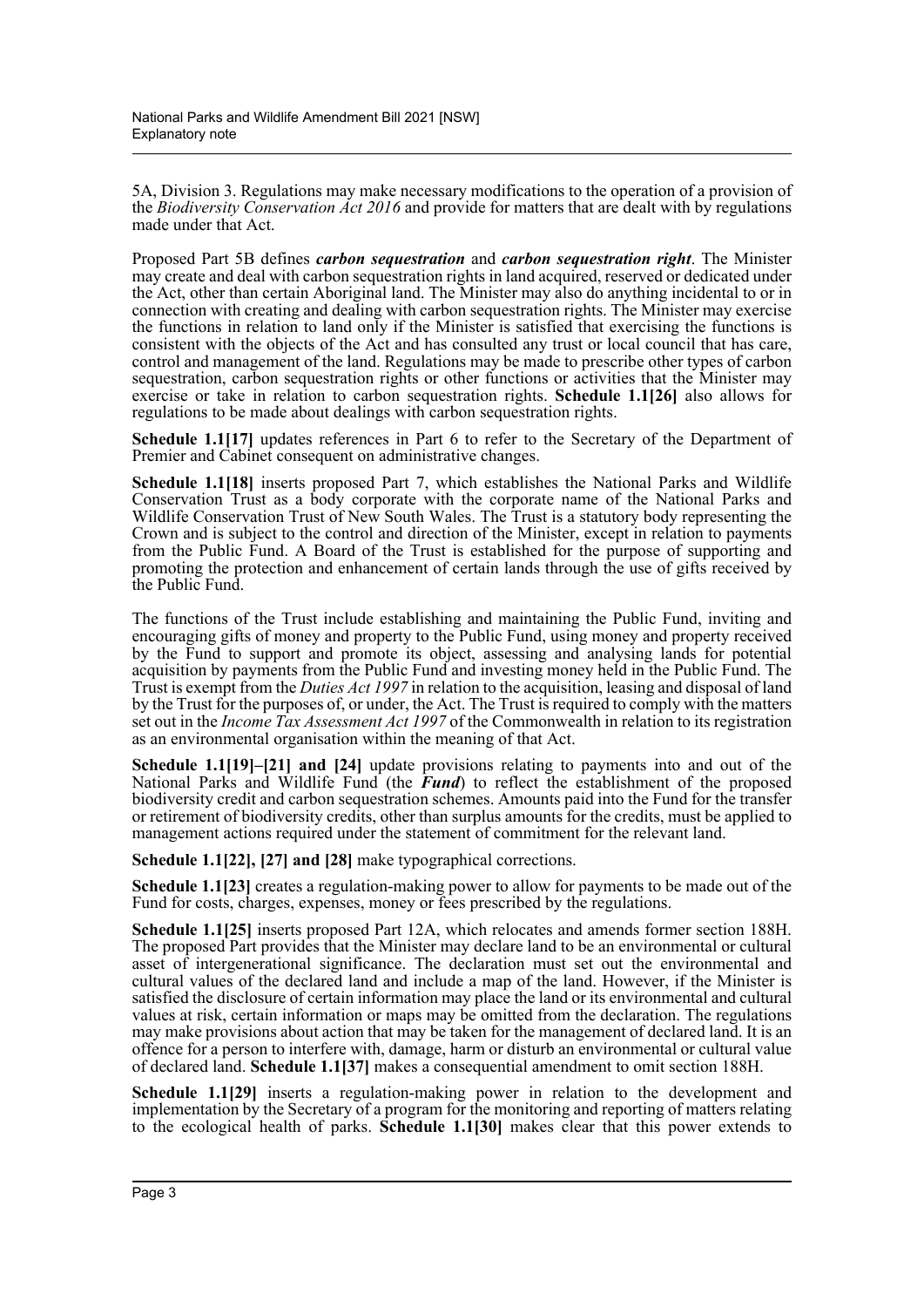regulations about requirements relating to the design of the program, the implementation of the program, including a requirement that the program be implemented to the greatest extent practicable, and reporting on the outcomes of the program.

**Schedule 1.1[31]** provides that an offence for causing harm to an environmental or cultural value of declared land under proposed section 153I is an executive liability offence for which a director of a corporation that commits an offence and certain other individuals may be personally liable.

**Schedule 1.1[32]** omits a reference to the Secretary of the Department of Industry, Skills and Regional Development, consequent on administrative changes.

**Schedule 1.1[34] and [35]** enable the Secretary to authorise work to be carried out for the maintenance or improvement of an access road to which the *Forestry Revocation and National Park Reservation Act 1996*, section 9 applies, and enables the Minister to determine a width for a road to which that provision applies to be excluded from reservation under the Act by exclusion order.

**Schedule 1.1[38]** inserts proposed sections 197A and 197B. Proposed section 197A provides for the use of images from approved cameras in proceedings for offences relating to vehicles entering or using national parks and other land, including that certain matters are prima facie evidence for the proceedings. Proposed section 197B makes it an offence for a person who obtains information in the exercise of a function relating to the use or operation of an approved camera to copy, use or disclose the information except in specified circumstances, including disclosure to specified law enforcement officials.

**Schedule 1.1[39]** inserts savings and transitional provisions.

**Schedule 1.2[1]** defines *committed Part 4A land*.

**Schedule 1.2[2]–[5]** update the functions of the National Parks and Wildlife Advisory Council, regional advisory committees and the Karst Management Advisory Committee.

**Schedule 1.2[6]** inserts proposed section 71BFA, which allows an Aboriginal Land Council to create, acquire, hold, sell or otherwise deal with carbon sequestration rights in relation to reserved or dedicated lands vested in the Aboriginal Land Council. The Aboriginal Land Council may also do anything incidental to or in connection creating or dealing with carbon sequestration rights. The Aboriginal Land Council may exercise the functions in relation to land only if satisfied exercising the functions is consistent with the objects of the Act. The Aboriginal Land Council must also only exercise the functions in relation to land with the agreement of the board of management for the land. The Secretary may exercise the functions on behalf of the Aboriginal Land Council at the request of the Aboriginal Land Council. The regulations may prescribe other functions or activities that the Aboriginal Land Council may take in relation to carbon sequestration rights.

**Schedule 1.2[7]** amends section 73A to provide that the period within which representations must be made, in relation to a plan of management, is a period of not less than 28 days. The responsible authority for a plan of management must provide the plan and representations received in relation to the plan to the appropriate regional advisory committee. The responsible authority is also required to provide the plan to the Karst Management Advisory Committee if the plan relates to land that contains significant karst environments. After the period of time for making representations has passed, the appropriate regional advisory committee must consider the plan and provide advice to the responsible authority for land reserved or dedicated under Part 4A, or otherwise, to the Minister. **Schedule 1.2[10]** makes a consequential amendment.

**Schedule 1.2[8]** amends section 73B to provide for the actions the Minister may take in relation to a plan of management. **Schedule 1.2[9]** makes a consequential amendment.

**Schedule 1.2[11]** defines *appropriate Aboriginal Land Council* and *committed Part 4A land* for proposed Part 5A.

**Schedule 1.2[13]** inserts proposed section 82DA which provides that an Aboriginal Land Council may deal with biodiversity credits for management actions carried out on reserved or dedicated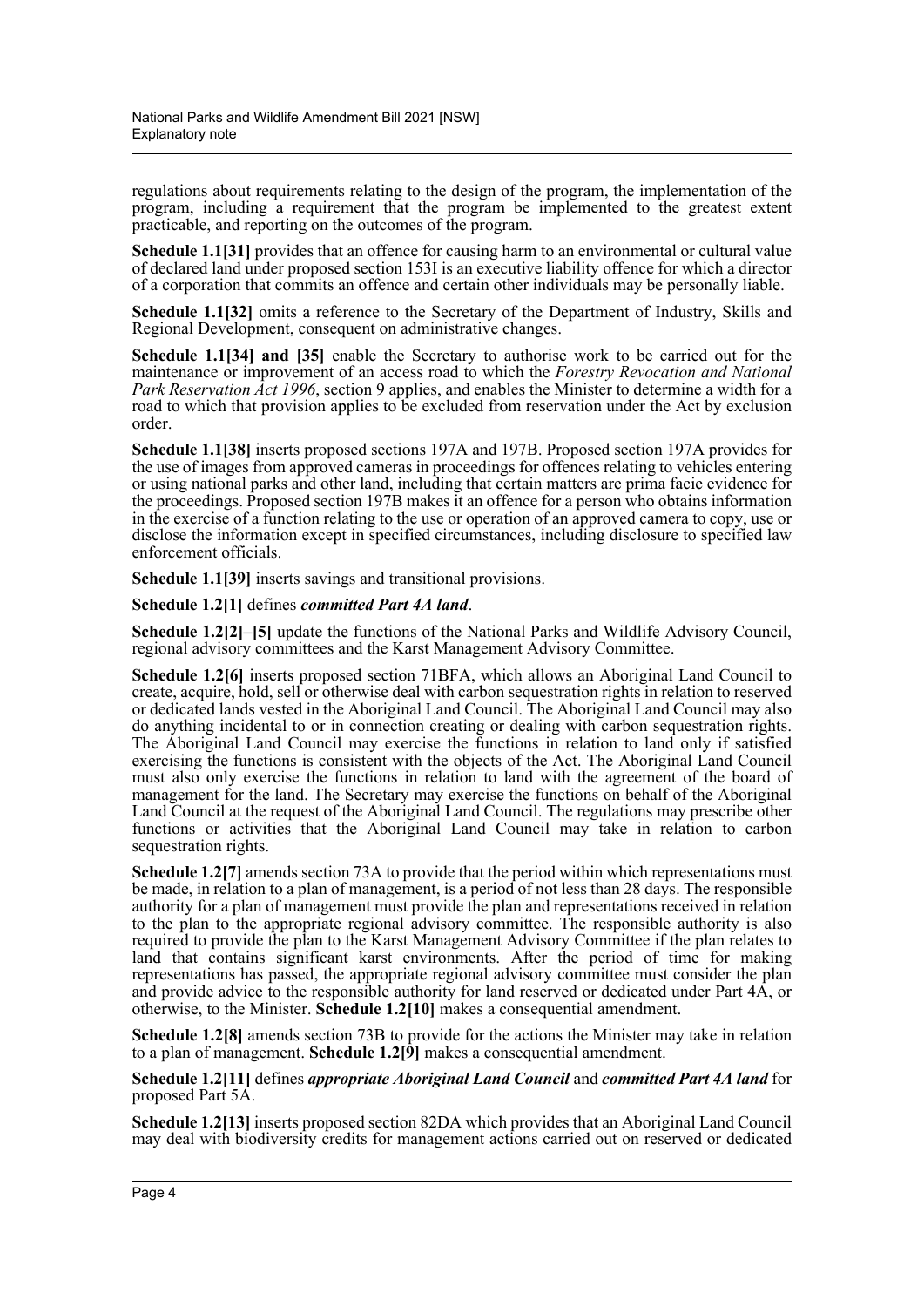lands vested in the Aboriginal Land Council. The Aboriginal Land Council may undertake actions incidental to or in connection with the dealings with the biodiversity credit. A function under the proposed section in relation to biodiversity credits may be carried out only with the agreement of the board of management for the land. The Secretary may exercise the functions on behalf of the Aboriginal Land Council, at the request of the Aboriginal Land Council.

**Schedule 1.2[12] and [14]–[30]** amend proposed Part 5A, to ensure biodiversity credits that relate to land reserved or dedicated under Part 4A that is the subject of a statement of commitment reflect the role of the Aboriginal Land Council as initial holders of the credit, and the role of the board of management for the land as the authority responsible for carrying out management actions in relation to biodiversity credits on the land.

**Schedule 1.2[31]** requires amounts paid from the Fund for biodiversity credits in relation to land reserved or dedicated under Part 4A to be paid to the board of management for the land.

**Schedule 1.2[32] and [33]** provide that an amount, including a surplus amount, received for the transfer or retirement of a biodiversity credit in relation to land reserved or dedicated under Part 4A must be applied to that land.

**Schedule 1.2[34]** inserts Part 3 into Schedule 1A. The proposed Part revokes certain dedications and reservations of State forests and Crown lands, and reserves the lands as the Gardens of Stone State Conservation Area, part of the Gardens of Stone National Park and part of the Wollemi National Park. The Part has effect despite provisions under the Act, the *Forestry Act 2012* and the *Crown Land Management Act 2016* providing for different procedures for revocation of dedicated or reserved land and for the reservation of land. Provision is made for an adjustment of description of the land in certain circumstances.

### **Schedule 2 Amendment of National Parks and Wildlife Regulation 2019**

**Schedule 2[1] and [3]** remove the definitions of *Secretary*, *DPC Secretary* and *Department* from the *National Parks and Wildlife Regulation 2019* (*the Regulation*) because the Bill inserts the definitions.

**Schedule 2[2]** inserts proposed Part 6A and 6B. Proposed Part 6A provides for the membership and procedure of the Board of the National Parks and Wildlife Conservation Trust established under proposed Part 7 of the Act, including the skills and experience required for persons to be appointed by the Minister. The procedures of the Board include procedures requiring the disclosure of a member's direct or indirect pecuniary interest in a matter considered by the Board that appears to raise a conflict of interest.

Proposed Part 6B applies provisions of the *Biodiversity Conservation Regulation 2017* relating to a public register of biodiversity credits with a modification that provides that a reference to a biodiversity stewardship site is taken to include a reference to committed land.

**Schedule 2[4] and [5]** update cross-references.

**Schedule 2[6]** makes a consequential amendment to the Regulation to reference the environmental or cultural values of land, consistent with the insertion of proposed Part 12A into the Act.

**Schedule 2[7]** replaces the word "diminish" in certain provisions with the phrase "put at risk", consistent with proposed amendments to the Act.

**Schedule 2[8]** inserts proposed clause 87A to prescribe an offence under clause 10G as a *vehicle entry offence* within the meaning of the Act, proposed section 197A(3).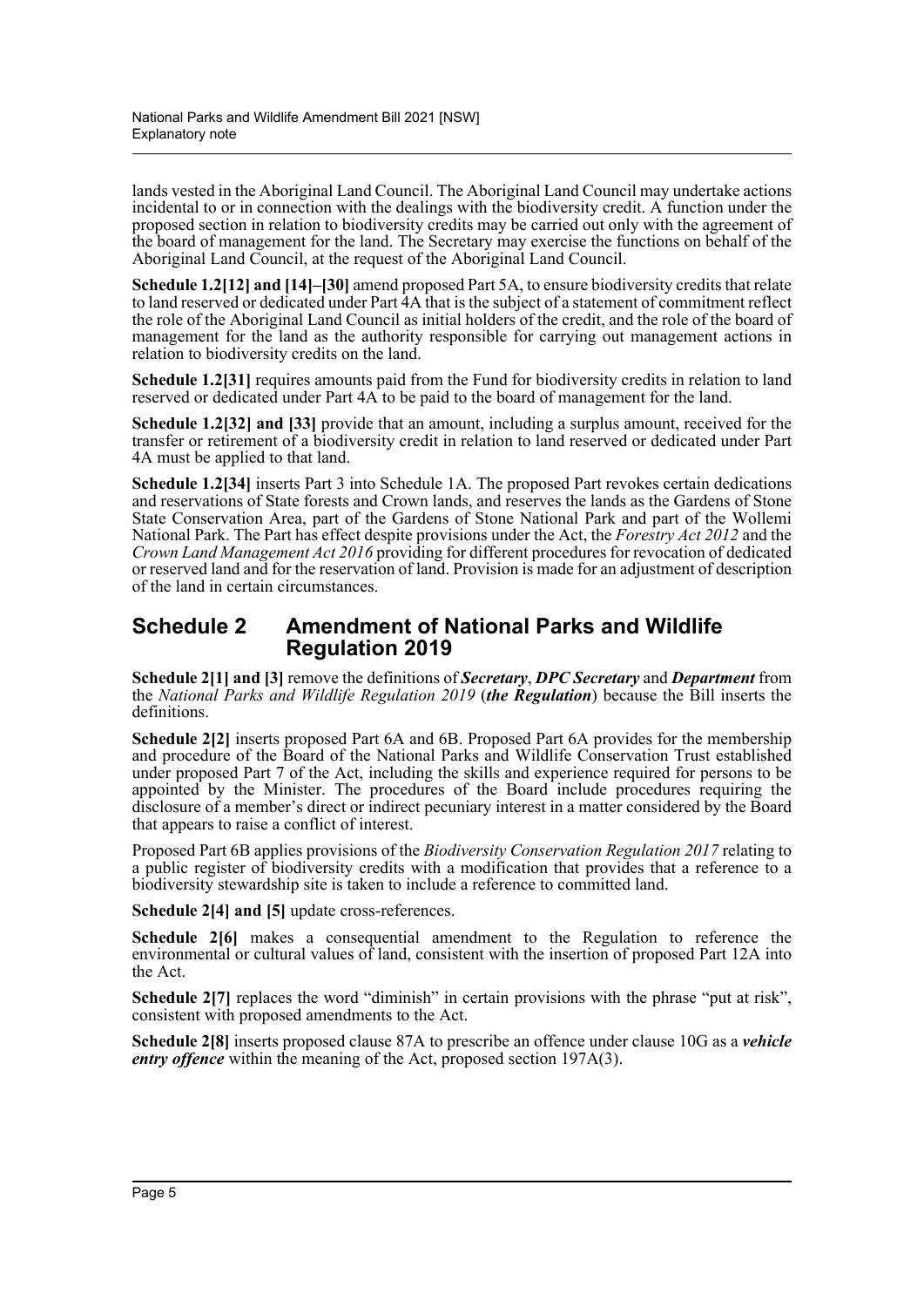## **Schedule 3 Amendment of other Acts and instruments**

**Schedule 3.1[1]** inserts a note into the *Biodiversity Conservation Act 2016*, Part 6 stating that biodiversity credits created under the Act are taken to be biodiversity credits under that Act.

**Schedule 3.1[2]** requires a register of biodiversity credits kept under the *Biodiversity Conservation Act 2016*, section 9.7 to include information relating to biodiversity credits taken to be biodiversity credits under the Act, Part 6.

**Schedule 3.2[1]** corrects a typographical error in the *Biodiversity Conservation Regulation 2017*.

**Schedule 3.2[2]** amends the *Biodiversity Conservation Regulation 2017* to require the public register of biodiversity credits to include the contact details of the National Parks and Wildlife Service for biodiversity credits created under the Act.

**Schedule 3.2[3] and [4]** amend the *Biodiversity Conservation Regulation 2017* to require that the public register of biodiversity credits includes the contact details of the appropriate Aboriginal Land Council, within the meaning of the Act, proposed Part 5A for biodiversity credits created under the Act.

**Schedule 3.3** updates an amendment under the *Government Sector Finance Legislation (Repeal and Amendment) Act 2018* to reflect amendments made by the *Government Sector Finance Act 2018*, consequent on the repeal of the *Annual Reports (Statutory Bodies) Act 1984*.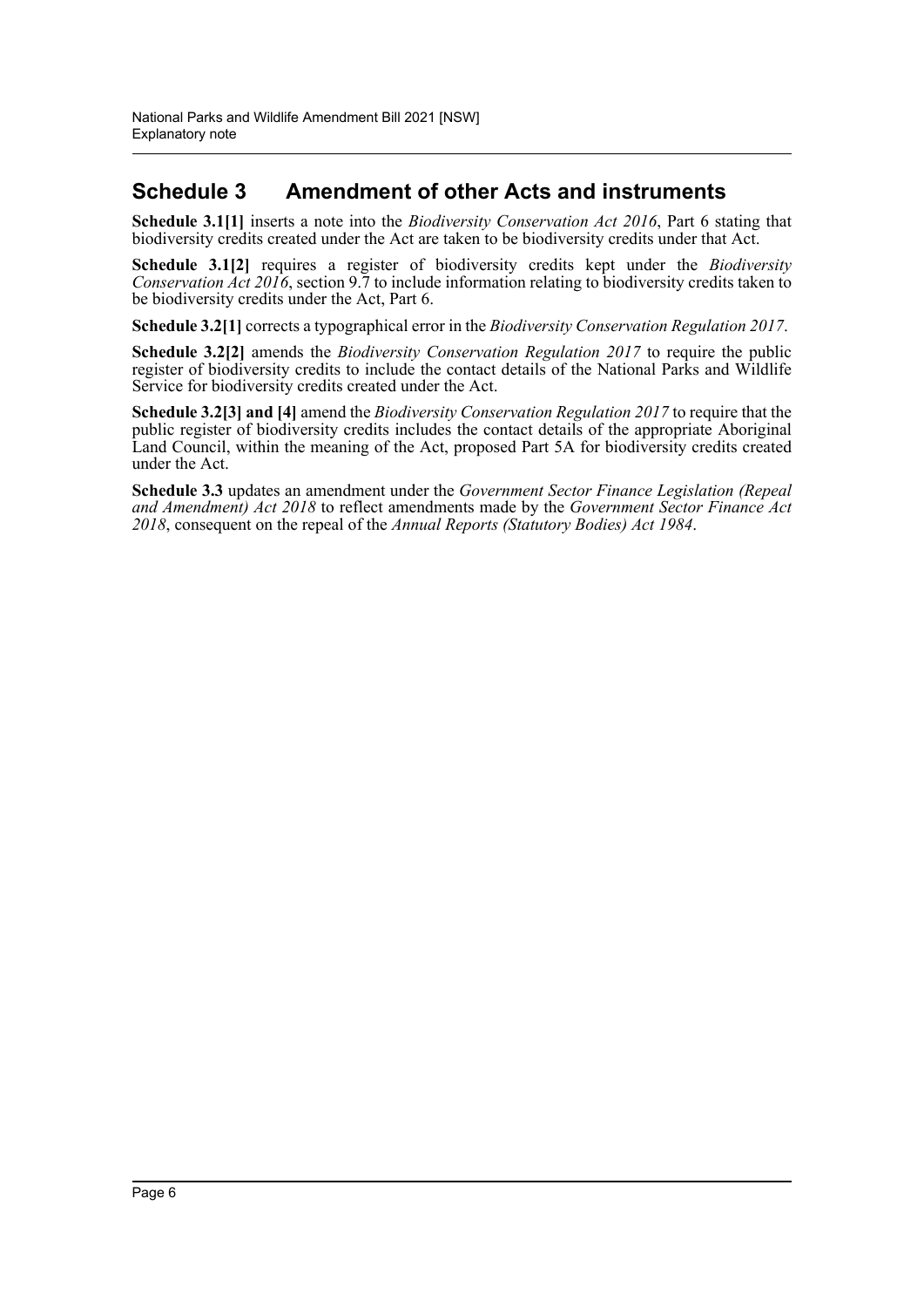First print



New South Wales

# **National Parks and Wildlife Amendment Bill 2021**

## **Contents**

|                   |                                                          | Page |
|-------------------|----------------------------------------------------------|------|
|                   | Name of Act                                              |      |
|                   | Commencement                                             | 2    |
| <b>Schedule 1</b> | Amendment of National Parks and Wildlife Act 1974 No 80  | 3    |
| Schedule 2        | Amendment of National Parks and Wildlife Regulation 2019 | 38   |
| Schedule 3        | <b>Amendment of other Acts and instruments</b>           | 43   |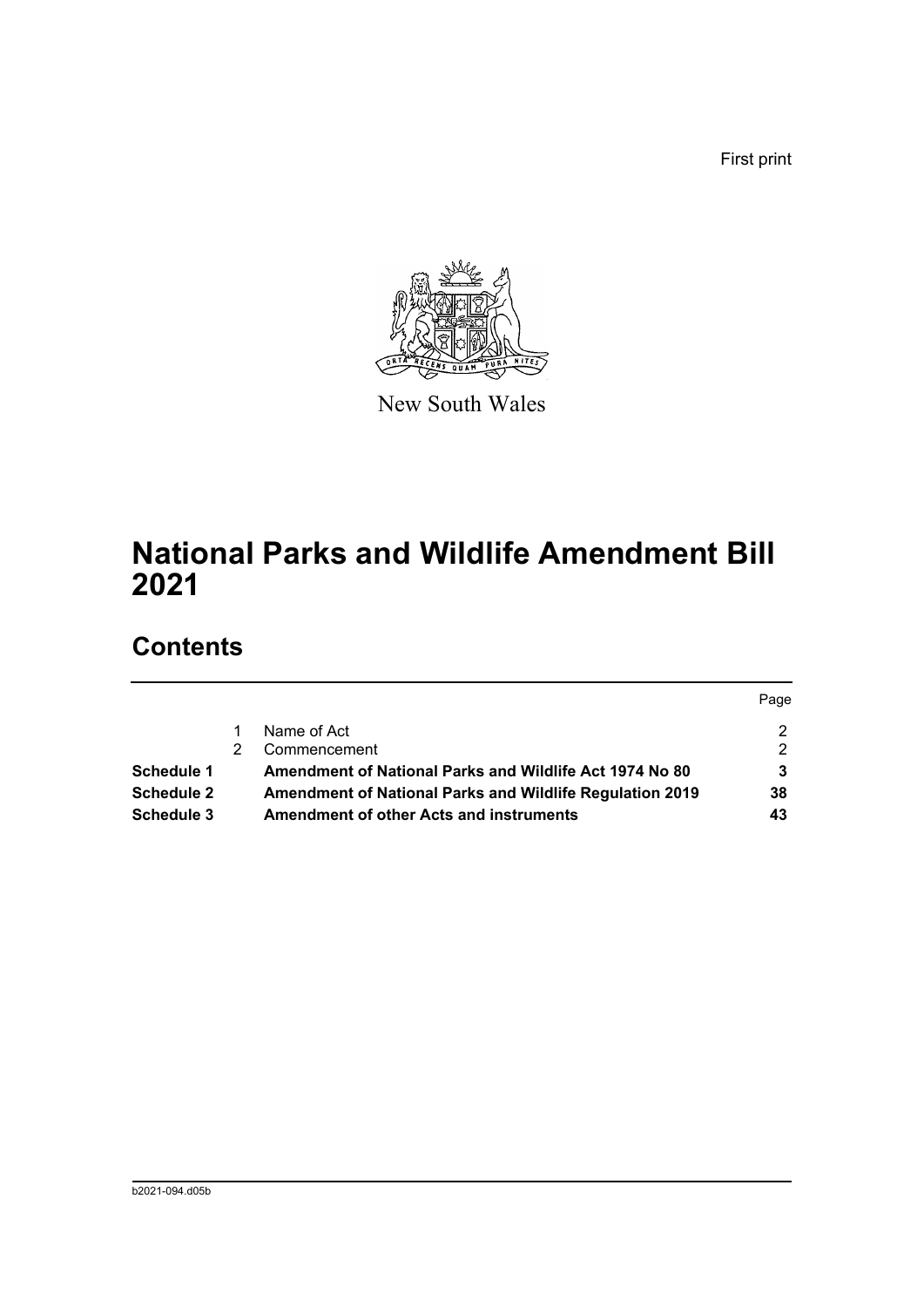

New South Wales

# **National Parks and Wildlife Amendment Bill 2021**

No , 2021

### **A Bill for**

An Act to amend the *National Parks and Wildlife Act 1974* and other legislation to streamline processes for plans of management; to enable the Minister to approve priority conservation actions; to establish an entity to receive donations; to allow the Minister to create and trade in carbon sequestration rights and biodiversity credits for certain land; to reserve land; and for other purposes.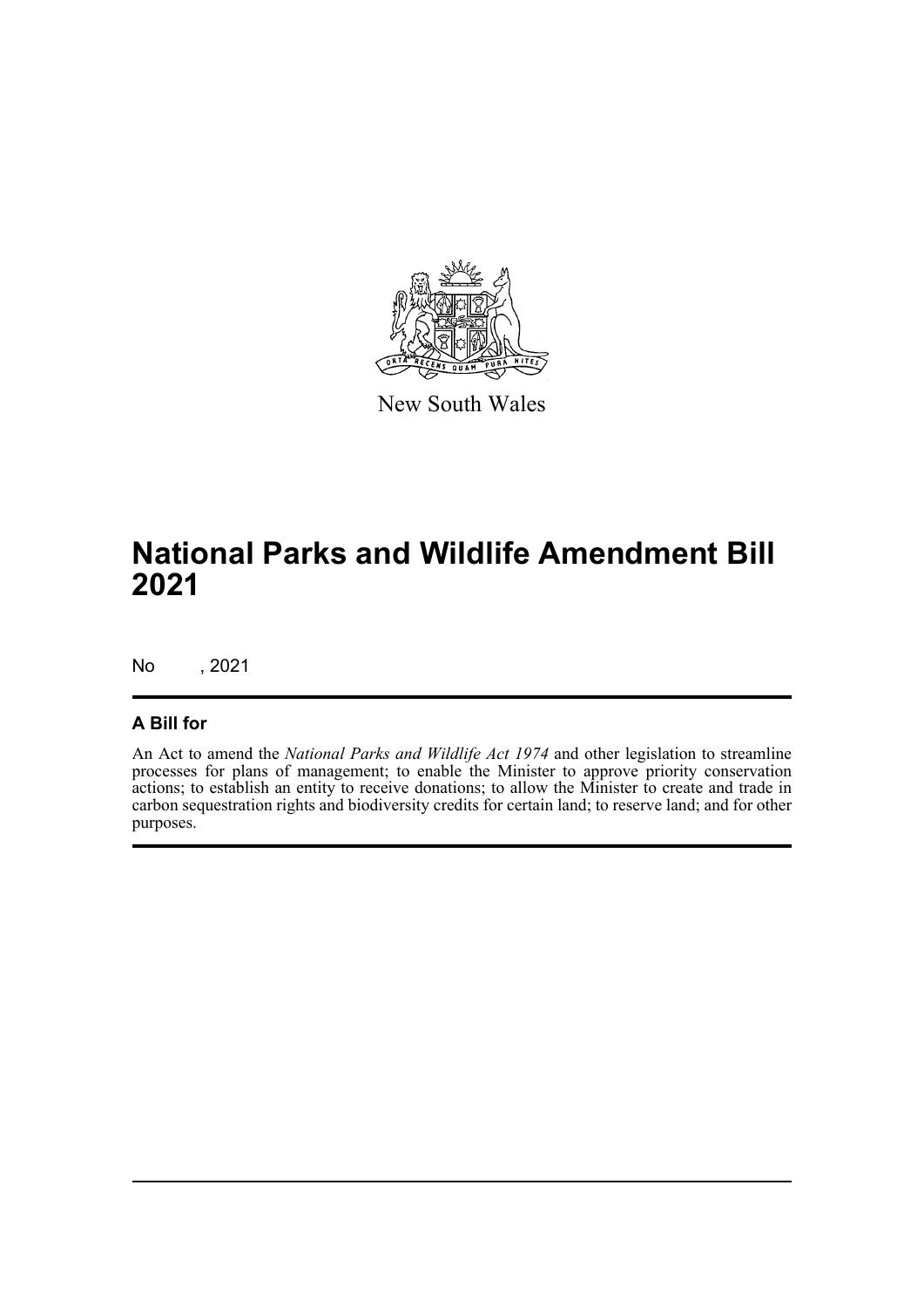<span id="page-8-0"></span>

| The Legislature of New South Wales enacts- |  |
|--------------------------------------------|--|
|--------------------------------------------|--|

<span id="page-8-1"></span>

| 1 |     | Name of Act                                                                      |                          |  |  |
|---|-----|----------------------------------------------------------------------------------|--------------------------|--|--|
|   |     | This Act is the National Parks and Wildlife Amendment Act 2021.                  | 3                        |  |  |
|   |     | Commencement                                                                     | $\overline{\mathcal{A}}$ |  |  |
|   | (1) | Subject to subsection (2), this Act commences on the date of assent to this Act. | 5                        |  |  |
|   | (2) | Schedules 1.2 and 3.2[3] and [4] commence on the earlier of-                     | 6                        |  |  |
|   |     | a day or days to be appointed by proclamation, or<br>(a)                         | 7                        |  |  |
|   |     | 30 June 2022.<br>(b)                                                             | 8                        |  |  |

1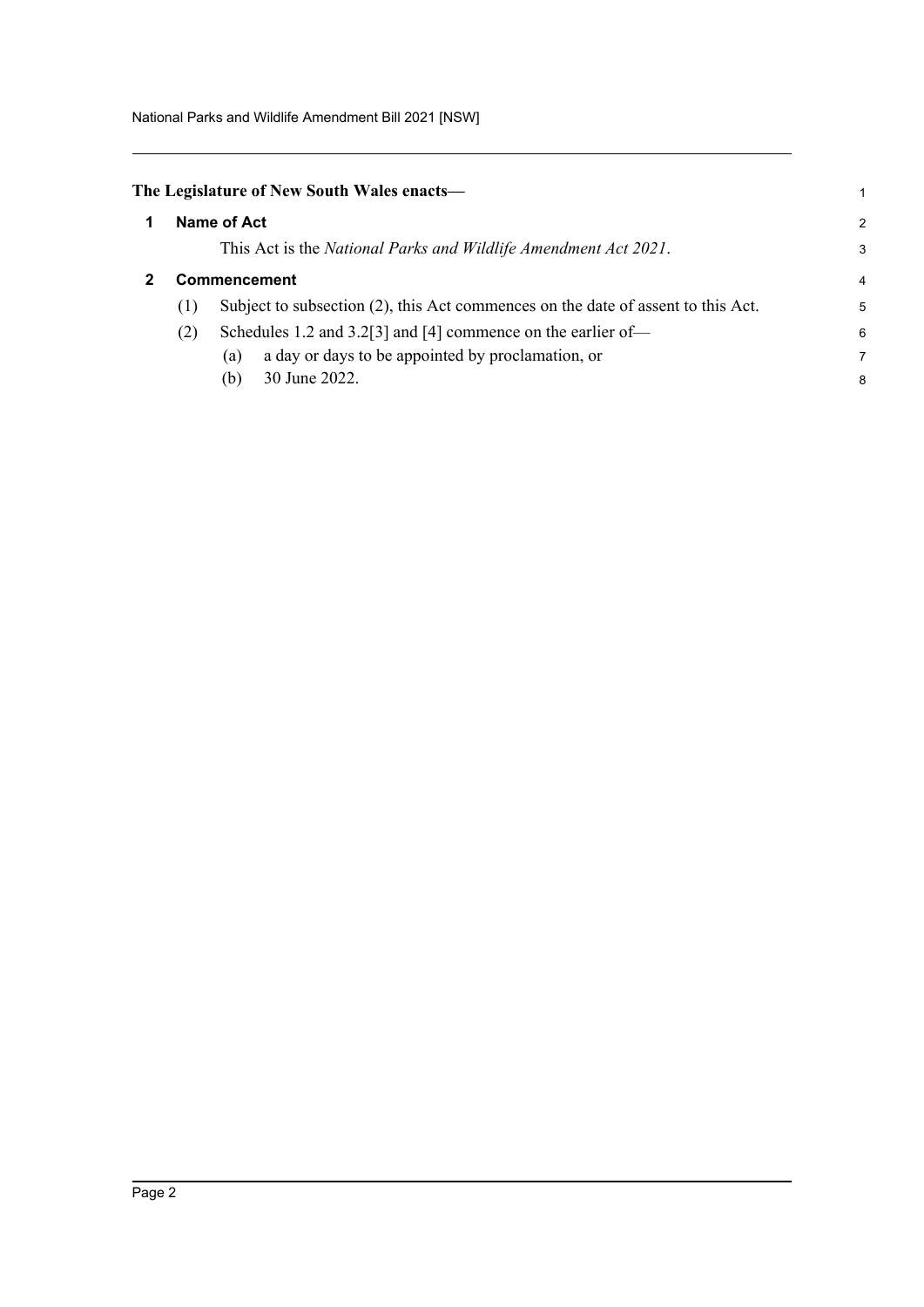## <span id="page-9-0"></span>**Schedule 1 Amendment of National Parks and Wildlife Act 1974 No 80**

### **1.1 Amendments commencing on assent**

#### **[1] Whole Act**

Omit each expression specified in Column 1 of the following table wherever occurring, other than in sections 5, 21(3)(c)(viii), 75, 85, 85A, 87, 88–90D, 90F–90I, 90K–90M, 90Q, 90R and 185A(5) and Schedule 3.

1 2

3

Insert instead the expression specified opposite in Column 2—

| Column 1                           | Column 2                                            |
|------------------------------------|-----------------------------------------------------|
| Chief Executive                    | Secretary                                           |
| Chief Executive's                  | Secretary's                                         |
| Office's                           | Department's                                        |
| Office of Environment and Heritage | Department of Planning, Industry and<br>Environment |

| $[2]$            | <b>Section 5 Definitions</b>                                                                  | 9        |
|------------------|-----------------------------------------------------------------------------------------------|----------|
|                  | Omit the definitions of <i>Chief Executive</i> and <i>Office</i> from section $5(1)$ .        | 10       |
| $[3]$            | Section 5(1), definition of "authorised officer"                                              | 11       |
|                  | Omit "Chief Executive". Insert instead "Secretary".                                           | 12       |
| [4]              | Section 5(1)                                                                                  | 13       |
|                  | Insert in alphabetical order-                                                                 | 14       |
|                  | <i>carbon sequestration right</i> —see section $82V(2)$ .                                     | 15       |
|                  | committed land—see section 82B.                                                               | 16       |
|                  | deal, in carbon sequestration rights, includes acquire, hold, sell or trade in the<br>rights. | 17<br>18 |
|                  | <b>Department</b> means the Department of Planning, Industry and Environment.                 | 19       |
|                  | DPC Secretary means the Secretary of the Department of Premier and<br>Cabinet.                | 20<br>21 |
|                  | <b>Secretary</b> means the Secretary of the Department.                                       | 22       |
| [5]              | <b>Section 6 The Service</b>                                                                  | 23       |
|                  | Omit "those persons employed in the Office who are" from section 6(b).                        | 24       |
|                  | Insert instead "that part of the Department that is".                                         | 25       |
| [6]              | Section 21(1)(b) and (2)(a), 29(2)(a) and 71AO(7)(b)                                          | 26       |
|                  | Omit "Office" wherever occurring. Insert instead "Department".                                | 27       |
| $\left[7\right]$ | <b>Section 21 Delegation</b>                                                                  | 28       |
|                  | Omit "47 (1) (d) or" from section $21(3)(c)(vii)$ .                                           | 29       |
| [8]              | Section 21(3)(c)(viii)                                                                        | 30       |
|                  | Omit the subparagraph. Insert instead—                                                        | 31       |
|                  |                                                                                               |          |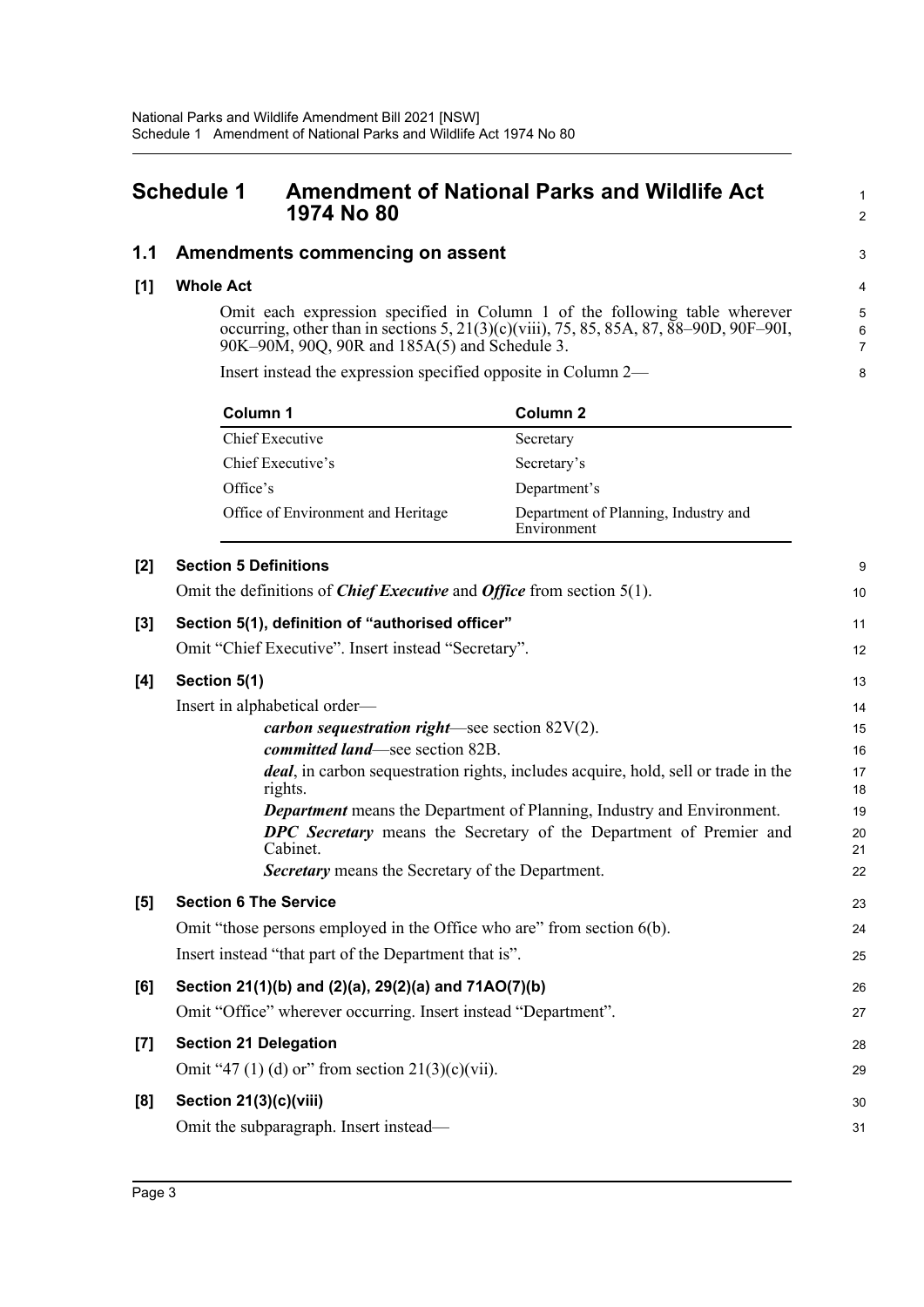|        |             |                          | (viii) | on the Secretary or the DPC Secretary by the State Records Act 1998,<br>section $25(2)$ , or                                                                                                                                                                                                  | 1<br>$\overline{c}$                                |
|--------|-------------|--------------------------|--------|-----------------------------------------------------------------------------------------------------------------------------------------------------------------------------------------------------------------------------------------------------------------------------------------------|----------------------------------------------------|
| [9]    |             |                          |        | Sections 45(3)(a), 56(3)(a) and 58Q(3)(a)                                                                                                                                                                                                                                                     | 3                                                  |
|        |             |                          |        | Omit "a general licence under section 120, an occupier's licence under section 121, a<br>commercial fauna harvester's licence under section 123 or a scientific licence under section<br>132C" wherever occurring.                                                                            | $\overline{\mathbf{4}}$<br>$\overline{5}$<br>$\,6$ |
|        |             |                          |        | Insert instead "an authorisation under section 171".                                                                                                                                                                                                                                          | $\overline{7}$                                     |
| $[10]$ |             |                          |        | Sections 57(4)(a) and 58R(4)(a)                                                                                                                                                                                                                                                               | 8                                                  |
|        |             |                          |        | Omit "a licence issued under Division 3 of Part 9 or section 132C" wherever occurring.                                                                                                                                                                                                        | $\boldsymbol{9}$                                   |
|        |             |                          |        | Insert instead "an authorisation under section 171".                                                                                                                                                                                                                                          | 10                                                 |
| $[11]$ |             |                          |        | Section 70 Fauna in wildlife refuges and other areas                                                                                                                                                                                                                                          | 11                                                 |
|        |             |                          |        | Omit "a general licence under section 120, an occupier's licence under section 121, a<br>commercial fauna harvester's licence under section 123, a scientific licence under section<br>132C" from section $70(3)(a)$ .                                                                        | 12<br>13<br>14                                     |
|        |             |                          |        | Insert instead "an authorisation under section 171".                                                                                                                                                                                                                                          | 15                                                 |
| $[12]$ |             |                          |        | Section 72 Preparation of plans of management                                                                                                                                                                                                                                                 | 16                                                 |
|        |             |                          |        | Omit ", wildlife refuge or wildlife management area" from section $72(1)(d)$ .                                                                                                                                                                                                                | 17                                                 |
|        |             |                          |        | Insert instead "or wildlife refuge".                                                                                                                                                                                                                                                          | 18                                                 |
| $[13]$ |             |                          |        | Section 75 Special areas under the Hunter Water Act 1991-joint preparation and<br>approval of plans of management                                                                                                                                                                             | 19<br>20                                           |
|        |             |                          |        | Omit "The Chief Executive" from section 72(2). Insert instead "The Secretary".                                                                                                                                                                                                                | 21                                                 |
| $[14]$ |             |                          |        | Section 81 Operations under plan of management                                                                                                                                                                                                                                                | 22                                                 |
|        |             |                          |        | Omit section 81(4). Insert instead—                                                                                                                                                                                                                                                           | 23                                                 |
|        |             | (4)                      |        | Subject to subsection (4A), despite anything in this or another Act or in an<br>instrument made under this or another Act, if the Minister has adopted a plan<br>of management under this Part, no operations may be undertaken in relation to<br>the lands to which the plan relates unless- | 24<br>25<br>26<br>27                               |
|        |             |                          | (a)    | the operations are in accordance with the plan, or                                                                                                                                                                                                                                            | 28                                                 |
|        |             |                          | (b)    | the Minister has approved a project or action in relation to the lands<br>under section 81AA.                                                                                                                                                                                                 | 29<br>30                                           |
|        |             | (4A)                     |        | Subsection (4) does not prevail over section $153G(5)$ or $185A$ .                                                                                                                                                                                                                            | 31                                                 |
| $[15]$ |             |                          |        | Sections 81AA and 81AB                                                                                                                                                                                                                                                                        | 32                                                 |
|        |             | Insert after section 81- |        |                                                                                                                                                                                                                                                                                               | 33                                                 |
|        | <b>81AA</b> |                          |        | <b>Priority projects and actions</b>                                                                                                                                                                                                                                                          | 34                                                 |
|        |             | (1)                      |        | This section applies to land reserved or acquired under this Act, whether or not<br>a plan of management-                                                                                                                                                                                     | 35<br>36                                           |
|        |             |                          | (a)    | is adopted for the land, or                                                                                                                                                                                                                                                                   | 37                                                 |
|        |             |                          | (b)    | is required, or may be prepared, for the land under section 72.                                                                                                                                                                                                                               | 38                                                 |
|        |             | (2)                      |        | The Minister may give an approval for-                                                                                                                                                                                                                                                        | 39                                                 |
|        |             |                          | (a)    | conservation actions for the land, or                                                                                                                                                                                                                                                         | 40                                                 |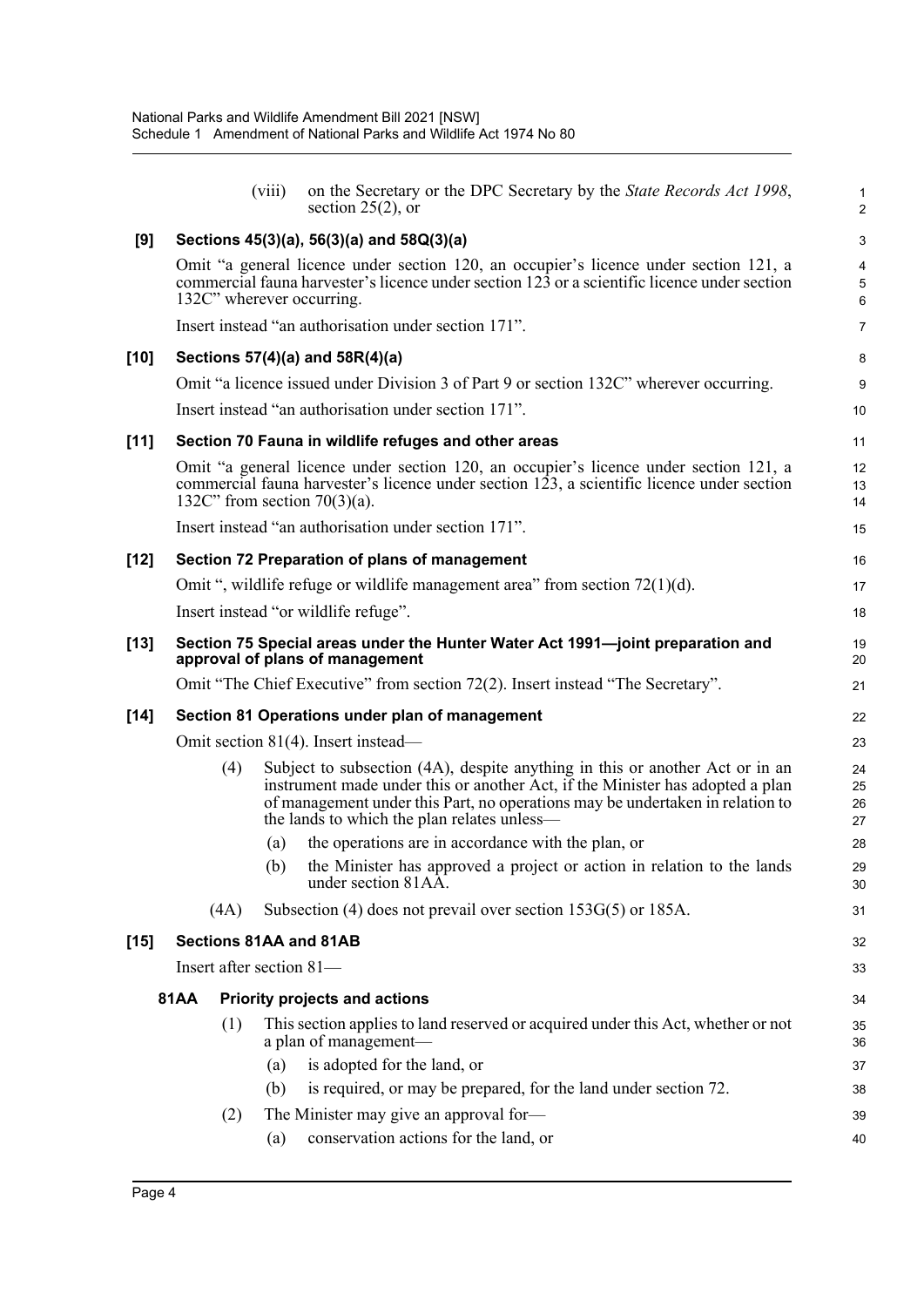|             |     | (b) | the establishment and maintenance of infrastructure projects on the land<br>$for-$                                                                                                                  | $\mathbf{1}$<br>$\overline{2}$ |
|-------------|-----|-----|-----------------------------------------------------------------------------------------------------------------------------------------------------------------------------------------------------|--------------------------------|
|             |     |     | (i)<br>visitor management, or                                                                                                                                                                       | $\mathbf{3}$                   |
|             |     |     | (ii)<br>conservation.                                                                                                                                                                               | $\overline{\mathbf{4}}$        |
|             | (3) |     | An action or project may be approved by the Minister only if—                                                                                                                                       | 5                              |
|             |     | (a) | the action or project is-                                                                                                                                                                           | $\,6\,$                        |
|             |     |     | consistent with the objects of this Act, and<br>(i)                                                                                                                                                 | $\overline{7}$                 |
|             |     |     | an action or project, or class of action or project, prescribed by the<br>(ii)<br>regulations, and                                                                                                  | $\bf 8$<br>$\boldsymbol{9}$    |
|             |     | (b) | the land is not land the subject of a statement of commitment in which<br>biodiversity credits under Part 5A have been created.                                                                     | 10<br>11                       |
|             | (4) |     | The approval by the Minister of an action or project must be published on a<br>NSW Government website.                                                                                              | 12<br>13                       |
|             | (5) |     | The approval may prescribe how the action or project must be carried out or<br>given effect to.                                                                                                     | 14<br>15                       |
|             | (6) | to  | This section does not limit operations that may be carried out or given effect                                                                                                                      | 16<br>17                       |
|             |     | (a) | under a plan of management adopted for the land, or                                                                                                                                                 | 18                             |
|             |     | (b) | in the absence of a plan of management adopted for the land.                                                                                                                                        | 19                             |
|             | (7) |     | To avoid doubt, an action or project approved by the Minister under this<br>section-                                                                                                                | 20<br>21                       |
|             |     | (a) | remains subject to a requirement under the <i>Environmental Planning and</i><br>Assessment Act 1979, and                                                                                            | 22<br>23                       |
|             |     | (b) | does not remove the requirement to obtain a lease or licence under Part<br>12.                                                                                                                      | 24<br>25                       |
| <b>81AB</b> |     |     | Process for approvals for priority projects and actions                                                                                                                                             | 26                             |
|             | (1) |     | The Minister may only approve an action or project under section 81AA if the<br>Secretary-                                                                                                          | 27<br>28                       |
|             |     | (a) | publicly exhibits the proposal for at least 14 days (the <i>public exhibition</i><br><i>period</i> ) and invites submissions on the proposal, and                                                   | 29<br>30                       |
|             |     | (b) | sets out the way that a person may make submissions on the proposal<br>during the public exhibition period, and                                                                                     | 31<br>32                       |
|             |     | (c) | considers the submissions received during the public exhibition period.                                                                                                                             | 33                             |
|             | (2) |     | For land reserved or dedicated under Part 4A-                                                                                                                                                       | 34                             |
|             |     | (a) | the Secretary may publicly exhibit the proposal under subsection (1)<br>only if the approval of the relevant board of management for the land<br>has been provided in relation to the proposal, and | 35<br>36<br>37                 |
|             |     | (b) | the Minister may approve the action or project only if the approval of<br>the relevant board of management for the land has been provided in<br>relation to the action or project.                  | 38<br>39<br>40                 |
|             | (3) |     | Despite subsection (1), the Minister may waive the requirement for public<br>exhibition and submissions if-                                                                                         | 41<br>42                       |
|             |     | (a) | the Minister considers the action or project is urgently required—                                                                                                                                  | 43                             |
|             |     |     | for emergency management or restoration of infrastructure, or<br>(i)                                                                                                                                | 44                             |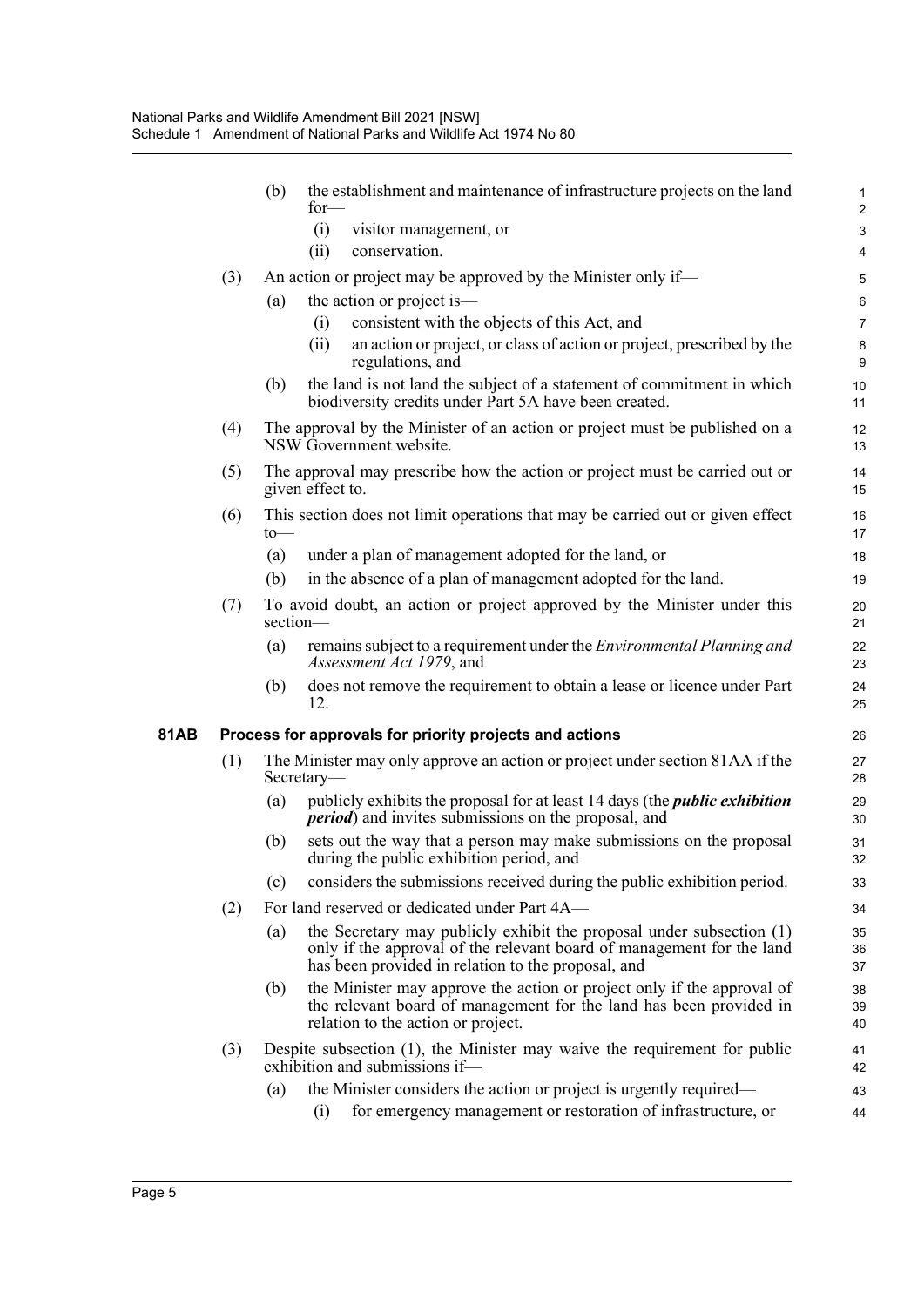|        |            |                      |                        | (ii)                       | to prevent imminent risk to the conservation of natural or cultural<br>values of the land, and                                                                                                                  | $\mathbf{1}$<br>$\overline{c}$ |
|--------|------------|----------------------|------------------------|----------------------------|-----------------------------------------------------------------------------------------------------------------------------------------------------------------------------------------------------------------|--------------------------------|
|        |            |                      | (b)                    |                            | for land reserved or dedicated under Part 4A—the approval of the<br>relevant board of management for the land has been provided.                                                                                | $\sqrt{3}$<br>$\overline{4}$   |
| $[16]$ |            | Parts 5A and 5B      |                        |                            |                                                                                                                                                                                                                 | 5                              |
|        |            | Insert after Part 5- |                        |                            |                                                                                                                                                                                                                 | 6                              |
|        |            |                      |                        |                            | <b>Part 5A Biodiversity credits</b>                                                                                                                                                                             | 7                              |
|        |            | <b>Division 1</b>    |                        |                            | <b>Preliminary</b>                                                                                                                                                                                              | 8                              |
|        | 82A        |                      | <b>Purpose of Part</b> |                            |                                                                                                                                                                                                                 | 9                              |
|        |            |                      |                        |                            | The purpose of this Part is to allow for-                                                                                                                                                                       | 10                             |
|        |            |                      | (a)                    |                            | the creation of biodiversity credits for management actions carried out<br>on land reserved or acquired under this Act, and                                                                                     | 11<br>12                       |
|        |            |                      | (b)                    |                            | the credits to be acquired, held, retired, sold or otherwise dealt with or<br>traded in under the biodiversity offsets scheme established under the<br><i>Biodiversity Conservation Act 2016, Part 6.</i>       | 13<br>14<br>15                 |
|        | 82B        | <b>Definitions</b>   |                        |                            |                                                                                                                                                                                                                 | 16                             |
|        |            |                      |                        | In this Part-              |                                                                                                                                                                                                                 | 17                             |
|        |            |                      |                        |                            | <i>accredited person</i> , in relation to a national parks biodiversity assessment<br>report, has the same meaning as in the <i>Biodiversity Conservation Act 2016</i> for<br>a biodiversity assessment report. | 18<br>19<br>20                 |
|        |            |                      |                        |                            | <b>biodiversity</b> and <b>biodiversity</b> values have the same meanings as in the<br><b>Biodiversity Conservation Act 2016.</b>                                                                               | 21<br>22                       |
|        |            |                      |                        |                            | <b>biodiversity assessment method</b> has the same meaning as in the <i>Biodiversity</i><br>Conservation Act 2016.                                                                                              | 23<br>24                       |
|        |            |                      |                        |                            | <b>biodiversity credit</b> means a biodiversity credit created by and in accordance<br>with a statement of commitment.                                                                                          | 25<br>26                       |
|        |            |                      |                        |                            | biodiversity stewardship agreement has the same meaning as in the<br><b>Biodiversity Conservation Act 2016.</b>                                                                                                 | 27<br>28                       |
|        |            |                      |                        |                            | <i>committed land</i> means the land to which a statement of commitment relates.                                                                                                                                | 29                             |
|        |            |                      |                        |                            | <b>Environment Agency Head</b> has the same meaning as in the <i>Biodiversity</i><br>Conservation Act 2016.                                                                                                     | 30<br>31                       |
|        |            |                      |                        |                            | <i>management action</i> , for committed land, means an action, or refraining from<br>an action, on the land in relation to which a biodiversity credit may be created.                                         | 32<br>33                       |
|        |            |                      |                        |                            | national parks biodiversity assessment report—means a report prepared<br>under section 82F.                                                                                                                     | 34<br>35                       |
|        |            |                      |                        |                            | statement of commitment means a statement of commitment made by the<br>Minister under section 82H.                                                                                                              | 36<br>37                       |
|        | <b>82C</b> |                      |                        | <b>Application of Part</b> |                                                                                                                                                                                                                 | 38                             |
|        |            |                      |                        |                            | This Part applies to land reserved or acquired under this Act, other than land<br>reserved or dedicated under Part 4A.                                                                                          | 39<br>40                       |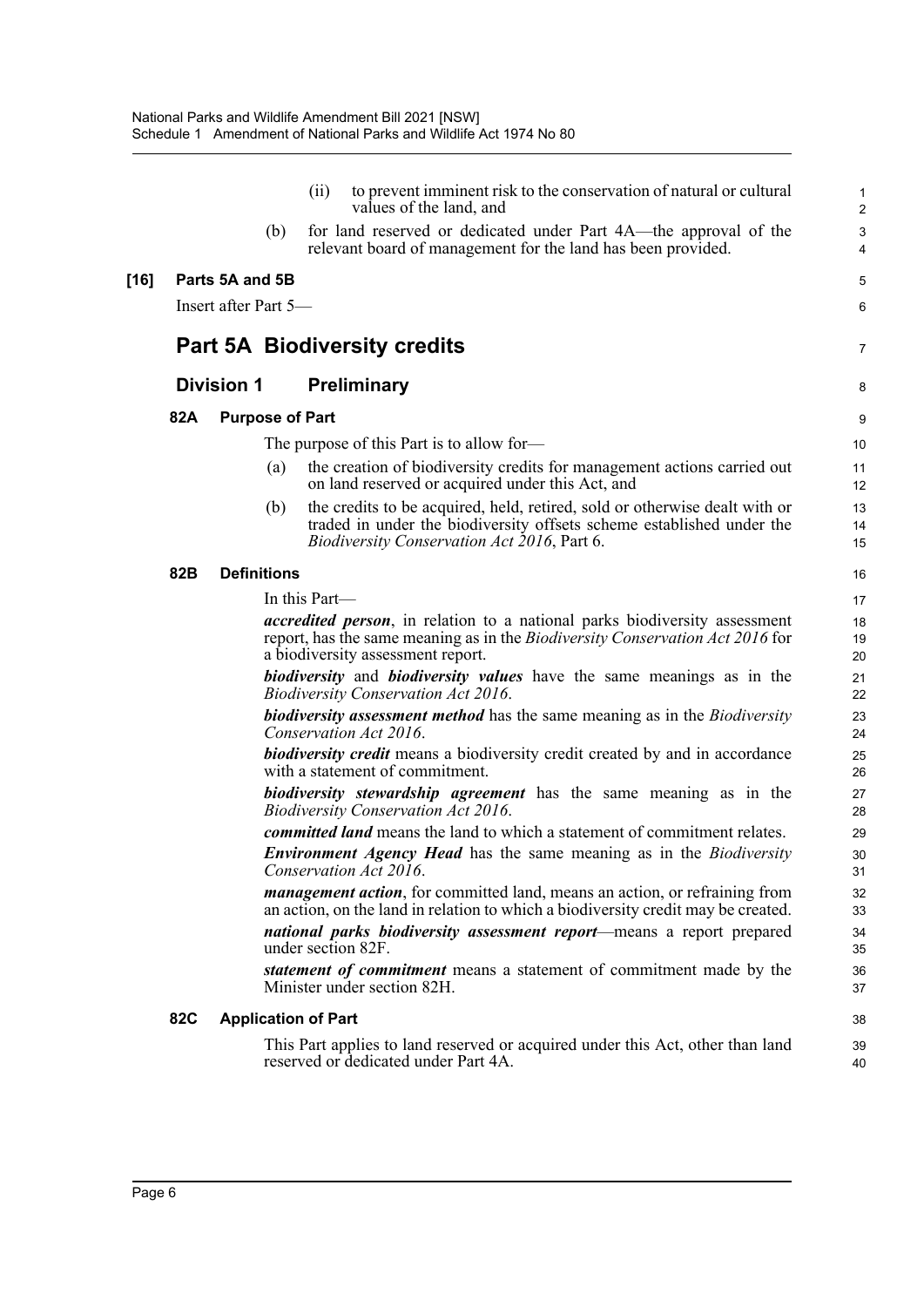### **Division 2 Creation of biodiversity credits**

| <b>Division 2</b> |     |     | <b>Creation of biodiversity credits</b>                                                                                                                                                                                                                                                                                                                                                                           | $\mathbf 1$                |
|-------------------|-----|-----|-------------------------------------------------------------------------------------------------------------------------------------------------------------------------------------------------------------------------------------------------------------------------------------------------------------------------------------------------------------------------------------------------------------------|----------------------------|
| 82D               |     |     | Minister may create and deal with biodiversity credits                                                                                                                                                                                                                                                                                                                                                            | $\boldsymbol{2}$           |
|                   | (1) |     | Biodiversity credits may be created by the Minister and acquired, held, retired,<br>sold or otherwise dealt with or traded in for management actions carried out<br>on land to which this Part applies, subject to section 82E.                                                                                                                                                                                   | $\mathbf{3}$<br>4<br>5     |
|                   | (2) |     | For the purposes of subsection (1), the Minister may undertake activities<br>incidental to or in connection with the creation, acquisition, holding, retiring,<br>selling or trading of, or other dealing with, biodiversity credits.                                                                                                                                                                             | 6<br>$\overline{7}$<br>8   |
| 82E               |     |     | Requirements for creation of biodiversity credits                                                                                                                                                                                                                                                                                                                                                                 | 9                          |
|                   | (1) |     | A biodiversity credit may be created under this Part only if, in the reasonable<br>view of the Minister, the credit is created in relation to proposed management<br>actions that are likely to deliver biodiversity outcomes that are greater than<br>outcomes from the actions typically implemented for the land in the 5 years<br>before the Minister intends to make a statement of commitment for the land. | 10<br>11<br>12<br>13<br>14 |
|                   | (2) |     | For land reserved under this Act on or before the commencement of this Part,<br>biodiversity credits must not be created for management actions, to the extent<br>the management actions are, in the opinion of the Minister, part of routine park<br>management.                                                                                                                                                 | 15<br>16<br>17<br>18       |
|                   | (3) |     | A biodiversity credit must not be created in relation to land if the Minister is<br>of the opinion there are existing legal obligations to carry out biodiversity<br>conservation measures for biodiversity offset purposes on the land.                                                                                                                                                                          | 19<br>20<br>21             |
|                   | (4) |     | A legal obligation to carry out biodiversity conservation measures referred to<br>in subclause $(3)$ includes the following—                                                                                                                                                                                                                                                                                      | 22<br>23                   |
|                   |     | (a) | a conservation measure in relation to biodiversity certification<br>conferred under the Biodiversity Conservation Act 2016,                                                                                                                                                                                                                                                                                       | 24<br>25                   |
|                   |     | (b) | a biodiversity stewardship site under the Biodiversity Conservation Act<br>2016 for which biodiversity credits have been transferred or retired,                                                                                                                                                                                                                                                                  | 26<br>27                   |
|                   |     | (c) | a condition of an approval or consent under the Environmental Planning<br>and Assessment Act 1979,                                                                                                                                                                                                                                                                                                                | 28<br>29                   |
|                   |     | (d) | an area that is required to be set aside for native vegetation under the<br>Local Land Services Act 2013.                                                                                                                                                                                                                                                                                                         | 30<br>31                   |
| 82F               |     |     | Preparation of national parks biodiversity assessment report                                                                                                                                                                                                                                                                                                                                                      | 32                         |
|                   | (1) |     | Before a statement of commitment is made, the Minister must direct that a<br><i>national parks biodiversity assessment report</i> be prepared by an accredited<br>person that considers the proposed management actions for the proposed<br>committed land.                                                                                                                                                       | 33<br>34<br>35<br>36       |
|                   | (2) |     | The report must—                                                                                                                                                                                                                                                                                                                                                                                                  | 37                         |
|                   |     | (a) | assess the biodiversity values of the proposed committed land in<br>accordance with the biodiversity assessment method, and                                                                                                                                                                                                                                                                                       | 38<br>39                   |
|                   |     | (b) | set out the management actions proposed to be carried out on the<br>proposed committed lands, and                                                                                                                                                                                                                                                                                                                 | 40<br>41                   |
|                   |     | (c) | specify, in accordance with the biodiversity assessment method, the<br>number and class of biodiversity credits that may be created for the<br>management actions.                                                                                                                                                                                                                                                | 42<br>43<br>44             |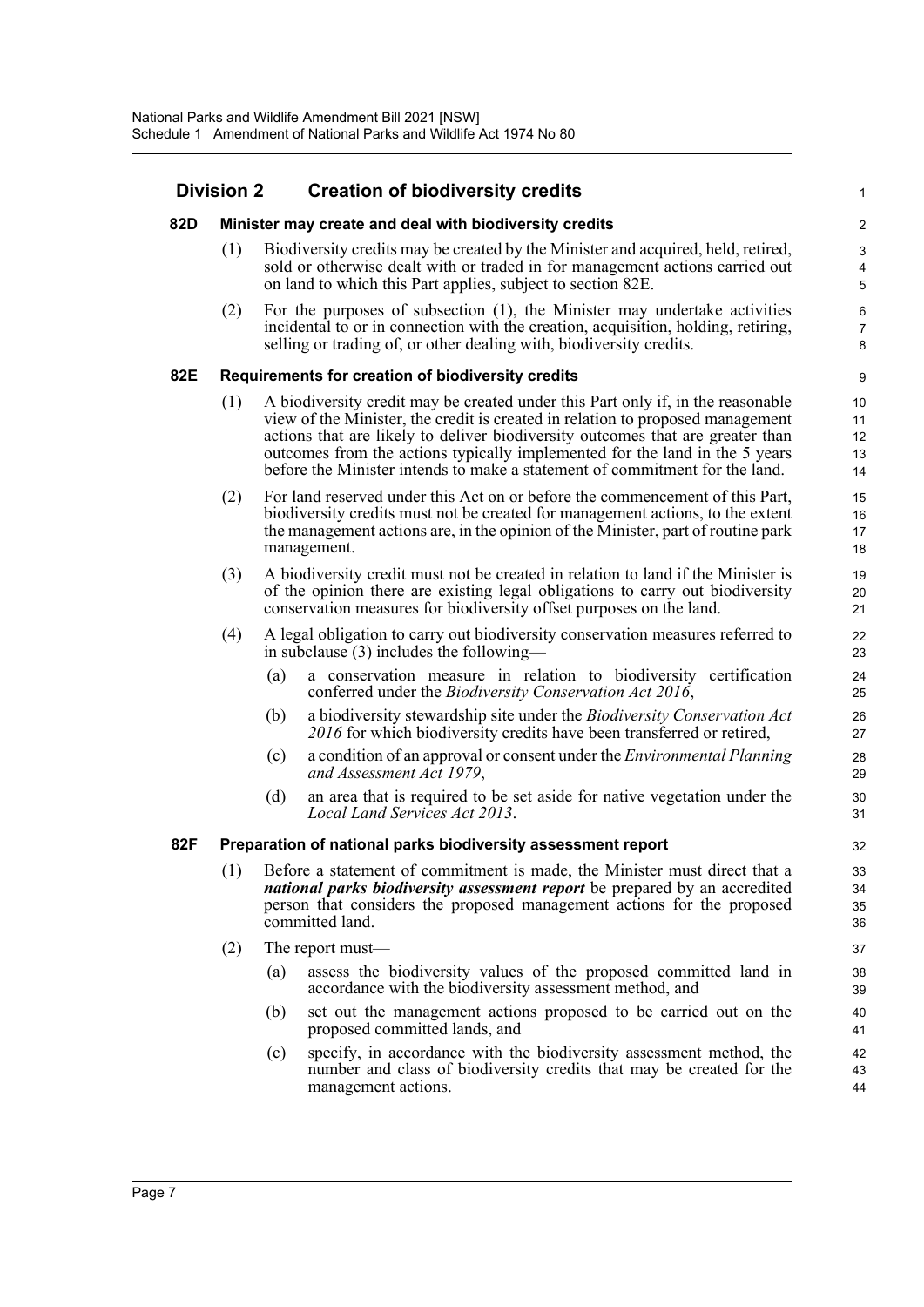| 82G | <b>Holder of biodiversity credits</b><br>Credits created under a statement of commitment are initially held by the<br>Minister. |                                                                                                                                                                                                                                                                                                            |                      |  |  |  |
|-----|---------------------------------------------------------------------------------------------------------------------------------|------------------------------------------------------------------------------------------------------------------------------------------------------------------------------------------------------------------------------------------------------------------------------------------------------------|----------------------|--|--|--|
|     |                                                                                                                                 |                                                                                                                                                                                                                                                                                                            |                      |  |  |  |
|     | <b>Division 3</b>                                                                                                               | <b>Statements of commitment</b>                                                                                                                                                                                                                                                                            | 4                    |  |  |  |
| 82H |                                                                                                                                 | Minister may make a statement of commitment                                                                                                                                                                                                                                                                | 5                    |  |  |  |
|     | (1)                                                                                                                             | The Minister may make a statement of commitment.                                                                                                                                                                                                                                                           | 6                    |  |  |  |
|     | (2)                                                                                                                             | The statement of commitment must state the following-                                                                                                                                                                                                                                                      | 7                    |  |  |  |
|     |                                                                                                                                 | the land to which the statement relates,<br>(a)                                                                                                                                                                                                                                                            | 8                    |  |  |  |
|     |                                                                                                                                 | the management actions to be carried out on the land,<br>(b)                                                                                                                                                                                                                                               | 9                    |  |  |  |
|     |                                                                                                                                 | the number and class of biodiversity credits created for the management<br>(c)<br>actions to be carried out on the land in accordance with the national<br>parks biodiversity assessment report,                                                                                                           | 10<br>11<br>12       |  |  |  |
|     |                                                                                                                                 | the costs of the management actions,<br>(d)                                                                                                                                                                                                                                                                | 13                   |  |  |  |
|     |                                                                                                                                 | the way in which the costs of the management actions have been<br>(e)<br>calculated.                                                                                                                                                                                                                       | 14<br>15             |  |  |  |
|     | (3)                                                                                                                             | The statement of commitment may provide for the following—                                                                                                                                                                                                                                                 | 16                   |  |  |  |
|     |                                                                                                                                 | monitoring, reporting and audit requirements,<br>(a)                                                                                                                                                                                                                                                       | 17                   |  |  |  |
|     |                                                                                                                                 | any other matter relating to the committed land.<br>(b)                                                                                                                                                                                                                                                    | 18                   |  |  |  |
|     | (4)                                                                                                                             | The Secretary must carry out management actions under a statement of<br>commitment.                                                                                                                                                                                                                        | 19<br>20             |  |  |  |
|     | (5)                                                                                                                             | If the biodiversity assessment method is amended or replaced after a statement<br>of commitment is made, the statement of commitment prevails to the extent of<br>an inconsistency between the statement of commitment and the provisions of<br>the biodiversity assessment method as amended or replaced. | 21<br>22<br>23<br>24 |  |  |  |
|     |                                                                                                                                 | Note-See section 82F, which applies the biodiversity assessment method to<br>determine matters that are required to be included in the statement of commitment<br>under this section.                                                                                                                      | 25<br>26<br>27       |  |  |  |
|     | (6)                                                                                                                             | The statement of commitment must be published on a NSW Government<br>website.                                                                                                                                                                                                                              | 28<br>29             |  |  |  |
| 821 |                                                                                                                                 | Reports on management actions to be given to Minister                                                                                                                                                                                                                                                      | 30                   |  |  |  |
|     | (1)                                                                                                                             | The Secretary must prepare an annual report for the Minister about the<br>implementation of a statement of commitment, setting out the following-                                                                                                                                                          | 31<br>32             |  |  |  |
|     |                                                                                                                                 | the management actions that have been implemented,<br>(a)                                                                                                                                                                                                                                                  | 33                   |  |  |  |
|     |                                                                                                                                 | the costs of the management actions that have been implemented,<br>(b)                                                                                                                                                                                                                                     | 34                   |  |  |  |
|     |                                                                                                                                 | the number of biodiversity credits sold and the amount received for the<br>(c)<br>credits.                                                                                                                                                                                                                 | 35<br>36             |  |  |  |
|     | (2)                                                                                                                             | The report must be published on a NSW Government website.                                                                                                                                                                                                                                                  | 37                   |  |  |  |
| 82J |                                                                                                                                 | <b>Duration of statement of commitment</b>                                                                                                                                                                                                                                                                 | 38                   |  |  |  |
|     | (1)                                                                                                                             | A statement of commitment has effect from a day, or on the happening of an<br>event, specified in the statement.                                                                                                                                                                                           | 39<br>40             |  |  |  |
|     | (2)                                                                                                                             | A statement of commitment has effect in perpetuity, unless the statement is<br>terminated by the Minister.                                                                                                                                                                                                 | 41<br>42             |  |  |  |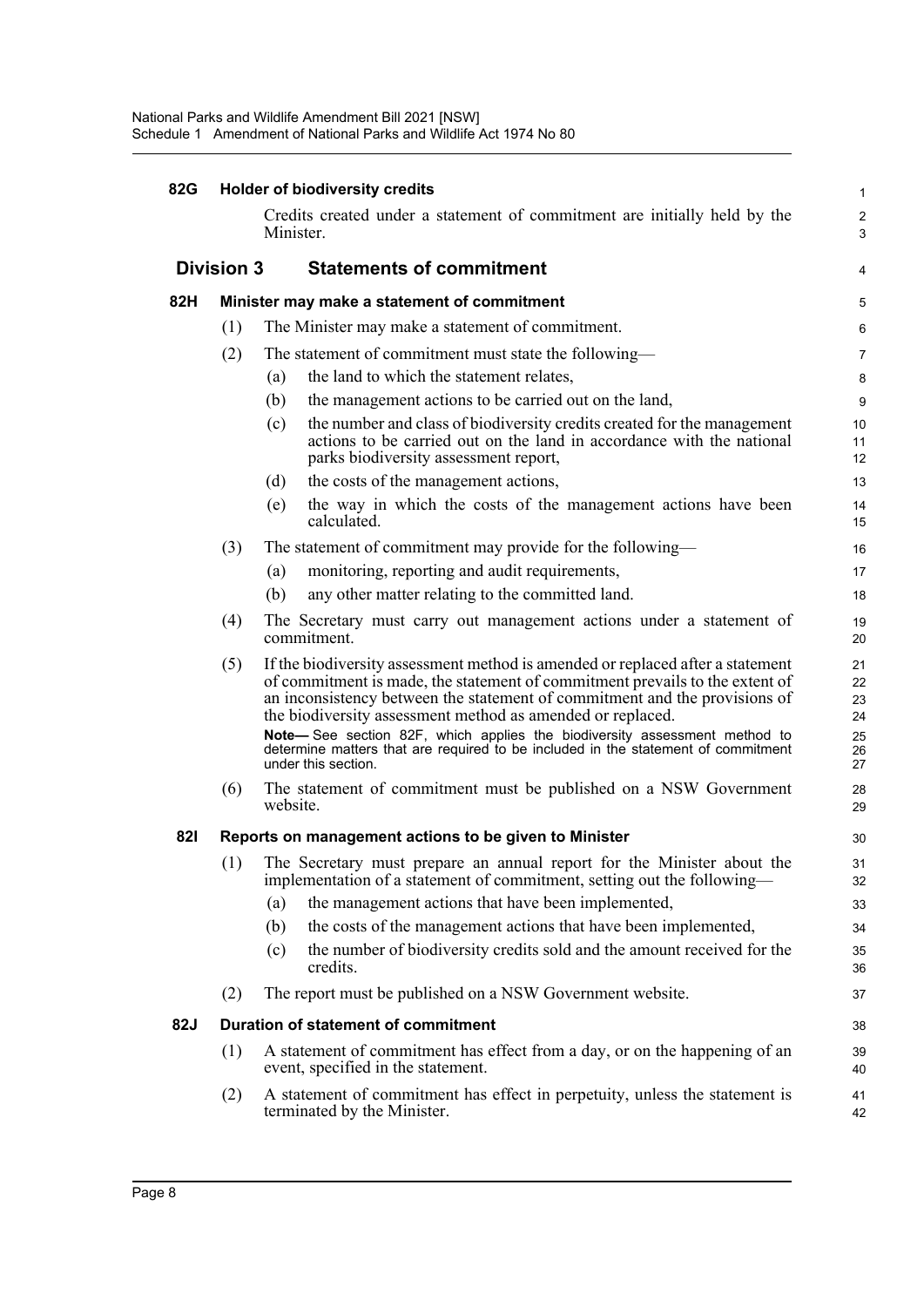|     | (3) |          | The Minister must not terminate a statement of commitment unless measures<br>are taken by the Minister to offset negative impacts of the termination on the<br>biodiversity values protected by the statement.                              | $\mathbf{1}$<br>$\overline{c}$<br>3 |
|-----|-----|----------|---------------------------------------------------------------------------------------------------------------------------------------------------------------------------------------------------------------------------------------------|-------------------------------------|
|     | (4) |          | For the purposes of subsection $(3)$ , the measures may include the following—                                                                                                                                                              | $\overline{4}$                      |
|     |     | (a)      | the cancellation of biodiversity credits created in relation to the<br>committed land,                                                                                                                                                      | $\mathbf 5$<br>$6\phantom{1}$       |
|     |     | (b)      | the retirement of biodiversity credits created in relation to other<br>committed land,                                                                                                                                                      | $\overline{7}$<br>8                 |
|     |     | (c)      | entering into a statement of commitment for the purpose of establishing<br>other committed land.                                                                                                                                            | $\boldsymbol{9}$<br>10              |
|     | (5) |          | The <i>Biodiversity Conservation Act 2016</i> , section 6.30 applies in relation to the<br>retirement of credits under this section if-                                                                                                     | 11<br>12                            |
|     |     | (a)      | the Minister is not able to establish a statement of commitment or a<br>biodiversity stewardship agreement for the required credits, or                                                                                                     | 13<br>14                            |
|     |     | (b)      | the required credits are not available for purchase or retirement.                                                                                                                                                                          | 15                                  |
| 82K |     |          | Variation of statements of commitment                                                                                                                                                                                                       | 16                                  |
|     | (1) |          | A statement of commitment may be varied by the Minister, if the variation is<br>authorised under this Act.                                                                                                                                  | 17<br>18                            |
|     | (2) |          | The area of committed land may be increased or reduced by a variation of the<br>statement.                                                                                                                                                  | 19<br>20                            |
|     | (3) |          | The Minister must not vary, or agree to the variation of, a statement of<br>commitment, unless the Minister is satisfied-                                                                                                                   | 21<br>22                            |
|     |     | (a)      | the variation does not have a negative impact on the biodiversity values<br>protected by the statement, or                                                                                                                                  | 23<br>24                            |
|     |     | (b)      | other measures have been taken by the Minister to offset negative<br>impacts.                                                                                                                                                               | 25<br>26                            |
|     | (4) |          | For the purposes of subsection $(3)(b)$ , the measures may include the<br>following—                                                                                                                                                        | 27<br>28                            |
|     |     | (a)      | the cancellation of biodiversity credits created in relation to the<br>committed land,                                                                                                                                                      | 29<br>30                            |
|     |     | (b)      | the retirement of biodiversity credits created in relation to other<br>committed land,                                                                                                                                                      | 31<br>32                            |
|     |     | (c)      | entering into a statement of commitment for the purpose of establishing<br>other committed land.                                                                                                                                            | 33<br>34                            |
|     | (5) |          | The Biodiversity Conservation Act 2016, section 6.30 applies in relation to the<br>retirement of credits under this section, if—                                                                                                            | 35<br>36                            |
|     |     | (a)      | the Minister is not able to establish a statement of commitment or a<br>biodiversity stewardship agreement for the required credits, or                                                                                                     | 37<br>38                            |
|     |     | (b)      | the required credits are not available for purchase or retirement.                                                                                                                                                                          | 39                                  |
|     | (6) | $that$ — | Unless the Minister otherwise determines in accordance with the regulations,<br>an application to vary a statement of commitment must be accompanied by a<br>national parks biodiversity assessment report prepared by an accredited person | 40<br>41<br>42<br>43                |
|     |     | (a)      | assesses the biodiversity values of the committed land, as proposed to<br>be varied ( <i>proposed committed land</i> ), in accordance with the<br>biodiversity assessment method, and                                                       | 44<br>45<br>46                      |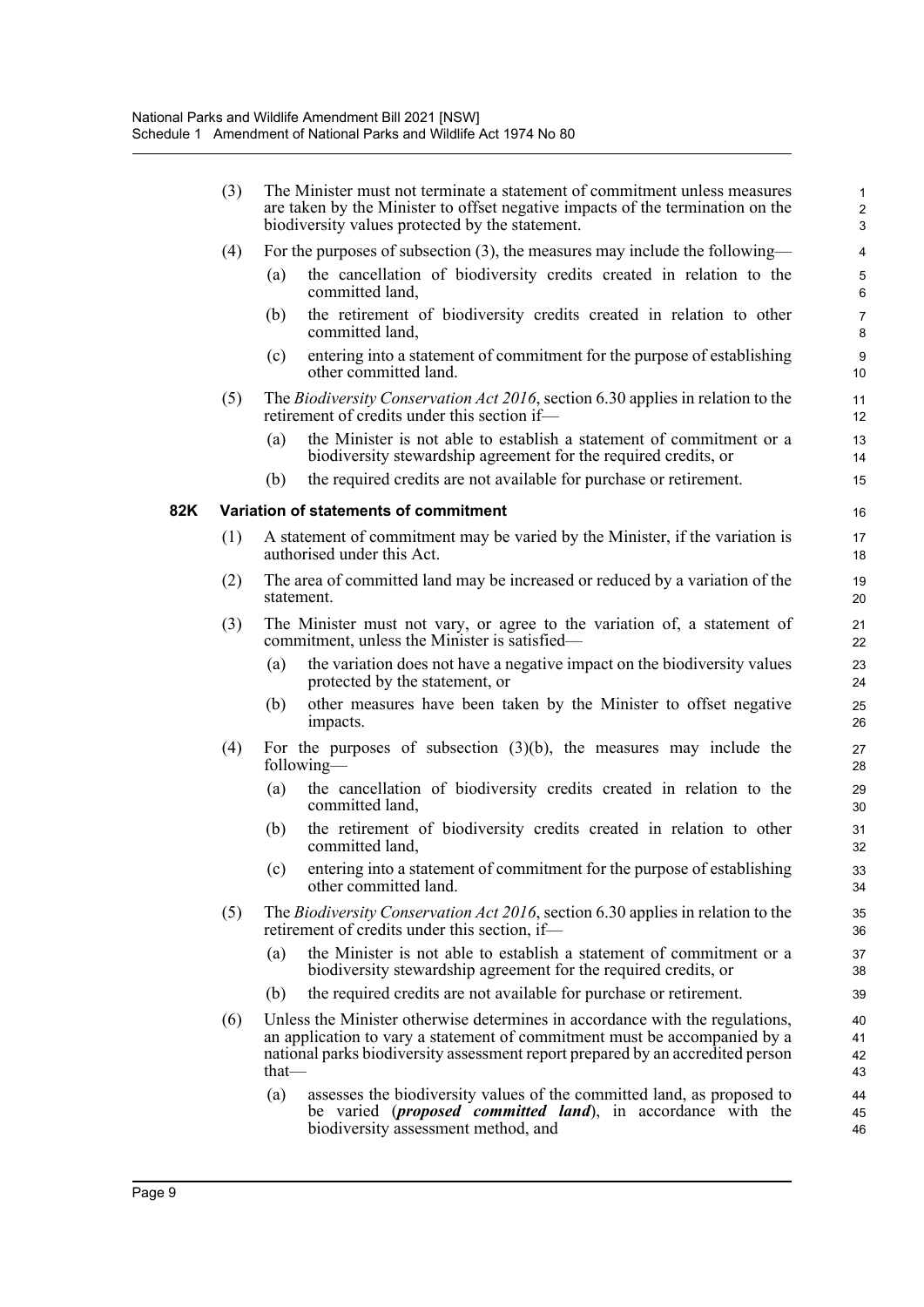|            |                   | (b)       | sets out proposed variations to the management actions to be carried out<br>on the proposed committed land, and                                                                                  | $\mathbf 1$<br>$\overline{2}$ |
|------------|-------------------|-----------|--------------------------------------------------------------------------------------------------------------------------------------------------------------------------------------------------|-------------------------------|
|            |                   | (c)       | specifies in accordance with the biodiversity assessment method any<br>additional number and class of biodiversity credits that may be created<br>for the management actions.                    | 3<br>4<br>5                   |
| 82L        |                   |           | <b>Application of Planning Act</b>                                                                                                                                                               | 6                             |
|            | (1)               | Act 1979. | Management actions under a statement of commitment are taken to be exempt<br>development for the purposes of the <i>Environmental Planning and Assessment</i>                                    | 7<br>8<br>9                   |
|            | (2)               | section.  | The regulations may exclude management actions from the operation of this                                                                                                                        | 10<br>11                      |
|            | (3)               |           | For the purposes of the <i>Environmental Planning and Assessment Act 1979</i> ,<br>section $1.6(2)$ , a reference to an environmental planning instrument includes a<br>statement of commitment. | 12<br>13<br>14                |
|            | (4)               |           | A statement of commitment is not a regulatory instrument for the purposes of<br>the Environmental Planning and Assessment Act 1979, section 3.16.                                                | 15<br>16                      |
|            | <b>Division 4</b> |           | <b>Relationship to Biodiversity Conservation Act 2016</b>                                                                                                                                        | 17                            |
| 82M        |                   |           | Biodiversity credits to be dealt with under Biodiversity Conservation Act 2016                                                                                                                   | 18                            |
|            |                   | Division. | A biodiversity credit created under this Part is taken to be a biodiversity credit<br>under the <i>Biodiversity Conservation Act 2016</i> , Part 6, Division 4 subject to this                   | 19<br>20<br>21                |
| <b>82N</b> |                   |           | <b>Application of Biodiversity Conservation Act 2016</b>                                                                                                                                         | 22                            |
|            |                   |           | The following provisions of the <i>Biodiversity Conservation Act 2016</i> extend to<br>a biodiversity credit created under this Part, subject to this Division-                                  | 23<br>24                      |
|            |                   | (a)       | section 6.10,                                                                                                                                                                                    | 25                            |
|            |                   | (b)       | Part 6, Divisions 4–6,                                                                                                                                                                           | 26                            |
|            |                   | (c)       | Part 7, Division 4 and Part 8, in relation to biodiversity offset<br>obligations.                                                                                                                | 27<br>28                      |
| 820        |                   |           | Modifications of provision of Biodiversity Conservation Act 2016                                                                                                                                 | 29                            |
|            |                   |           | For the purposes of a provision of the <i>Biodiversity Conservation Act 2016</i> , as<br>extended under this Division—                                                                           | 30<br>31                      |
|            |                   | (a)       | a reference to a biodiversity stewardship agreement is taken to be a<br>reference to a statement of commitment, and                                                                              | 32<br>33                      |
|            |                   | (b)       | a reference to a biodiversity stewardship site is taken to be a reference<br>to committed land, and                                                                                              | 34<br>35                      |
|            |                   | (c)       | a reference to the biodiversity stewardship site owner, or the owner of<br>the land, is taken to be the Minister, and                                                                            | 36<br>37                      |
|            |                   | (d)       | a reference to a biodiversity assessment report is taken to include a<br>reference to a national parks biodiversity assessment report.                                                           | 38<br>39                      |
| 82P        |                   |           | Provisions of Biodiversity Conservation Act 2016 not relevant to biodiversity<br>credits created under Part                                                                                      | 40<br>41                      |
|            |                   | Part-     | The following provisions of the <i>Biodiversity Conservation Act 2016</i> , Part 6,<br>Divisions 4 and 5 do not extend to a biodiversity credit created under this                               | 42<br>43<br>44                |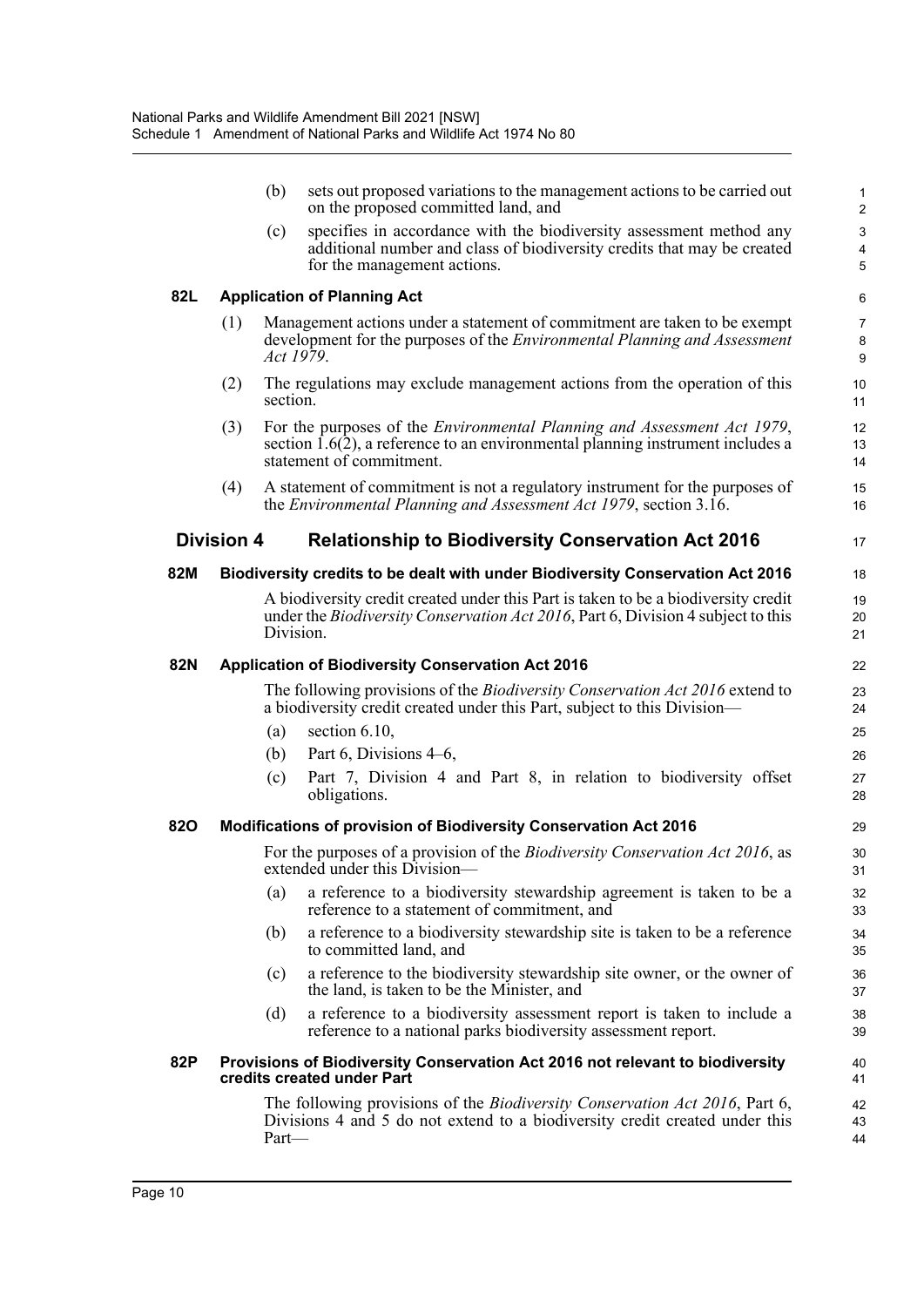|            |     | (a)                | section $6.20(5)$ and $(6)$ ,                                                                                                                                                                                                                                                                                                                                                          | $\mathbf 1$                |
|------------|-----|--------------------|----------------------------------------------------------------------------------------------------------------------------------------------------------------------------------------------------------------------------------------------------------------------------------------------------------------------------------------------------------------------------------------|----------------------------|
|            |     | (b)                | section $6.23(1)(b)$ and $(2)$ ,                                                                                                                                                                                                                                                                                                                                                       | $\overline{c}$             |
|            |     | (c)                | section 6.24(4), (6) and (7),                                                                                                                                                                                                                                                                                                                                                          | 3                          |
|            |     | (d)                | section 6.26,                                                                                                                                                                                                                                                                                                                                                                          | $\overline{4}$             |
|            |     | (e)                | section 6.29.                                                                                                                                                                                                                                                                                                                                                                          | $\mathbf 5$                |
| 82Q        |     |                    | Money received for certain credits                                                                                                                                                                                                                                                                                                                                                     | 6                          |
|            | (1) |                    | The Biodiversity Conservation Act 2016, section 6.21 is modified in<br>accordance with this section.                                                                                                                                                                                                                                                                                   | $\overline{7}$<br>8        |
|            | (2) |                    | The <i>Biodiversity Conservation Act 2016</i> , section 6.21(1) and (5) are modified<br>to require that the following amounts that would be paid to the Biodiversity<br>Stewardship Payments Fund under those subsections must be paid into the<br>National Parks and Wildlife Fund referred to in section 137—                                                                        | 9<br>10<br>11<br>12        |
|            |     | (a)                | an amount to be paid before a first transfer of a biodiversity credit<br>created under this Part is registered,                                                                                                                                                                                                                                                                        | 13<br>14                   |
|            |     | (b)                | if a biodiversity credit created under this Part is proposed to be retired<br>without having been transferred—the amount that would have been<br>payable if the biodiversity credit had instead been transferred.                                                                                                                                                                      | 15<br>16<br>17             |
| 82R        |     |                    | <b>Retirement of biodiversity credits</b>                                                                                                                                                                                                                                                                                                                                              | 18                         |
|            | (1) |                    | Subject to subsection (2), the <i>Biodiversity Conservation Act 2016</i> , section 6.27<br>extends to-                                                                                                                                                                                                                                                                                 | 19<br>20                   |
|            |     | (a)                | the initial holder of a credit created under this Part, and                                                                                                                                                                                                                                                                                                                            | 21                         |
|            |     | (b)                | the holder of a biodiversity credit created under this Part if the credit has<br>been transferred to the holder.                                                                                                                                                                                                                                                                       | 22<br>23                   |
|            | (2) |                    | The <i>Biodiversity Conservation Act 2016</i> , section $6.27(4)(c)$ is modified to<br>provide that the Environment Agency Head may refuse an application to retire<br>a biodiversity credit if a payment required to be made to the Biodiversity<br>Stewardship Payments Fund under section 6.21 is not paid into the National<br>Parks and Wildlife Fund referred to in section 137. | 24<br>25<br>26<br>27<br>28 |
|            |     |                    | Note-See section 82Q, which modifies the operation of the Biodiversity Conservation<br>Act 2016, section 6.21 to require payments to the Fund under this Act in certain<br>circumstances.                                                                                                                                                                                              | 29<br>30<br>31             |
|            | (3) |                    | The <i>Biodiversity Conservation Act 2016</i> , sections 6.31–6.33 extend to a<br>biodiversity credit created under this Part that is retired under this section.                                                                                                                                                                                                                      | 32<br>33                   |
| <b>82S</b> |     | <b>Regulations</b> |                                                                                                                                                                                                                                                                                                                                                                                        | 34                         |
|            |     |                    | The regulations may make provisions about the following—                                                                                                                                                                                                                                                                                                                               | 35                         |
|            |     | (a)                | a necessary modification to the operation of a provision of the<br><i>Biodiversity Conservation Act 2016</i> in relation to a biodiversity credit<br>created under this Part, if the provision commences after the<br>commencement of this section,                                                                                                                                    | 36<br>37<br>38<br>39       |
|            |     | (b)                | a matter for which a regulation may be made under the <i>Biodiversity</i><br>Conservation Act 2016 for the purposes of this Part,                                                                                                                                                                                                                                                      | 40<br>41                   |
|            |     | (c)                | extending, modifying or excluding the operation of provision of a<br>regulation made under the <i>Biodiversity Conservation Act 2016</i> for the<br>purposes of this Part.                                                                                                                                                                                                             | 42<br>43<br>44             |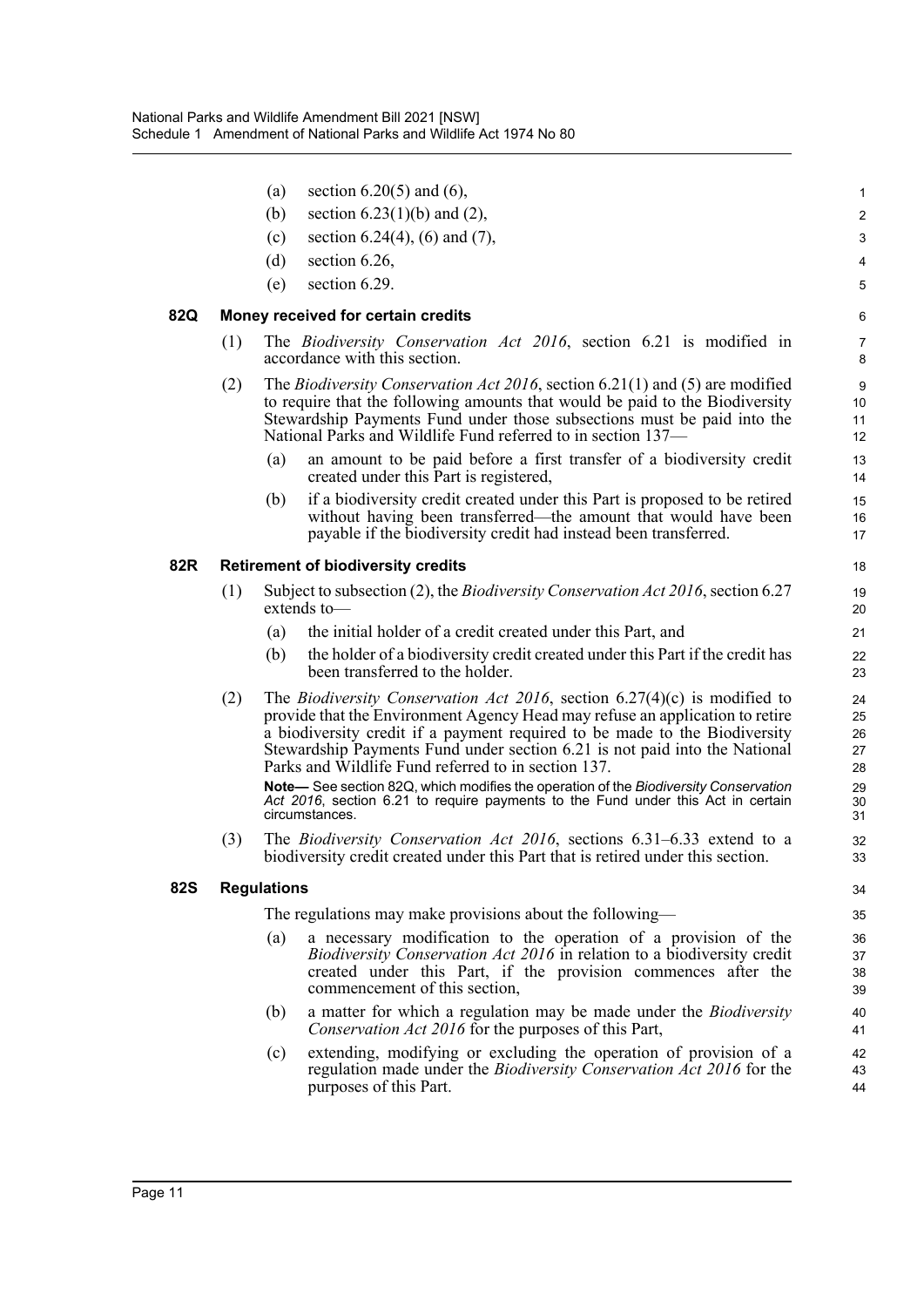| <b>Division 5</b> |     | <b>Miscellaneous</b>                                                                                                                                                                                                                                                                                                                      | 1                    |  |  |  |
|-------------------|-----|-------------------------------------------------------------------------------------------------------------------------------------------------------------------------------------------------------------------------------------------------------------------------------------------------------------------------------------------|----------------------|--|--|--|
| 82T               |     | <b>Payments from Fund</b>                                                                                                                                                                                                                                                                                                                 |                      |  |  |  |
|                   |     | The Minister may direct that payments be made from the Fund to the Service<br>for the purpose of undertaking management actions on committed land.                                                                                                                                                                                        | 3<br>4               |  |  |  |
| <b>82U</b>        |     | Proposals by public authorities affecting committed land                                                                                                                                                                                                                                                                                  | 5                    |  |  |  |
|                   | (1) | A public authority must not carry out development on committed land unless<br>the public authority has—                                                                                                                                                                                                                                   | 6<br>7               |  |  |  |
|                   |     | given written notice of the proposed development to the Minister, and<br>(a)<br>(b)<br>received written notice from the Minister consenting to the<br>development.                                                                                                                                                                        | 8<br>9<br>10         |  |  |  |
|                   | (2) | The Minister may consent to the development only if—                                                                                                                                                                                                                                                                                      | 11                   |  |  |  |
|                   |     | the Minister is of the opinion that the development will not adversely<br>(a)<br>affect-                                                                                                                                                                                                                                                  | 12<br>13             |  |  |  |
|                   |     | (i)<br>management actions that may be carried out on the land under a<br>statement of commitment, and                                                                                                                                                                                                                                     | 14<br>15             |  |  |  |
|                   |     | the biodiversity values protected by the statement, or<br>(i)                                                                                                                                                                                                                                                                             | 16                   |  |  |  |
|                   |     | the Minister is satisfied that an adverse effect of the development on<br>(b)<br>biodiversity values, including future improvement to biodiversity<br>values that would otherwise be achieved by the management actions on<br>the committed land, will be offset by the retirement of biodiversity<br>credits by the public authority, or | 17<br>18<br>19<br>20 |  |  |  |
|                   |     | the development is required for an essential public purpose or for a<br>(c)                                                                                                                                                                                                                                                               | 21<br>22             |  |  |  |
|                   |     | purpose of special significance to the State.                                                                                                                                                                                                                                                                                             | 23                   |  |  |  |
|                   | (3) | The Minister may, as a condition of granting consent under this section, direct<br>the public authority to retire biodiversity credits of a number and class<br>specified by the Minister.                                                                                                                                                | 24<br>25<br>26       |  |  |  |
|                   |     | Note— The Biodiversity Conservation Act 2016, Part 6, Division 6 enables a person<br>who is required under this section to retire biodiversity credits to make a payment<br>instead to the Biodiversity Conservation Fund of the value of the credits in accordance<br>with the offsets payment calculator.                               | 27<br>28<br>29<br>30 |  |  |  |
|                   | (4) | The Minister may approve an arrangement under which—                                                                                                                                                                                                                                                                                      | 31                   |  |  |  |
|                   |     | the retirement of some or all of the biodiversity credits is deferred<br>(a)<br>pending the completion of restorative actions that will restore or<br>improve the biodiversity values affected by the development, and                                                                                                                    | 32<br>33<br>34       |  |  |  |
|                   |     | the biodiversity credits the retirement of which is deferred pending the<br>(b)<br>completion of the actions are required to be transferred to the Minister.                                                                                                                                                                              | 35<br>36             |  |  |  |
|                   | (5) | The <i>Biodiversity Conservation Act 2016</i> , section 6.28 applies in relation to an<br>arrangement under this section as if it were a deferred credit retirement<br>arrangement under section 6.28.                                                                                                                                    | 37<br>38<br>39       |  |  |  |
|                   | (6) | The Minister may, by publication on the Department's website, vary or<br>terminate a statement of commitment for committed land if the variation or<br>termination is necessary to enable the public authority to carry out the<br>development.                                                                                           | 40<br>41<br>42<br>43 |  |  |  |
|                   | (7) | The consent of the Minister under this section is not an approval for the<br>purposes of the <i>Environmental Planning and Assessment Act 1979</i> , Part 5.                                                                                                                                                                              | 44<br>45             |  |  |  |
|                   | (8) | This section does not apply—                                                                                                                                                                                                                                                                                                              | 46                   |  |  |  |
|                   |     | to a part of committed land that is a wilderness area, or<br>(a)                                                                                                                                                                                                                                                                          | 47                   |  |  |  |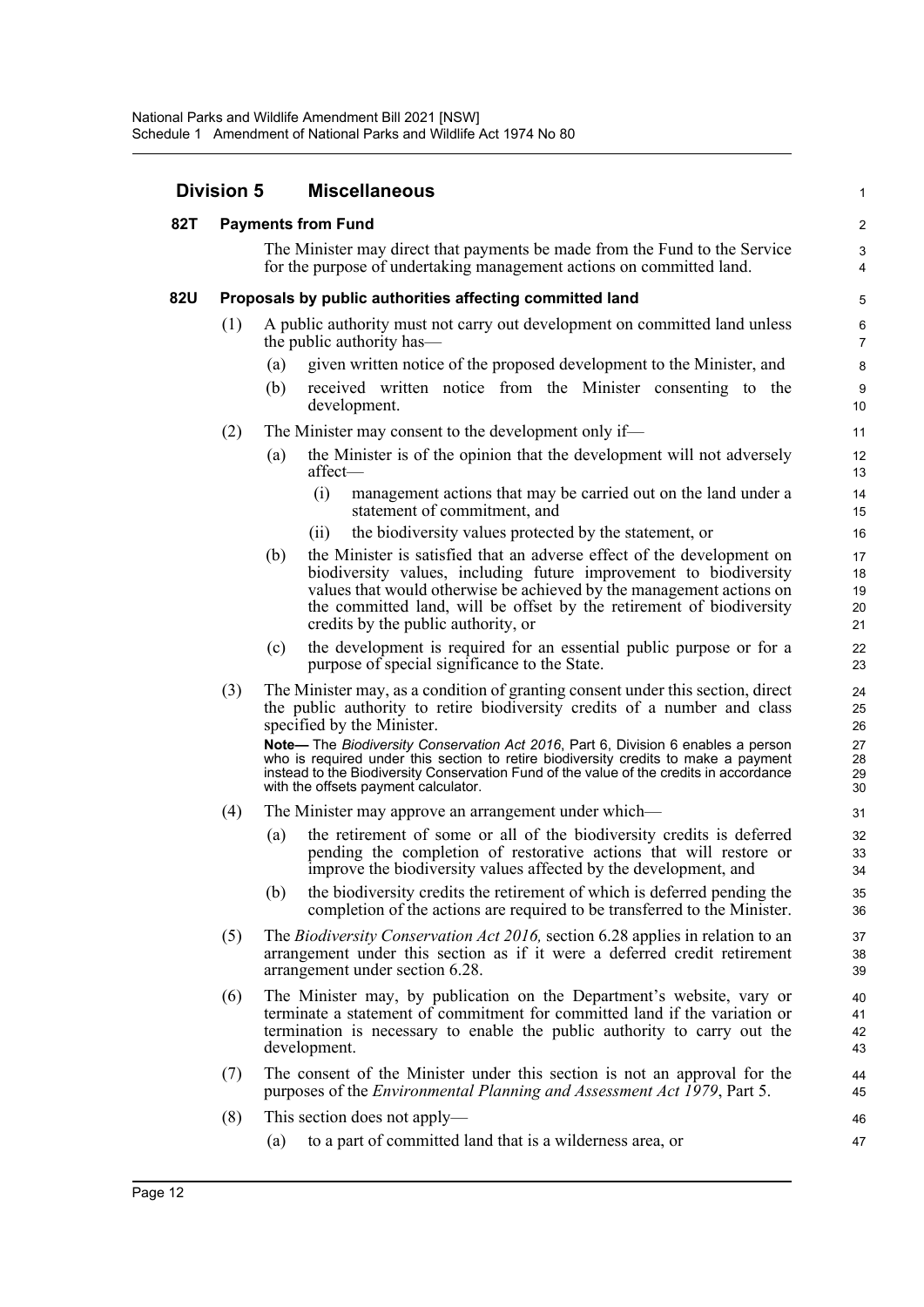|            |     | (b)                                                           | in relation to development that comprises emergency or routine work by<br>a public authority of a kind that the public authority and the Minister<br>have agreed to exclude from the application of this section, or | 1<br>$\overline{\mathbf{c}}$<br>3 |
|------------|-----|---------------------------------------------------------------|----------------------------------------------------------------------------------------------------------------------------------------------------------------------------------------------------------------------|-----------------------------------|
|            |     | (c)<br>carried out by the Service.                            | if the proposed development is not inconsistent with the terms of the<br>statement of commitment—in relation to development proposed to be                                                                           | 4<br>5<br>6                       |
|            | (9) | In this section—                                              |                                                                                                                                                                                                                      | 7                                 |
|            |     | Assessment Act 1979.                                          | <i>development</i> has the same meaning as in the <i>Environmental Planning and</i>                                                                                                                                  | 8<br>9                            |
|            |     | sequestration rights                                          | Part 5B Minister may create and deal with carbon                                                                                                                                                                     | 10<br>11                          |
| <b>82V</b> |     |                                                               | Meanings of "carbon sequestration" and "carbon sequestration right"                                                                                                                                                  | 12                                |
|            | (1) | In this Act, <i>carbon sequestration</i> means—               |                                                                                                                                                                                                                      | 13                                |
|            |     | (a)<br>anything on land, and                                  | the absorption from the atmosphere of carbon dioxide by land or                                                                                                                                                      | 14<br>15                          |
|            |     | (b)                                                           | the storage of carbon in land or in anything on land.                                                                                                                                                                | 16                                |
|            | (2) |                                                               | In this Act, a <i>carbon sequestration right</i> , in relation to land—                                                                                                                                              | 17                                |
|            |     | (a)<br>future, of carbon sequestration, and                   | means the exclusive right to obtain the benefit, whether present or                                                                                                                                                  | 18<br>19                          |
|            |     | (b)<br>Conveyancing Act 1919, section 87A.                    | includes a carbon sequestration right within the meaning of the                                                                                                                                                      | 20<br>21                          |
|            | (3) | aquatic environments or ecosystems.                           | For the purposes of the definitions of <i>carbon sequestration</i> and <i>carbon</i><br>sequestration right, land includes terrestrial environments or ecosystems and                                                | 22<br>23<br>24                    |
|            |     |                                                               | Note-See also the definition of land in the Interpretation Act 1987, section 21(1).                                                                                                                                  | 25                                |
|            | (4) | sequestration rights for the purposes of the definitions.     | The regulations may prescribe other types of carbon sequestration and carbon                                                                                                                                         | 26<br>27                          |
| 82W        |     | Minister may create and deal with carbon sequestration rights |                                                                                                                                                                                                                      | 28                                |
|            | (1) | or dedicated under Part 4A.                                   | The Minister may create and deal with carbon sequestration rights in relation<br>to land acquired, reserved or dedicated under this Act, other than land reserved                                                    | 29<br>30<br>31                    |
|            | (2) | sequestration rights.                                         | For the purposes of subsection (1), the Minister may undertake activities<br>incidental to or in connection with creating and dealing with carbon                                                                    | 32<br>33<br>34                    |
|            | (3) | following activities—                                         | Without limiting subsection (2), an activity incidental to or in connection with<br>carbon sequestration rights includes a form of carbon benefit from the                                                           | 35<br>36<br>37                    |
|            |     | (a)<br>revegetation,                                          |                                                                                                                                                                                                                      | 38                                |
|            |     | (b)<br>vegetation management,                                 |                                                                                                                                                                                                                      | 39                                |
|            |     | improvements in soil carbon,<br>(c)                           |                                                                                                                                                                                                                      | 40                                |
|            |     | (d)<br>the management of feral animals,                       |                                                                                                                                                                                                                      | 41                                |
|            |     | (e)<br>fire management,                                       |                                                                                                                                                                                                                      | 42                                |
|            |     | (f)                                                           | carbon sequestered through land use changes or rehabilitation,                                                                                                                                                       | 43                                |
|            |     | human-induced regeneration.<br>(g)                            |                                                                                                                                                                                                                      | 44                                |
|            |     |                                                               |                                                                                                                                                                                                                      |                                   |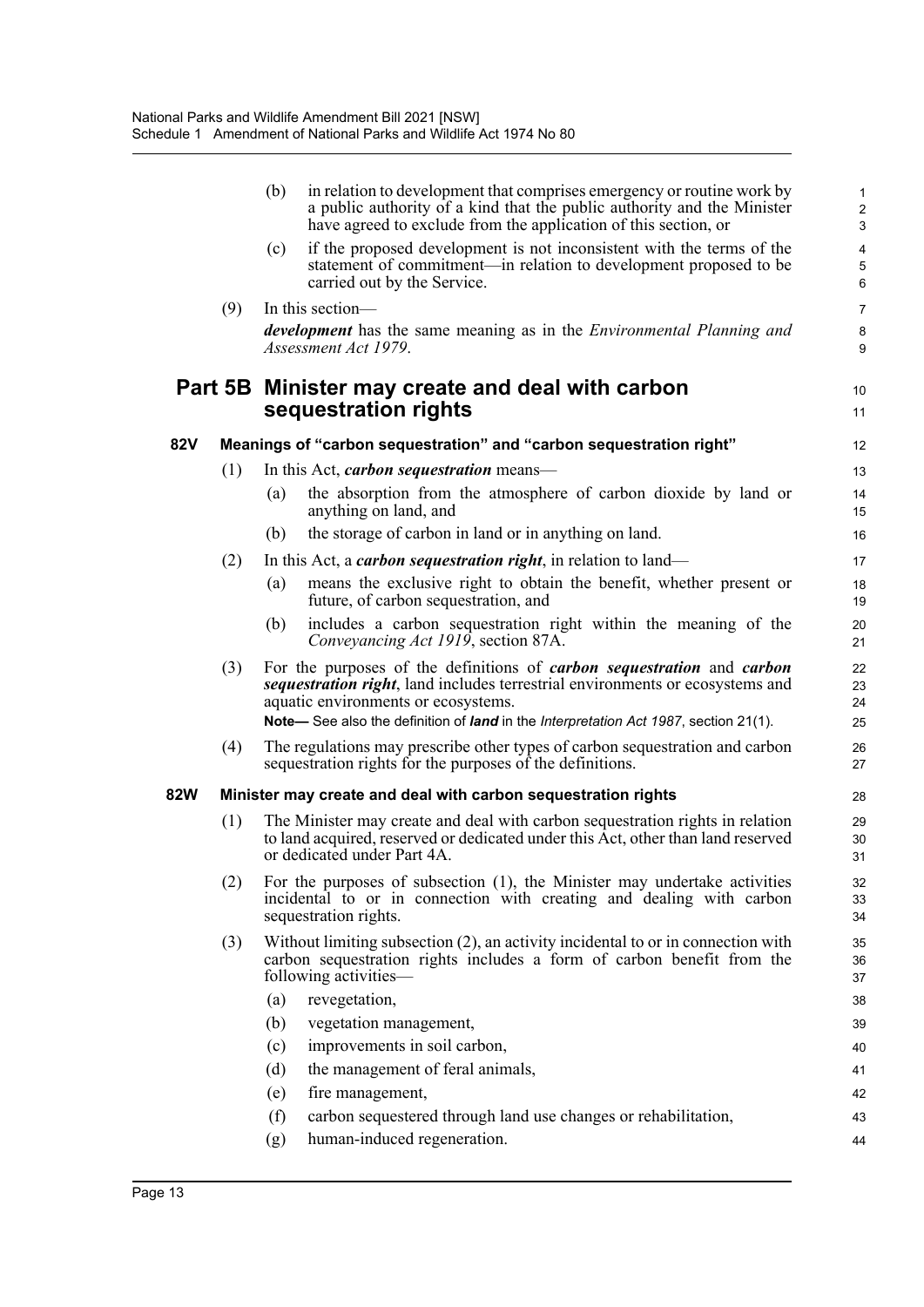|        |        | (4)               | A function under this section may be exercised in relation to land only if the<br>Minister is satisfied that exercising the function is consistent with the objects<br>of this Act.                                                                                                                          | 1<br>$\boldsymbol{2}$<br>3    |
|--------|--------|-------------------|--------------------------------------------------------------------------------------------------------------------------------------------------------------------------------------------------------------------------------------------------------------------------------------------------------------|-------------------------------|
|        |        | (5)               | A function under this section may not be exercised in relation to land of which<br>a state conservation area trust, regional park trust or local council has care,<br>control and management under this Act unless the Minister has consulted with,<br>and considered advice given by, the trust or council. | 4<br>5<br>6<br>$\overline{7}$ |
|        |        | (6)               | The regulations may prescribe other functions or activities that the Minister<br>may exercise or take in relation to carbon sequestration rights.                                                                                                                                                            | 8<br>9                        |
| $[17]$ |        |                   | Sections 85, 85A, 87, 88-90D, 90F-90I, 90K-90M, 90Q and 90R                                                                                                                                                                                                                                                  | 10                            |
|        |        |                   | Omit "Chief Executive's" and "Chief Executive" wherever occurring.                                                                                                                                                                                                                                           | 11                            |
|        |        |                   | Insert instead "DPC Secretary's" and "DPC Secretary", respectively.                                                                                                                                                                                                                                          | 12                            |
| $[18]$ | Part 7 |                   |                                                                                                                                                                                                                                                                                                              | 13                            |
|        |        |                   | Insert after Part 6A-                                                                                                                                                                                                                                                                                        | 14                            |
|        | Part 7 |                   | <b>National Parks and Wildlife Conservation Trust</b>                                                                                                                                                                                                                                                        | 15                            |
|        |        | <b>Division 1</b> | <b>Preliminary</b>                                                                                                                                                                                                                                                                                           | 16                            |
|        | 92     |                   | <b>Definitions</b>                                                                                                                                                                                                                                                                                           | 17                            |
|        |        |                   | In this Part—                                                                                                                                                                                                                                                                                                | 18                            |
|        |        |                   | <b>Public Fund</b> —see section $105(1)$ .                                                                                                                                                                                                                                                                   |                               |
|        |        |                   | <b>Trust</b> means the National Parks and Wildlife Conservation Trust established<br>under section 93.                                                                                                                                                                                                       | 20<br>21                      |
|        |        | <b>Division 2</b> | <b>Establishment, functions and operation of Trust</b>                                                                                                                                                                                                                                                       | 22                            |
|        | 93     |                   | <b>Establishment of Trust</b>                                                                                                                                                                                                                                                                                | 23                            |
|        |        |                   | There is established by this Act a body corporate with the corporate name of<br>the National Parks and Wildlife Conservation Trust of New South Wales.                                                                                                                                                       | 24<br>25                      |
|        | 94     |                   | <b>Status of Trust</b>                                                                                                                                                                                                                                                                                       | 26                            |
|        |        | (1)               | The Trust is a statutory body representing the Crown.                                                                                                                                                                                                                                                        | 27                            |
|        |        | (2)               | The Trust is subject to the control and direction of the Minister, except in<br>relation to payments from the Public Fund.                                                                                                                                                                                   | 28<br>29                      |
|        |        | (3)               | The Trust must publish directions given to the Trust by the Minister on the<br>Trust's website.                                                                                                                                                                                                              | 30<br>31                      |
|        | 95     |                   | <b>Trust Board</b>                                                                                                                                                                                                                                                                                           | 32                            |
|        |        | (1)               | There is to be a Board of the Trust.                                                                                                                                                                                                                                                                         | 33                            |
|        |        | (2)               | The Board of the Trust must consist of at least 5, and no more than 11,<br>members appointed by the Minister.                                                                                                                                                                                                | 34<br>35                      |
|        |        | (3)               | The affairs of the Trust are to be managed by the Board.                                                                                                                                                                                                                                                     | 36                            |
|        |        | (4)               | An act, matter or thing done in the name of, or on behalf of, the Trust by the<br>Board is taken to have been done by the Trust.                                                                                                                                                                             | 37<br>38                      |
|        |        |                   |                                                                                                                                                                                                                                                                                                              |                               |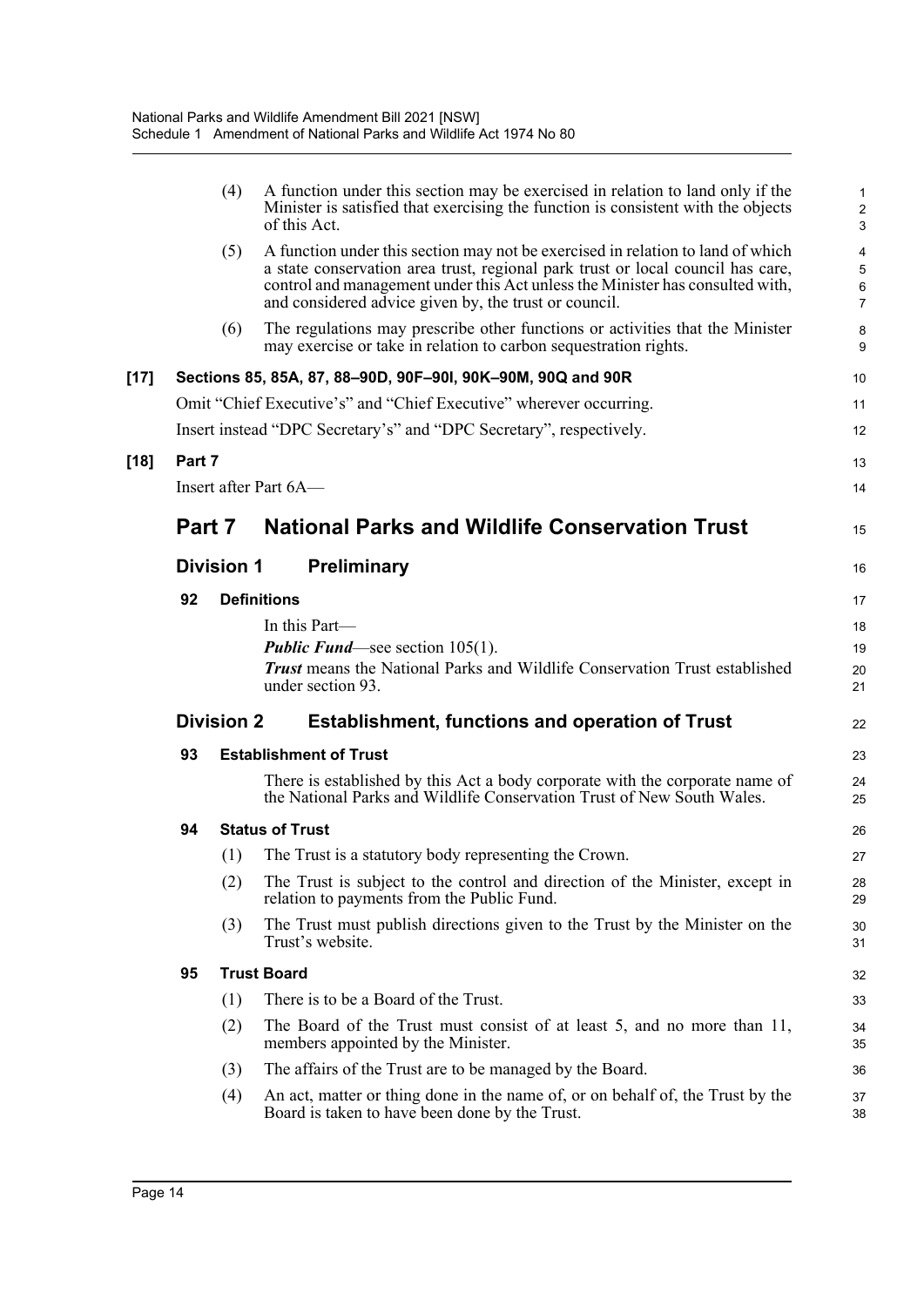|    | (5) | The Minister may do the following, in accordance with the regulations in<br>relation to the Board— |                                                                                                                                                                                                                                                                                                                                    |                               |  |  |  |
|----|-----|----------------------------------------------------------------------------------------------------|------------------------------------------------------------------------------------------------------------------------------------------------------------------------------------------------------------------------------------------------------------------------------------------------------------------------------------|-------------------------------|--|--|--|
|    |     | (a)                                                                                                | appoint members of the Board, including persons with skills and<br>experience in areas the Minister considers relevant,                                                                                                                                                                                                            | $\mathsf 3$<br>$\overline{4}$ |  |  |  |
|    |     | (b)                                                                                                | appoint a Chairperson and a Deputy Chairperson of the Board,                                                                                                                                                                                                                                                                       | 5                             |  |  |  |
|    |     | (c)                                                                                                | determine remuneration and entitlements for travelling or other<br>expenses for members of the Board,                                                                                                                                                                                                                              | $\,6\,$<br>$\overline{7}$     |  |  |  |
|    |     | (d)                                                                                                | remove a member of the Board from office,                                                                                                                                                                                                                                                                                          | 8                             |  |  |  |
|    |     | (e)                                                                                                | establish committees and procedures for the committees,                                                                                                                                                                                                                                                                            | 9                             |  |  |  |
|    |     | (f)                                                                                                | dissolve the Board.                                                                                                                                                                                                                                                                                                                | 10                            |  |  |  |
|    | (6) |                                                                                                    | The regulations may make provisions about the following—                                                                                                                                                                                                                                                                           | 11                            |  |  |  |
|    |     | (a)                                                                                                | the composition of the membership of the Board appointed by the<br>Minister,                                                                                                                                                                                                                                                       | 12<br>13                      |  |  |  |
|    |     | (b)                                                                                                | procedures for nominations to the Board,                                                                                                                                                                                                                                                                                           | 14                            |  |  |  |
|    |     | (c)                                                                                                | procedures for the administration of membership of the Board,<br>including the term of office for members of the Board,                                                                                                                                                                                                            | 15<br>16                      |  |  |  |
|    |     | (d)                                                                                                | the procedures for-                                                                                                                                                                                                                                                                                                                | 17                            |  |  |  |
|    |     |                                                                                                    | calling of meetings of the Board, and<br>(i)                                                                                                                                                                                                                                                                                       | 18                            |  |  |  |
|    |     |                                                                                                    | conducting business at the meetings, including procedures to be<br>(i)<br>determined by the Board,                                                                                                                                                                                                                                 | 19<br>20                      |  |  |  |
|    |     | (e)                                                                                                | procedures in relation to possible conflicts of interest,                                                                                                                                                                                                                                                                          | 21                            |  |  |  |
|    |     | (f)                                                                                                | the application of the Government Sector Employment Act 2013 to<br>members of the Board,                                                                                                                                                                                                                                           | 22<br>23                      |  |  |  |
|    |     | (g)                                                                                                | fees that may be determined by the Board for services,                                                                                                                                                                                                                                                                             | 24                            |  |  |  |
|    |     | (h)                                                                                                | requirements for the seal of the Trust,                                                                                                                                                                                                                                                                                            | 25                            |  |  |  |
|    |     | (i)                                                                                                | the dissolution of the Board.                                                                                                                                                                                                                                                                                                      | 26                            |  |  |  |
| 96 |     | <b>Object of Trust</b>                                                                             |                                                                                                                                                                                                                                                                                                                                    | 27                            |  |  |  |
|    | (1) |                                                                                                    | The object of the Trust is to support and promote the protection and<br>enhancement of the following through the use of gifts of money and property<br>received by the Public Fund—                                                                                                                                                | 28<br>29<br>30                |  |  |  |
|    |     | (a)                                                                                                | lands reserved or acquired under this Act,                                                                                                                                                                                                                                                                                         | 31                            |  |  |  |
|    |     |                                                                                                    | (b) lands managed by the Service,                                                                                                                                                                                                                                                                                                  | 32                            |  |  |  |
|    |     | (c)                                                                                                | lands managed in collaboration between the Service and landholders,                                                                                                                                                                                                                                                                | 33                            |  |  |  |
|    |     | (d)                                                                                                | lands being assessed for potential acquisition under this Act.                                                                                                                                                                                                                                                                     | 34                            |  |  |  |
|    | (2) |                                                                                                    | The Trust is not-for-profit.                                                                                                                                                                                                                                                                                                       | 35                            |  |  |  |
|    | (3) |                                                                                                    | The object of the Trust is also its principal purpose.                                                                                                                                                                                                                                                                             | 36                            |  |  |  |
|    |     |                                                                                                    | <b>Note—</b> For donations to the Public Fund to have tax deductible status under the<br>Income Tax Assessment Act 1997 of the Commonwealth, Subdivision 30-E, the Trust<br>must have as its principal purpose the protection and enhancement of the natural<br>environment or of a significant aspect of the natural environment. | 37<br>38<br>39<br>40          |  |  |  |
| 97 |     |                                                                                                    | <b>Functions of Trust</b>                                                                                                                                                                                                                                                                                                          | 41                            |  |  |  |
|    |     |                                                                                                    | The Trust has the following functions-                                                                                                                                                                                                                                                                                             | 42                            |  |  |  |
|    |     | (a)                                                                                                | to establish and maintain the Public Fund,                                                                                                                                                                                                                                                                                         | 43                            |  |  |  |
|    |     |                                                                                                    |                                                                                                                                                                                                                                                                                                                                    |                               |  |  |  |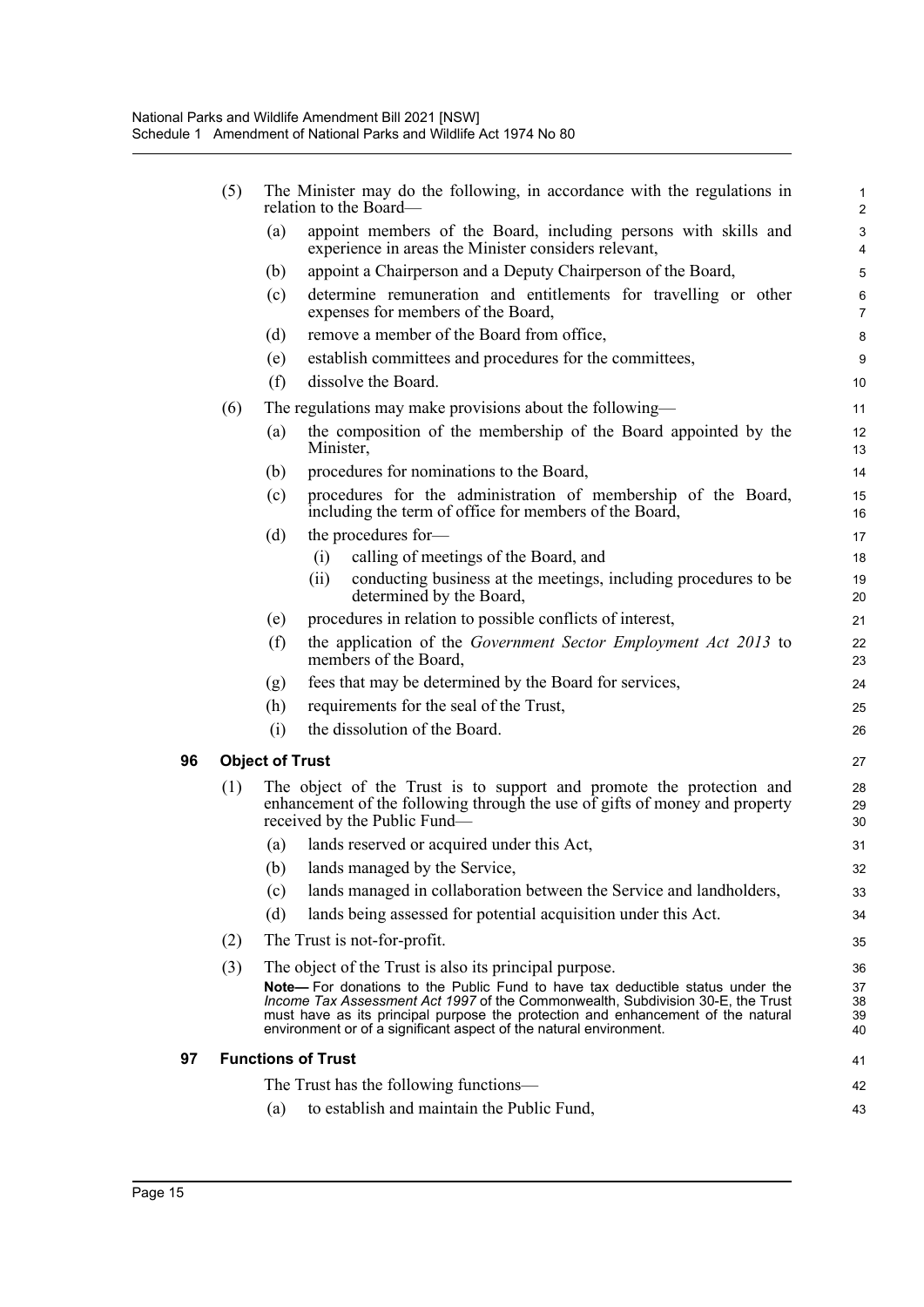|     | (b)                                                                                   |              | to invite and encourage members of the public and organisations to<br>make gifts of money and property to the Public Fund,                                                            | $\mathbf{1}$<br>$\overline{2}$ |  |  |
|-----|---------------------------------------------------------------------------------------|--------------|---------------------------------------------------------------------------------------------------------------------------------------------------------------------------------------|--------------------------------|--|--|
|     | (c)                                                                                   |              | to establish and maintain a website for the purposes of facilitating the<br>functions of the Trust,                                                                                   | 3<br>4                         |  |  |
|     | (d)                                                                                   | Fund to-     | to use gifts, devises, bequests or contributions received by the Public                                                                                                               | 5<br>6                         |  |  |
|     |                                                                                       | (i)          | support and promote the conservation and management of lands<br>referred to in section $96(1)$ , and                                                                                  | $\overline{7}$<br>8            |  |  |
|     |                                                                                       | (ii)         | support the acquisition of additional lands,                                                                                                                                          | 9                              |  |  |
|     | (e)                                                                                   |              | to assess and analyse lands for potential acquisition by payments from<br>the Public Fund,                                                                                            | 10<br>11                       |  |  |
|     | (f)                                                                                   |              | to invest money held in the Public Fund,                                                                                                                                              | 12 <sup>2</sup>                |  |  |
|     | (g)                                                                                   |              | to exercise functions delegated to the Trust under this Act,                                                                                                                          | 13                             |  |  |
|     | (h)                                                                                   | another law. | another function conferred or imposed on the Trust by this Act or                                                                                                                     | 14<br>15                       |  |  |
|     | <b>Powers of Trust</b>                                                                |              |                                                                                                                                                                                       | 16                             |  |  |
| (1) |                                                                                       |              | The Trust has power to do all things that are necessary or convenient to be                                                                                                           | 17                             |  |  |
|     |                                                                                       |              | done for or in connection with the exercise of its functions or that are                                                                                                              | 18<br>19                       |  |  |
|     | supplemental or incidental to, or consequential on, the exercise of its<br>functions. |              |                                                                                                                                                                                       |                                |  |  |
| (2) | Without limiting subsection $(1)$ , the Trust has power to do the following—          |              |                                                                                                                                                                                       |                                |  |  |
|     | (a)                                                                                   |              | to buy, sell, hold, mortgage, lease or otherwise deal with land or other                                                                                                              | 21                             |  |  |
|     |                                                                                       | property,    |                                                                                                                                                                                       | 22<br>23                       |  |  |
|     | (b)                                                                                   |              | to borrow money, either with or without security,                                                                                                                                     | 24                             |  |  |
|     | (c)                                                                                   |              | to act as trustee of money or other property vested in the Trust,                                                                                                                     | 25                             |  |  |
|     | (d)                                                                                   |              | to invest money held in the Public Fund—                                                                                                                                              | 26                             |  |  |
|     |                                                                                       | (i)          | if the Trust is a GSF agency for the purposes of the <i>Government</i><br>Sector Finance Act 2018, Part 6—in a way that the Trust is<br>permitted to invest money under that Part, or | 27<br>28<br>29                 |  |  |
|     |                                                                                       | (ii)         | if the Trust is not a GSF agency for the purposes of the                                                                                                                              | 30                             |  |  |
|     |                                                                                       |              | Government Sector Finance Act 2018, Part 6—in the same way                                                                                                                            | 31                             |  |  |
|     |                                                                                       |              | as trustees may invest trust funds or in another way approved by<br>the Treasurer,                                                                                                    | 32<br>33                       |  |  |
|     | (e)                                                                                   | materials,   | to make and enter into contracts or other arrangements for the carrying<br>out of works, the performance of services or the supply of goods or                                        | 34<br>35<br>36                 |  |  |
|     | (f)                                                                                   |              | to appoint agents,                                                                                                                                                                    | 37                             |  |  |
|     | (g)                                                                                   |              | to set fees in relation to administrative matters.                                                                                                                                    | 38                             |  |  |
|     | Staff of Trust                                                                        |              |                                                                                                                                                                                       | 39                             |  |  |
| (1) |                                                                                       |              | Persons may be employed in the Public Service under the <i>Government Sector</i>                                                                                                      | 40                             |  |  |
|     |                                                                                       |              | <i>Employment Act 2013</i> to enable the Trust to exercise its functions.                                                                                                             | 41                             |  |  |
|     |                                                                                       |              | Note-The Government Sector Employment Act 2013, section 59 provides that the                                                                                                          | 42                             |  |  |
|     |                                                                                       |              | persons employed, or whose services the Trust makes use of, may be referred to as<br>officers or employees, or members of staff, of the Trust. The Constitution Act 1902,             | 43<br>44                       |  |  |
|     |                                                                                       |              | section 47A precludes the Trust from employing staff.                                                                                                                                 | 45                             |  |  |
| (2) |                                                                                       |              | The Trust may engage consultants for the purpose of getting expert advice.                                                                                                            | 46                             |  |  |

**99 Staff of Trust**

**98 Powers of Trust**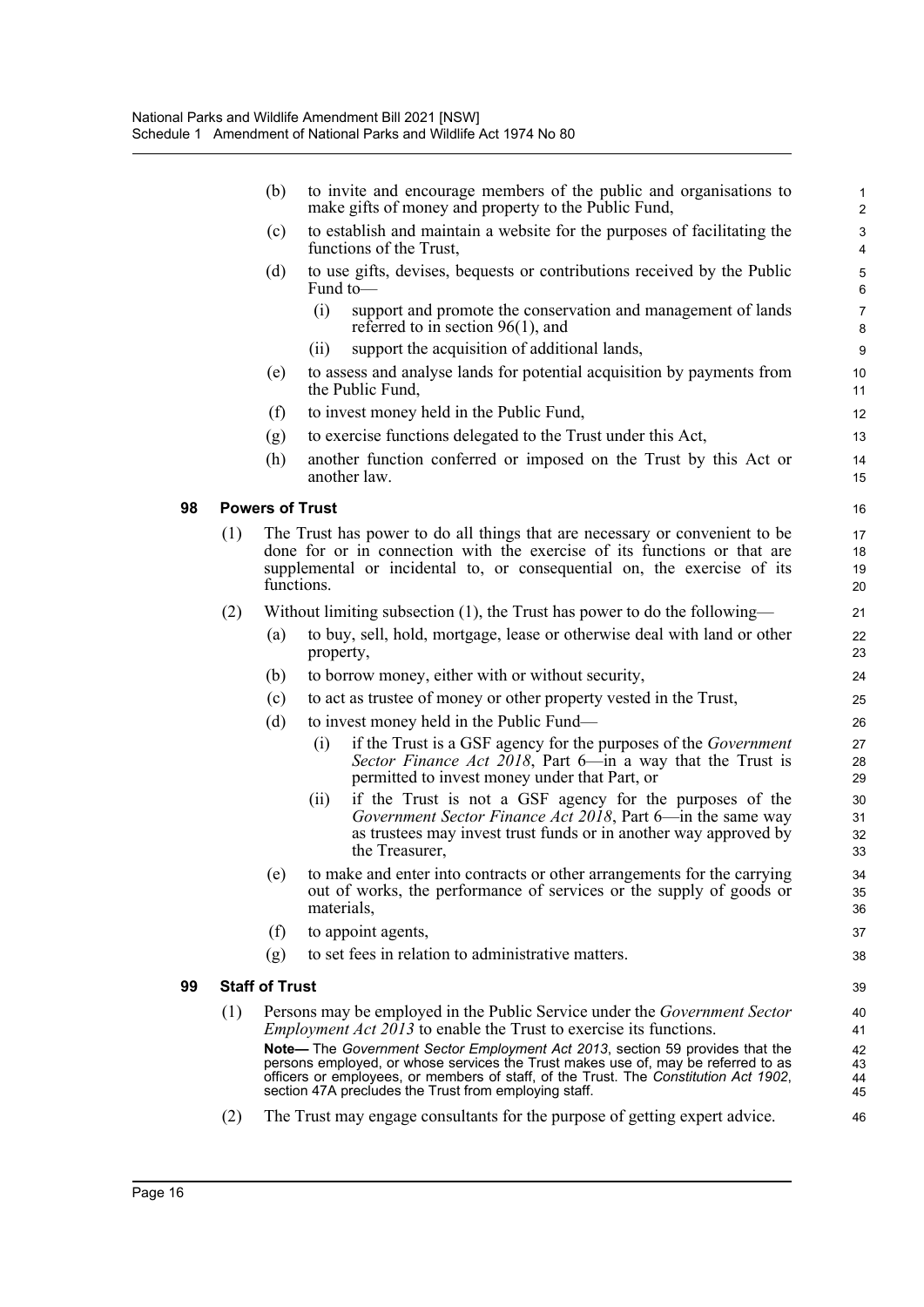| 100 | <b>Delegation by Trust</b> |     |                                                                                                                                                                                                                           |                       |  |
|-----|----------------------------|-----|---------------------------------------------------------------------------------------------------------------------------------------------------------------------------------------------------------------------------|-----------------------|--|
|     |                            |     | The Trust may delegate a function of the Trust, other than this power of<br>delegation, to-                                                                                                                               | $\boldsymbol{2}$<br>3 |  |
|     |                            | (a) | a member of the Board of the Trust, or                                                                                                                                                                                    | $\overline{4}$        |  |
|     |                            | (b) | an employee of the Trust, or                                                                                                                                                                                              | $\mathbf 5$           |  |
|     |                            | (c) | a person, or a person of a class, prescribed by the regulations.                                                                                                                                                          | 6                     |  |
| 101 |                            |     | <b>Annual reports of Trust</b>                                                                                                                                                                                            | $\overline{7}$        |  |
|     |                            |     | The regulations may prescribe additional matters relating to the exercise of the<br>Trust's functions that the Trust is required to include in its annual report under<br>the Annual Reports (Statutory Bodies) Act 1984. | 8<br>9<br>10          |  |
| 102 |                            |     | <b>Exemption from certain State taxes</b>                                                                                                                                                                                 | 11                    |  |
|     |                            |     | The <i>Duties Act 1997</i> does not apply to or in relation to-                                                                                                                                                           | 12                    |  |
|     |                            | (a) | the acquisition of land by the Trust for the purposes of this Act, or                                                                                                                                                     | 13                    |  |
|     |                            | (b) | the leasing of land, whether as lessor or lessee, by the Trust for the<br>purposes of this Act, or                                                                                                                        | 14<br>15              |  |
|     |                            | (c) | the disposal of land by the Trust under this Act.                                                                                                                                                                         | 16                    |  |
|     | <b>Division 3</b>          |     | <b>National Parks and Wildlife Conservation Public Fund</b>                                                                                                                                                               | 17                    |  |
| 103 | <b>Definitions</b>         |     |                                                                                                                                                                                                                           | 18                    |  |
|     |                            |     | In this Division—                                                                                                                                                                                                         | 19                    |  |
|     |                            |     | <b>Environment Secretary</b> has the same meaning as in the ITAA 1997.                                                                                                                                                    | 20                    |  |
|     |                            |     | <b>ITAA 1997</b> means the <i>Income Tax Assessment Act 1997</i> of the<br>Commonwealth.                                                                                                                                  | 21<br>22              |  |
| 104 |                            |     | <b>Registration of Trust as environmental organisation</b>                                                                                                                                                                | 23                    |  |
|     | (1)                        |     | The Trust must comply with the requirements set out in the ITAA 1997,<br>Subdivision 30-E in relation to the Trust's registration as an environmental<br>organisation within the meaning of the ITAA 1997.                | 24<br>25<br>26        |  |
|     | (2)                        |     | In particular, the Trust must—                                                                                                                                                                                            | 27                    |  |
|     |                            | (a) | establish and maintain a not-for-profit public fund that meets the<br>requirements of the ITAA 1997, section 30-130, in accordance with<br>section 105, and                                                               | 28<br>29<br>30        |  |
|     |                            | (b) | comply with a rule the Commonwealth Minister and the Environment<br>Minister make to ensure that gifts made to the public fund are used only<br>for the principal purpose of the Trust, and                               | 31<br>32<br>33        |  |
|     |                            | (c) | not pay any of the Trust's profits or financial surplus, or give any of the<br>Trust's property, to its members, and                                                                                                      | 34<br>35              |  |
|     |                            | (d) | not act as a mere conduit for the donation of money or property to other<br>organisations, bodies or persons, and                                                                                                         | 36<br>37              |  |
|     |                            | (e) | agree to give the Environment Secretary, within a reasonable period<br>after the end of each income year, statistical information about gifts<br>made to the Public Fund during the income year.                          | 38<br>39<br>40        |  |
|     | (3)                        |     | In this section-                                                                                                                                                                                                          | 41                    |  |
|     |                            |     | <b>Commonwealth Minister</b> means a Commonwealth Minister responsible for<br>administering the relevant provisions of the ITAA 1997.                                                                                     | 42<br>43              |  |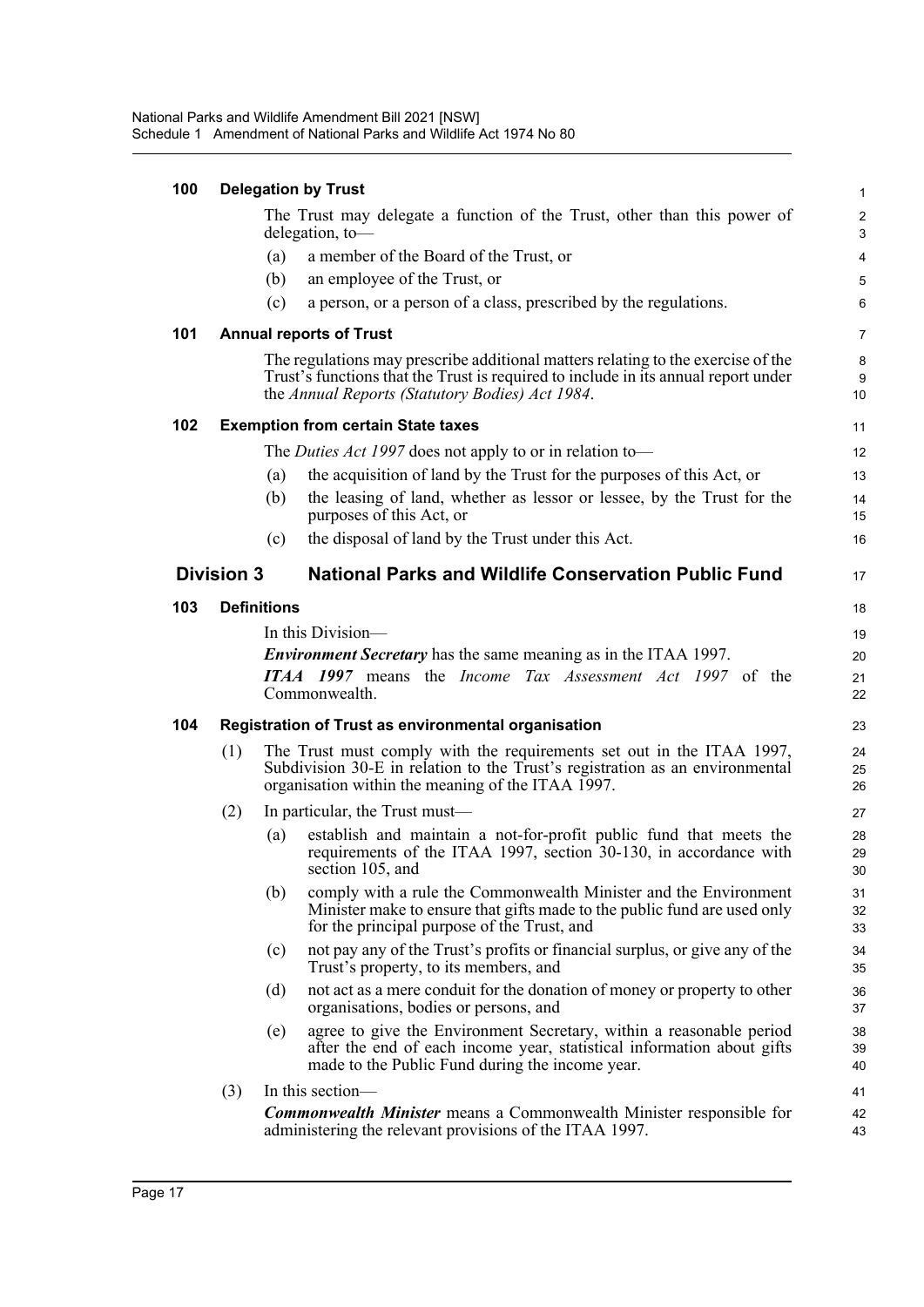|     |     |     | <b>Environment Minister</b> has the same meaning as in the ITAA 1997.                                                                                                                                                                                                            | $\mathbf{1}$         |
|-----|-----|-----|----------------------------------------------------------------------------------------------------------------------------------------------------------------------------------------------------------------------------------------------------------------------------------|----------------------|
| 105 |     |     | <b>National Parks and Wildlife Conservation Public Fund</b>                                                                                                                                                                                                                      | $\overline{2}$       |
|     | (1) |     | The public fund referred to in section $104(2)(a)$ must be called the National<br>Parks and Wildlife Conservation Public Fund (the <i>Public Fund</i> ).                                                                                                                         | 3<br>4               |
|     | (2) |     | The Trust must—                                                                                                                                                                                                                                                                  | 5                    |
|     |     | (a) | maintain and only use the Public Fund for the principal purpose of the<br>Trust, and                                                                                                                                                                                             | 6<br>$\overline{7}$  |
|     |     | (b) | hold all accountable gifts in the Public Fund, and                                                                                                                                                                                                                               | 8                    |
|     |     | (c) | not hold other money or property in the Public Fund, and                                                                                                                                                                                                                         | 9                    |
|     |     | (d) | pay all money held in the Public Fund into an account kept, for the<br>purposes of the Public Fund, with an authorised deposit-taking<br>institution, and                                                                                                                        | 10<br>11<br>12       |
|     |     | (e) | keep records that record and explain all transactions and other acts the<br>Trust engages in that are relevant to the Trust's endorsement as a<br>deductible gift recipient for operating the Public Fund, and                                                                   | 13<br>14<br>15       |
|     |     |     | Note-The Taxation Administration Act 1953 of the Commonwealth, Schedule<br>1, section 382-15 requires deductible gift recipients to keep certain records.                                                                                                                        | 16<br>17             |
|     |     | (f) | is sue receipts in the name of the Public Fund for accountable gifts worth<br>\$2 or more, and                                                                                                                                                                                   | 18<br>19             |
|     |     | (g) | notify the Australian Taxation Office and the Environment Secretary of<br>any changes made to the provisions of this Act that relate to the Trust or<br>the Public Fund after the Trust is registered as an environmental<br>organisation under the ITAA 1997, Subdivision 30-E. | 20<br>21<br>22<br>23 |
|     | (3) |     | In this section-                                                                                                                                                                                                                                                                 | 24                   |
|     |     |     | <i>accountable gifts</i> means gifts, property, contributions or money referred to in<br>the ITAA 1997, section $30-130$ .                                                                                                                                                       | 25<br>26             |
|     |     |     | <i>authorised deposit-taking institution</i> has the same meaning as <i>ADI</i> has in the<br>ITAA 1997.                                                                                                                                                                         | 27<br>28             |
| 106 |     |     | Transfer of assets on winding up                                                                                                                                                                                                                                                 | 29                   |
|     | (1) |     | At the first occurrence of a winding up event, the Trust must transfer surplus<br>assets of the Public Fund that can be deducted under the ITAA 1997, Division<br>30 to a tax exempt fund determined by the Minister.                                                            | 30<br>31<br>32       |
|     | (2) |     | The Minister must give preference to tax exempt funds that operate principally<br>in New South Wales.                                                                                                                                                                            | 33<br>34             |
|     | (3) |     | In this section-                                                                                                                                                                                                                                                                 | 35                   |
|     |     |     | <i>tax exempt fund</i> means a public fund that is—                                                                                                                                                                                                                              | 36                   |
|     |     | (a) | on the register of environmental organisations kept under the ITAA<br>1997, Subdivision 30-E, and                                                                                                                                                                                | 37<br>38             |
|     |     | (b) | maintained for a similar purpose to the principal purpose of the Trust.                                                                                                                                                                                                          | 39                   |
|     |     |     | <i>winding up event</i> means—                                                                                                                                                                                                                                                   | 40                   |
|     |     | (a) | the winding up of the Trust, or                                                                                                                                                                                                                                                  | 41                   |
|     |     | (b) | the winding up of the Public Fund, or                                                                                                                                                                                                                                            | 42                   |
|     |     | (c) | the revocation of the Trust's endorsement as a deductible gift recipient<br>under the ITAA 1997, Division 30.                                                                                                                                                                    | 43<br>44             |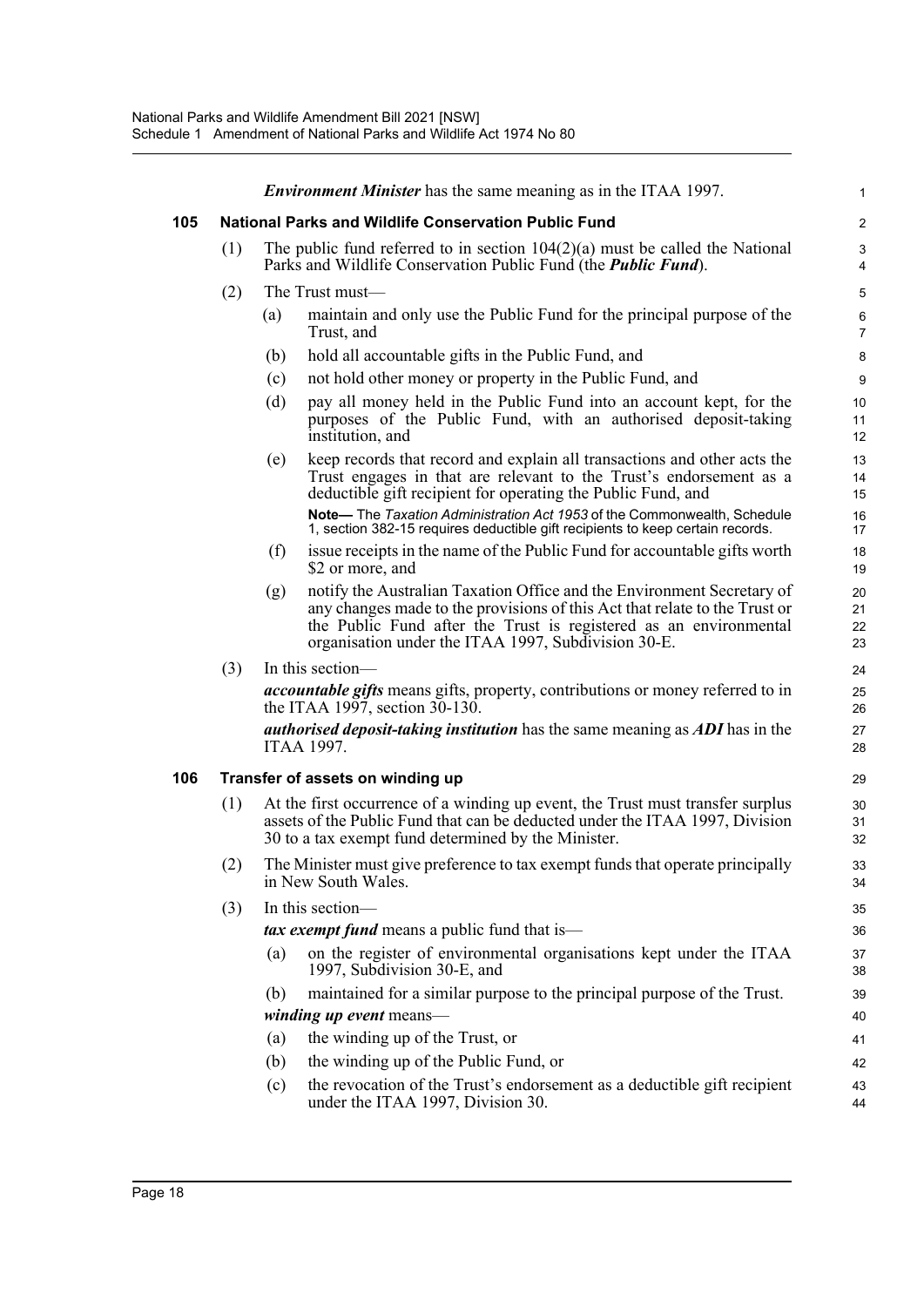| 107 Regulations                         |
|-----------------------------------------|
| The regulations ma<br>compliance with a |

[19]

[20]

[21]

[22]

[23]

 $[24]$ 

|                                 | The regulations may make provisions about matters necessary to ensure<br>compliance with a requirement under the ITAA 1997 for the proper<br>functioning of the Trust as a registered environmental organisation under the<br>ITAA 1997, including in relation to- |                                                                                                                                                                                                                                    |                      |  |  |
|---------------------------------|--------------------------------------------------------------------------------------------------------------------------------------------------------------------------------------------------------------------------------------------------------------------|------------------------------------------------------------------------------------------------------------------------------------------------------------------------------------------------------------------------------------|----------------------|--|--|
|                                 | (a)                                                                                                                                                                                                                                                                | additional administrative arrangements to address a requirement, or                                                                                                                                                                | 6                    |  |  |
|                                 | (b)                                                                                                                                                                                                                                                                | additional governance arrangements to address a requirement.                                                                                                                                                                       | 7                    |  |  |
|                                 |                                                                                                                                                                                                                                                                    | <b>Section 138 Payments into Fund</b>                                                                                                                                                                                              | 8                    |  |  |
|                                 |                                                                                                                                                                                                                                                                    | Insert after section $138(1)(b)(i)$ —                                                                                                                                                                                              | 9                    |  |  |
|                                 | (ia)                                                                                                                                                                                                                                                               | the creation of and dealing with carbon sequestration rights in land<br>acquired, reserved or dedicated under this Act,                                                                                                            | 10<br>11             |  |  |
|                                 | (ib)                                                                                                                                                                                                                                                               | amounts required to be paid into the Fund for the transfer or retirement<br>of a biodiversity credit,                                                                                                                              | 12<br>13             |  |  |
|                                 |                                                                                                                                                                                                                                                                    | <b>Section 139 Payments out of Fund</b>                                                                                                                                                                                            | 14                   |  |  |
|                                 |                                                                                                                                                                                                                                                                    | Insert after section $139(2)(g)$ —                                                                                                                                                                                                 | 15                   |  |  |
|                                 | (g1)                                                                                                                                                                                                                                                               | the cost of the Minister creating and dealing with carbon sequestration<br>rights in land acquired, reserved or dedicated under this Act,                                                                                          | 16<br>17             |  |  |
| Section 139(2)(i1)              |                                                                                                                                                                                                                                                                    |                                                                                                                                                                                                                                    | 18                   |  |  |
|                                 |                                                                                                                                                                                                                                                                    | Insert after section $139(2)(i)$ —                                                                                                                                                                                                 | 19                   |  |  |
|                                 | (i1)                                                                                                                                                                                                                                                               | amounts the Minister directs to be paid from the Fund to the Service in<br>relation to management actions carried out, or to be carried out, under a<br>statement of commitment,                                                   | 20<br>21<br>22       |  |  |
| Section 139(2)(m)               |                                                                                                                                                                                                                                                                    |                                                                                                                                                                                                                                    | 23                   |  |  |
| Omit ", and".                   |                                                                                                                                                                                                                                                                    |                                                                                                                                                                                                                                    | 24                   |  |  |
| Section 139(2)(o)               |                                                                                                                                                                                                                                                                    |                                                                                                                                                                                                                                    | 25                   |  |  |
|                                 |                                                                                                                                                                                                                                                                    | Insert at the end of section $139(2)(n)$ —                                                                                                                                                                                         | 26                   |  |  |
|                                 |                                                                                                                                                                                                                                                                    | , and                                                                                                                                                                                                                              | 27                   |  |  |
|                                 | (0)                                                                                                                                                                                                                                                                | any other costs, charges, expenses, money or fees prescribed by the<br>regulations.                                                                                                                                                | 28<br>29             |  |  |
| Section 139(3A)–(3C)            |                                                                                                                                                                                                                                                                    |                                                                                                                                                                                                                                    | 30                   |  |  |
| Insert after section $139(3)$ — |                                                                                                                                                                                                                                                                    |                                                                                                                                                                                                                                    | 31                   |  |  |
| (3A)                            | account.                                                                                                                                                                                                                                                           | An amount received under section $138(1)(b)(ib)$ , other than a surplus amount<br>must be applied to management actions required under the statement of<br>commitment for the committed land for which the money was paid into the | 32<br>33<br>34<br>35 |  |  |
| (3B)                            |                                                                                                                                                                                                                                                                    | A surplus amount may be applied to-                                                                                                                                                                                                | 36                   |  |  |
|                                 | (a)                                                                                                                                                                                                                                                                | land reserved or acquired under this Act, or                                                                                                                                                                                       | 37                   |  |  |
|                                 | (b)                                                                                                                                                                                                                                                                | support the acquisition of additional lands under this Act.                                                                                                                                                                        | 38                   |  |  |
| (3C)                            |                                                                                                                                                                                                                                                                    | For the purposes of subsections $(3A)$ and $(3B)$ , an amount is a <i>surplus amount</i><br>if the amount is—                                                                                                                      | 39<br>40             |  |  |
|                                 | (a)                                                                                                                                                                                                                                                                | received under section $138(1)(b)(ib)$ , and                                                                                                                                                                                       | 41                   |  |  |

1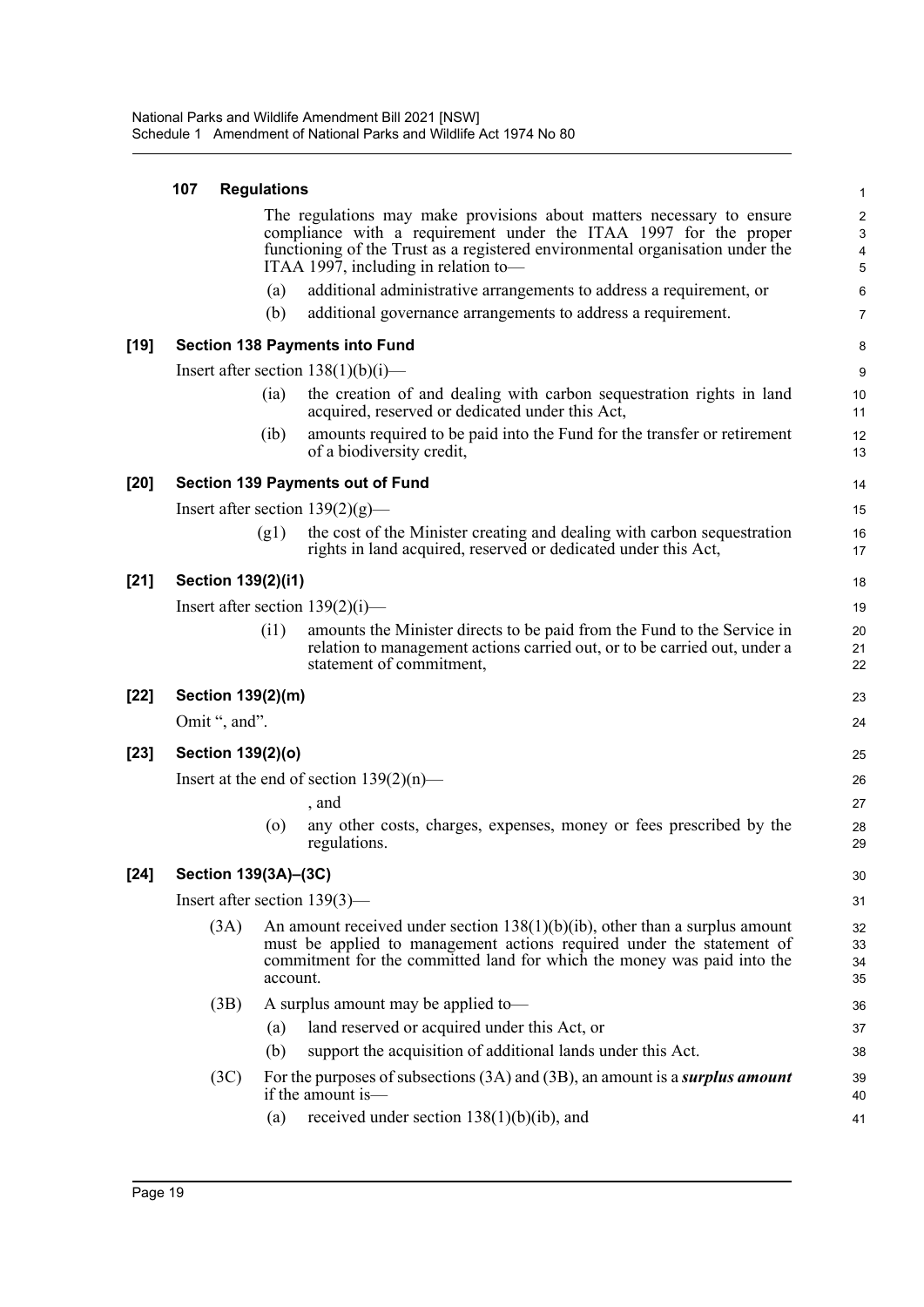|          |     | (b)                   | more than the amount of the total Fund deposit for the credits, within the<br>meaning of the <i>Biodiversity Conservation Act 2016</i> , section 6.21, as<br>extended and modified under Part 5A.                                                                                                                                                                   | 1<br>$\overline{\mathbf{c}}$<br>3 |
|----------|-----|-----------------------|---------------------------------------------------------------------------------------------------------------------------------------------------------------------------------------------------------------------------------------------------------------------------------------------------------------------------------------------------------------------|-----------------------------------|
| Part 12A |     |                       |                                                                                                                                                                                                                                                                                                                                                                     | 4                                 |
|          |     | Insert after Part 12- |                                                                                                                                                                                                                                                                                                                                                                     | 5                                 |
|          |     |                       | Part 12A Assets of intergenerational significance                                                                                                                                                                                                                                                                                                                   | 6                                 |
| 153F     |     | <b>Definitions</b>    |                                                                                                                                                                                                                                                                                                                                                                     | 7                                 |
|          |     |                       | In this Part-                                                                                                                                                                                                                                                                                                                                                       | 8                                 |
|          |     |                       | conservation action plan means a plan prepared under the regulations for<br>declared land in relation to assets of intergenerational significance.<br><i>declared land</i> —see section $153G(1)$ .                                                                                                                                                                 | 9<br>10<br>11                     |
| 153G     |     |                       | Assets of intergenerational significance                                                                                                                                                                                                                                                                                                                            | 12                                |
|          | (1) |                       | If the Minister is satisfied that land reserved or acquired for reservation under<br>this Act is an environmental or cultural asset of intergenerational significance,<br>the Minister may, by order published in the Gazette, declare the land to be land<br>to which this section applies <i>(declared land)</i> .                                                | 13<br>14<br>15<br>16              |
|          | (2) |                       | The declaration must-                                                                                                                                                                                                                                                                                                                                               | 17                                |
|          |     | (a)                   | set out the environmental and cultural values of the land that determined<br>the land to be declared land, and                                                                                                                                                                                                                                                      | 18<br>19                          |
|          |     | (b)                   | include a map of the land.                                                                                                                                                                                                                                                                                                                                          | 20                                |
|          | (3) |                       | Despite subsections $(1)$ and $(2)$ , or a provision of the regulations, if the<br>Minister is satisfied that the disclosure of information may place at risk the<br>protection of the land to be declared land, or the environmental and cultural<br>values of the land, the following information is not required to be published in<br>the Gazette or otherwise— | 21<br>22<br>23<br>24<br>25        |
|          |     | (a)                   | the map required under subsection $(2)(b)$ ,                                                                                                                                                                                                                                                                                                                        | 26                                |
|          |     | (b)                   | information in the declaration that may reveal the location of the<br>declared land,                                                                                                                                                                                                                                                                                | 27<br>28                          |
|          |     | (c)                   | the actions that may be taken for the management of the declared land.                                                                                                                                                                                                                                                                                              | 29                                |
|          | (4) | fire risks.           | The regulations may make provisions about action that may be taken for the<br>management of declared land, including the protection of the land from bush                                                                                                                                                                                                           | 30<br>31<br>32                    |
|          | (5) |                       | Action authorised by regulations under this section may be taken despite a<br>plan of management that applies to the declared land.                                                                                                                                                                                                                                 | 33<br>34                          |
|          | (6) |                       | Regulations under this section do not affect the <i>Rural Fires Act 1997</i> or the<br>regulations under that Act.                                                                                                                                                                                                                                                  | 35<br>36                          |
| 153H     |     |                       | <b>Application of Planning Act</b>                                                                                                                                                                                                                                                                                                                                  | 37                                |
|          | (1) |                       | The following actions are taken to be exempt development for the purposes of<br>the Environmental Planning and Assessment Act 1979—                                                                                                                                                                                                                                 | 38<br>39                          |
|          |     | (a)                   | an action in relation to declared land, carried out under a conservation<br>action plan,                                                                                                                                                                                                                                                                            | 40<br>41                          |
|          |     | (b)                   | an action that may be taken for the management of declared land,<br>prescribed by the regulations under section $153G(4)$ .                                                                                                                                                                                                                                         | 42<br>43                          |
|          |     |                       |                                                                                                                                                                                                                                                                                                                                                                     |                                   |

[25]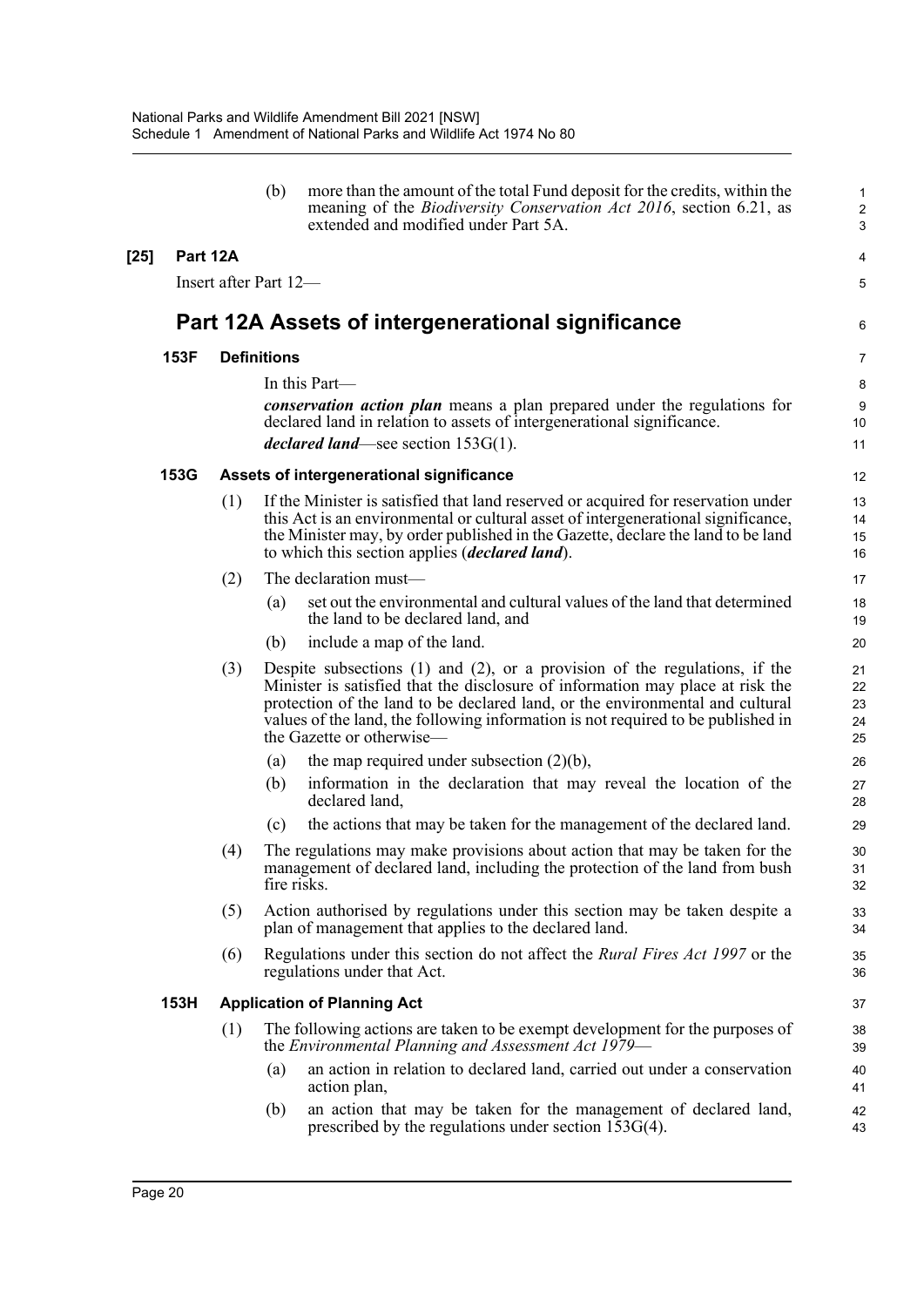|        |      | (2)                |     | The regulations may exclude an action referred to in subsection $(1)$ from the<br>operation of this section.                                                                                                                                                                                                                      | 1<br>$\overline{2}$        |
|--------|------|--------------------|-----|-----------------------------------------------------------------------------------------------------------------------------------------------------------------------------------------------------------------------------------------------------------------------------------------------------------------------------------|----------------------------|
|        |      | (3)                |     | For the purposes of the <i>Environmental Planning and Assessment Act 1979</i> ,<br>section $1.6(2)$ , a reference to an environmental planning instrument includes a<br>conservation action plan.                                                                                                                                 | 3<br>4<br>5                |
|        |      | (4)                |     | A conservation action plan is not a regulatory instrument for the purposes of<br>the <i>Environmental Planning and Assessment Act 1979</i> , section 3.16.                                                                                                                                                                        | 6<br>$\overline{7}$        |
|        | 1531 |                    |     | Offence for harm to environmental or cultural value of declared land                                                                                                                                                                                                                                                              | 8                          |
|        |      | (1)                |     | A person must not interfere with, damage, harm or disturb an environmental<br>or cultural value of land that is declared land.                                                                                                                                                                                                    | $\boldsymbol{9}$<br>10     |
|        |      |                    |     | Maximum penalty—                                                                                                                                                                                                                                                                                                                  | 11                         |
|        |      |                    | (a) | for a corporation— $10,000$ penalty units, or                                                                                                                                                                                                                                                                                     | 12                         |
|        |      |                    | (b) | for an individual—5,000 penalty units or imprisonment for 2 years, or<br>both.                                                                                                                                                                                                                                                    | 13<br>14                   |
|        |      |                    |     | Note— An offence against subsection (1) committed by a corporation is an executive<br>liability offence attracting executive liability for a director or other person involved in the<br>management of the corporation—see section 175B.                                                                                          | 15<br>16<br>17             |
|        |      | (2)                |     | It is a defence to a prosecution for an offence under subsection $(1)$ if—                                                                                                                                                                                                                                                        | 18                         |
|        |      |                    | (a) | the person proves that the person did not know, because the declared<br>land or environmental or cultural value of the declared land was not<br>published by operation of section $153G(3)$ , that the person was<br>interfering with, damaging, harming or disturbing an environmental or<br>cultural value of declared land, or | 19<br>20<br>21<br>22<br>23 |
|        |      |                    | (b) | action taken by the person was-                                                                                                                                                                                                                                                                                                   | 24                         |
|        |      |                    |     | carried out under a conservation action plan, or<br>(i)                                                                                                                                                                                                                                                                           | 25                         |
|        |      |                    |     | an action that may be taken for the management of the declared<br>(ii)<br>land prescribed by the regulations under section $153G(4)$ , or                                                                                                                                                                                         | 26<br>27                   |
|        |      |                    | (c) | action taken by the person was necessary for the carrying out of<br>development in accordance with a development consent within the<br>meaning of the <i>Environmental Planning and Assessment Act 1979</i> , or                                                                                                                  | 28<br>29<br>30             |
|        |      |                    | (d) | action taken by the person was in accordance with an activity authorised<br>by an approval granted by a determining authority within the meaning<br>of the Environmental Planning and Assessment Act 1979, Part 5 after<br>compliance with that Part, or                                                                          | 31<br>32<br>33<br>34       |
|        |      |                    | (e) | action taken by the person is authorised or required to be carried out<br>under the <i>Rural Fires Act 1997</i> .                                                                                                                                                                                                                 | 35<br>36                   |
| $[26]$ |      |                    |     | <b>Section 154 Regulations</b>                                                                                                                                                                                                                                                                                                    | 37                         |
|        |      |                    |     | Insert after section $154(b)$ —                                                                                                                                                                                                                                                                                                   | 38                         |
|        |      |                    | (c) | the creation of and dealing with carbon sequestration rights, and<br>activities incidental to or connected with the exercise of this function,                                                                                                                                                                                    | 39<br>40                   |
| $[27]$ |      |                    |     | Section 155 Regulations relating to parks                                                                                                                                                                                                                                                                                         | 41                         |
|        |      |                    |     | Insert "the following" after "particular, for or with respect to" in section 155(2).                                                                                                                                                                                                                                              | 42                         |
| $[28]$ |      | Section 155(2)(dd) |     |                                                                                                                                                                                                                                                                                                                                   | 43                         |
|        |      |                    |     | Omit "park, and". Insert instead "park,".                                                                                                                                                                                                                                                                                         | 44                         |
|        |      |                    |     |                                                                                                                                                                                                                                                                                                                                   |                            |

[26]

[28]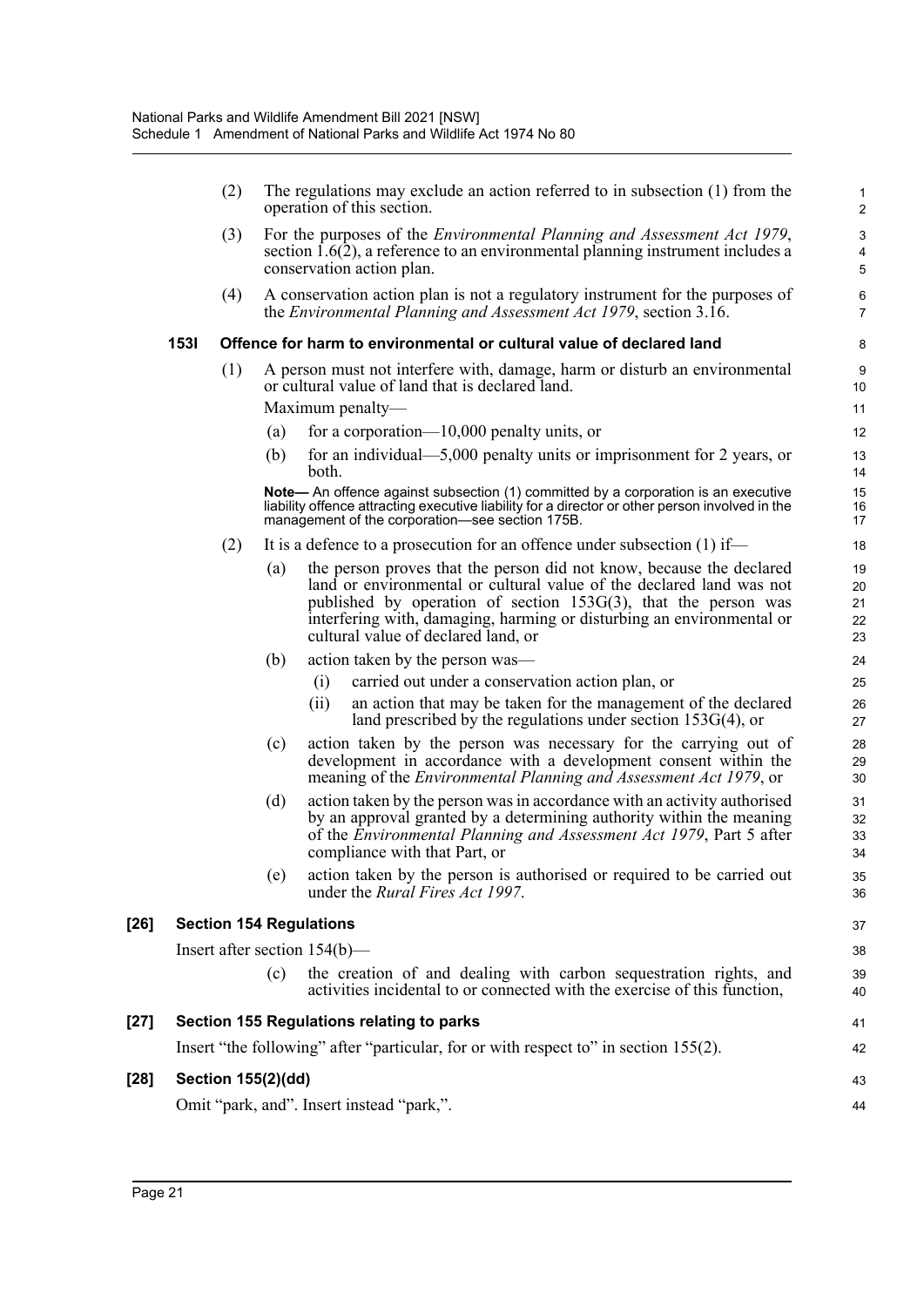| $[29]$ | <b>Section 155(2)(ee)</b>           |                                                                                                                                                                          |                       |  |  |  |
|--------|-------------------------------------|--------------------------------------------------------------------------------------------------------------------------------------------------------------------------|-----------------------|--|--|--|
|        | Insert after section $155(2)(dd)$ — |                                                                                                                                                                          | $\mathbf 2$           |  |  |  |
|        | (ee)                                | the development and implementation by the Secretary of a program for<br>the monitoring and reporting of matters relating to the ecological health<br>of parks.           | $\mathsf 3$<br>4<br>5 |  |  |  |
| $[30]$ | Section 155(2AA)                    |                                                                                                                                                                          | 6                     |  |  |  |
|        | Insert after section $155(2A)$ —    |                                                                                                                                                                          | $\overline{7}$        |  |  |  |
|        | (2AA)                               | Without limiting the generality of subsection (2), a regulation made under<br>subsection $(2)(ee)$ may include provisions about the following—                           | 8<br>9                |  |  |  |
|        | (a)                                 | requirements relating to the design of the program for monitoring and<br>reporting, including—                                                                           | 10<br>11              |  |  |  |
|        |                                     | the park or other lands to which the program applies, and<br>(i)                                                                                                         | 12                    |  |  |  |
|        |                                     | the type of ecological health attributes to be measured, and<br>(ii)                                                                                                     | 13                    |  |  |  |
|        |                                     | the frequency with which the attributes will be measured,<br>(iii)                                                                                                       | 14                    |  |  |  |
|        | (b)                                 | requirements relating to the implementation of the program, including a<br>requirement that the program be implemented to the greatest extent<br>practicable,            | 15<br>16<br>17        |  |  |  |
|        | (c)                                 | requirements relating to reporting on the outcomes of the program,<br>including-                                                                                         | 18<br>19              |  |  |  |
|        |                                     | (i)<br>the way the outcomes are published, and                                                                                                                           | 20                    |  |  |  |
|        |                                     | the type of information that is not required to be published, or the<br>(ii)<br>circumstances in which certain types of information are not<br>required to be published. | 21<br>22<br>23        |  |  |  |
| $[31]$ | attracting executive liability      | Section 175B Liability of directors etc for offences by corporation-offences                                                                                             | 24<br>25              |  |  |  |
|        | Insert after section $175B(1)(l)$ — |                                                                                                                                                                          | 26                    |  |  |  |
|        | (11)                                | section $153I(1)$ ,                                                                                                                                                      | 27                    |  |  |  |
| $[32]$ |                                     | Section 185 Catchment areas and special areas                                                                                                                            | 28                    |  |  |  |
|        | from section $185(5)$ .             | Omit "nor the Secretary of the Department of Industry, Skills and Regional Development"                                                                                  | 29<br>30              |  |  |  |
| $[33]$ |                                     | Section 185A Special areas under the Hunter Water Act 1991                                                                                                               | 31                    |  |  |  |
|        |                                     | Omit "by the Chief Executive" from section 185A(5). Insert instead "by the Secretary".                                                                                   | 32                    |  |  |  |
| $[34]$ | <b>Estate lands</b>                 | Section 188D Provisions relating to certain existing access roads on National Park                                                                                       | 33<br>34              |  |  |  |
|        |                                     | Insert after section 188D(9), definition of <i>access road</i> , paragraph (b)—                                                                                          | 35                    |  |  |  |
|        | (b1)                                | the Forestry Revocation and National Park Reservation Act 1996,<br>section 9,                                                                                            | 36<br>37              |  |  |  |
| $[35]$ |                                     | Section 188D(9), definition of "exclusion order"                                                                                                                         | 38                    |  |  |  |
|        | Insert after paragraph $(b)$ —      |                                                                                                                                                                          | 39                    |  |  |  |
|        | (b1)                                | the Forestry Revocation and National Park Reservation Act 1996,<br>section $9(5)$ ,                                                                                      | 40<br>41              |  |  |  |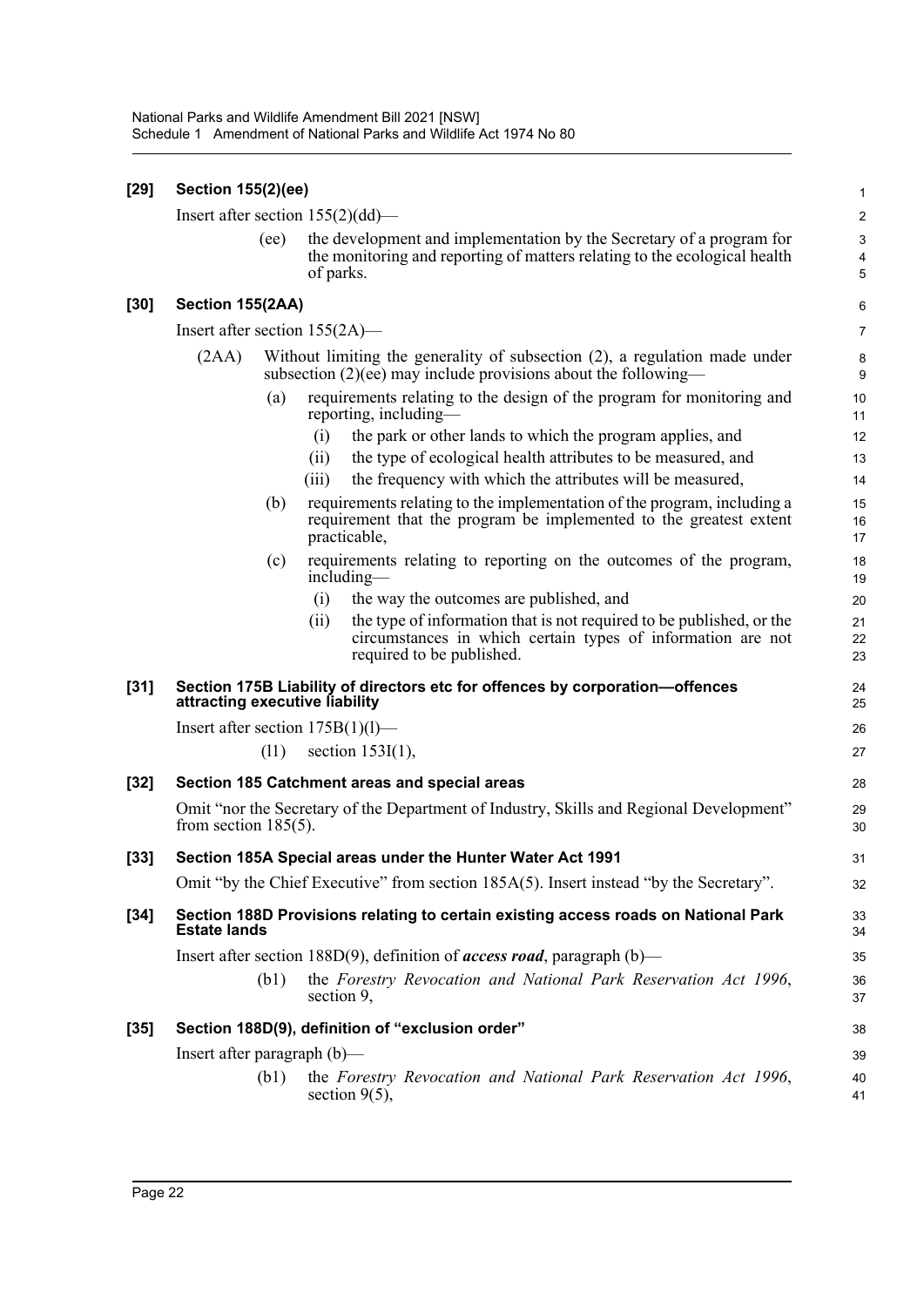| $[36]$ |                                                                            |     |     | Section 188G Public availability of register                                                                                                                                                                                                                                                                                  | 1                          |  |  |  |
|--------|----------------------------------------------------------------------------|-----|-----|-------------------------------------------------------------------------------------------------------------------------------------------------------------------------------------------------------------------------------------------------------------------------------------------------------------------------------|----------------------------|--|--|--|
|        |                                                                            |     |     | Omit "Office" from section 188G(1). Insert instead "Department".                                                                                                                                                                                                                                                              | $\overline{\mathbf{c}}$    |  |  |  |
| [37]   | Section 188H Assets of intergenerational significance<br>Omit the section. |     |     |                                                                                                                                                                                                                                                                                                                               |                            |  |  |  |
|        |                                                                            |     |     |                                                                                                                                                                                                                                                                                                                               | 4                          |  |  |  |
| $[38]$ |                                                                            |     |     | Sections 197A and 197B                                                                                                                                                                                                                                                                                                        | 5                          |  |  |  |
|        | Insert after section 197-                                                  |     |     |                                                                                                                                                                                                                                                                                                                               |                            |  |  |  |
|        | 197A                                                                       |     |     | Approved cameras—offences relating to vehicles entering or using park                                                                                                                                                                                                                                                         | 7                          |  |  |  |
|        |                                                                            | (1) |     | In proceedings for a vehicle entry offence—                                                                                                                                                                                                                                                                                   | 8                          |  |  |  |
|        |                                                                            |     | (a) | a digital image purporting to be taken by means of the operation of an<br>approved camera installed or set up at the place and on the day specified<br>on the image, and bearing a security indicator, is prima facie evidence<br>that the image-<br>(i)<br>was taken at the place and on the day specified on the image, and | 9<br>10<br>11<br>12<br>13  |  |  |  |
|        |                                                                            |     |     | bears the security indicator, and<br>(ii)                                                                                                                                                                                                                                                                                     | 14                         |  |  |  |
|        |                                                                            |     | (b) | evidence that the image bears a security indicator is prima facie<br>evidence the image has not been altered since the image was taken, and                                                                                                                                                                                   | 15<br>16                   |  |  |  |
|        |                                                                            |     | (c) | the image is prima facie evidence of the matters shown or recorded on<br>the image.                                                                                                                                                                                                                                           | 17<br>18                   |  |  |  |
|        |                                                                            | (2) |     | In proceedings for a vehicle entry offence, a certificate purporting to be signed<br>by the Secretary, and certifying the following particulars with the image, is<br>admissible as prima facie evidence that-                                                                                                                | 19<br>20<br>21             |  |  |  |
|        |                                                                            |     | (a) | the person is the Secretary,                                                                                                                                                                                                                                                                                                  | 22                         |  |  |  |
|        |                                                                            |     | (b) | within 12 months, or another period prescribed by the regulations,<br>including a longer period, before the day recorded on the photograph as<br>the day on which the photograph was taken, an authorised person<br>carried out an inspection on the approved camera specified in the<br>certificate,                         | 23<br>24<br>25<br>26<br>27 |  |  |  |
|        |                                                                            |     | (c) | on the inspection, the approved camera was found to be operating<br>correctly.                                                                                                                                                                                                                                                | 28<br>29                   |  |  |  |
|        |                                                                            | (3) |     | In this section-                                                                                                                                                                                                                                                                                                              | 30                         |  |  |  |
|        |                                                                            |     |     | <i>approved camera</i> means a digital camera of a type approved by the Minister<br>by order published in the Gazette as being designed—                                                                                                                                                                                      | 31<br>32                   |  |  |  |
|        |                                                                            |     | (a) | to take a photograph of a motor vehicle as the motor vehicle is being<br>driven in or around a park, and                                                                                                                                                                                                                      | 33<br>34                   |  |  |  |
|        |                                                                            |     | (b) | to record on the photograph—                                                                                                                                                                                                                                                                                                  | 35                         |  |  |  |
|        |                                                                            |     |     | the date on which the photograph is taken, and<br>(i)                                                                                                                                                                                                                                                                         | 36                         |  |  |  |
|        |                                                                            |     |     | the time and location at which the photograph is taken, and<br>(i)<br>the direction in which the vehicle activating the camera is<br>(iii)<br>travelling, and                                                                                                                                                                 | 37<br>38<br>39             |  |  |  |
|        |                                                                            |     |     | ancillary information in connection with a fee or charge and the<br>(iv)<br>photographing of the motor vehicle at that time and location that<br>is prescribed by the regulations.                                                                                                                                            | 40<br>41<br>42             |  |  |  |
|        |                                                                            |     |     | <b>authorised person</b> means a person authorised by the Secretary to install and<br>inspect approved cameras.                                                                                                                                                                                                               | 43<br>44                   |  |  |  |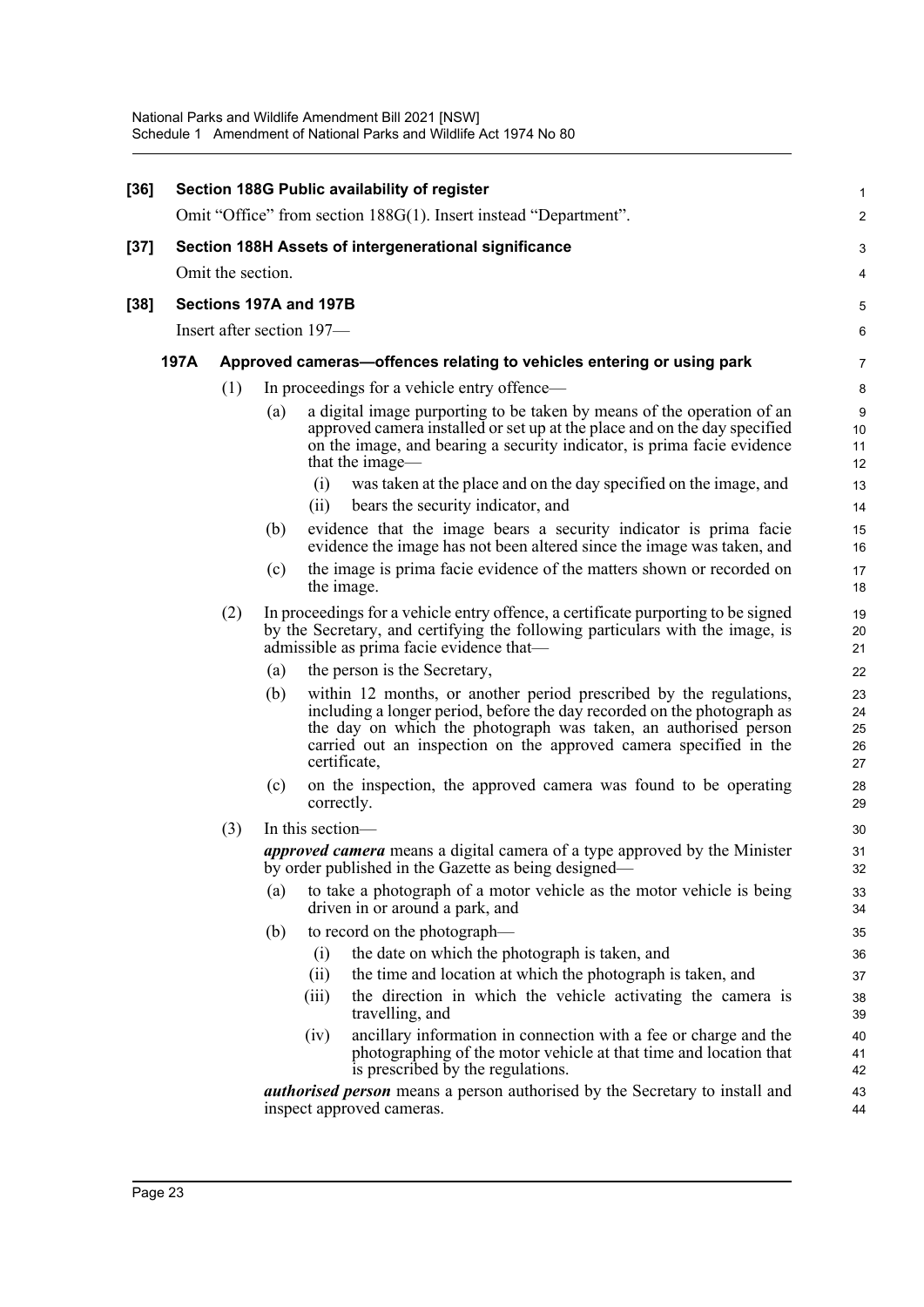|      |     |          | <i>digital camera</i> means a camera recording device that is capable of recording<br>images in a digitised format.                                                                                                                                                                           | 1<br>$\overline{c}$                    |
|------|-----|----------|-----------------------------------------------------------------------------------------------------------------------------------------------------------------------------------------------------------------------------------------------------------------------------------------------|----------------------------------------|
|      |     |          | <i>digital image</i> includes a digitised, electronic or computer generated image in<br>a form approved by the Secretary.                                                                                                                                                                     | $\mathsf 3$<br>$\overline{\mathbf{4}}$ |
|      |     | $park$ — |                                                                                                                                                                                                                                                                                               | 5                                      |
|      |     | (a)      | means a national park, historic site, state conservation area, regional<br>park, nature reserve, karst conservation reserve or Aboriginal area, or<br>land acquired by the Minister under Part 11, and                                                                                        | $\,6$<br>$\overline{7}$<br>8           |
|      |     | (b)      | includes roads and waters in the boundaries of a park, site, area, reserve<br>or land specified in paragraph (a).                                                                                                                                                                             | 9<br>10                                |
|      |     |          | security indicator means a security indicator of a kind approved by the<br>Minister by order published in the Gazette.                                                                                                                                                                        | 11<br>12                               |
|      |     |          | <i>vehicle entry offence</i> means the following offences—                                                                                                                                                                                                                                    | 13                                     |
|      |     | (a)      | an offence against this Act or the regulations for entering a park by<br>motor vehicle without payment of a fee or charge,                                                                                                                                                                    | 14<br>15                               |
|      |     | (b)      | an offence prescribed by the regulations for the purposes of this section.                                                                                                                                                                                                                    | 16                                     |
| 197B |     |          | Information obtained by approved cameras                                                                                                                                                                                                                                                      | 17                                     |
|      | (1) |          | A person who obtains information in the exercise of a function relating to the<br>use or operation of an approved camera under section 197A must not directly<br>or indirectly make a record of, make use of, or give, the information to another<br>person, unless the information is given— | 18<br>19<br>20<br>21                   |
|      |     | (a)      | in the exercise of a function relating to the payment and collection of a<br>fee or charge under this Act, or                                                                                                                                                                                 | 22<br>23                               |
|      |     | (b)      | for the enforcement of a vehicle entry offence, or                                                                                                                                                                                                                                            | 24                                     |
|      |     | (c)      | in the exercise of another function prescribed by the regulations.                                                                                                                                                                                                                            | 25                                     |
|      |     |          | Maximum penalty-50 penalty units.                                                                                                                                                                                                                                                             | 26                                     |
|      | (2) |          | Subsection (1) does not apply to information given by an authorised officer, or<br>given in accordance with a protocol approved by the Privacy Commissioner,<br>to the following—                                                                                                             | 27<br>28<br>29                         |
|      |     | (a)      | the Independent Commission Against Corruption,                                                                                                                                                                                                                                                | 30                                     |
|      |     | (b)      | the Australian Crime Commission,                                                                                                                                                                                                                                                              | 31                                     |
|      |     | (c)      | the New South Wales Crime Commission,                                                                                                                                                                                                                                                         | 32                                     |
|      |     | (d)      | the Ombudsman,                                                                                                                                                                                                                                                                                | 33                                     |
|      |     | (e)      | the NSW Police Force, or the police force of another State or a<br>Territory,                                                                                                                                                                                                                 | 34<br>35                               |
|      |     | (f)      | the Australian Federal Police,                                                                                                                                                                                                                                                                | 36                                     |
|      |     | (g)      | the Director of Public Prosecutions of New South Wales, or the Director<br>of Public Prosecutions of another State or Territory, or of the<br>Commonwealth,                                                                                                                                   | 37<br>38<br>39                         |
|      |     | (h)      | the Department of Communities and Justice,                                                                                                                                                                                                                                                    | 40                                     |
|      |     | (i)      | Service NSW,                                                                                                                                                                                                                                                                                  | 41                                     |
|      |     | (j)      | the Office of the Sheriff of NSW,                                                                                                                                                                                                                                                             | 42                                     |
|      |     | (k)      | a person prescribed by the regulations for the purpose of this subsection.                                                                                                                                                                                                                    | 43                                     |
|      | (3) |          | Subsection (2) applies only in relation to information acquired about a motor<br>vehicle driven in connection with a vehicle entry offence.                                                                                                                                                   | 44<br>45                               |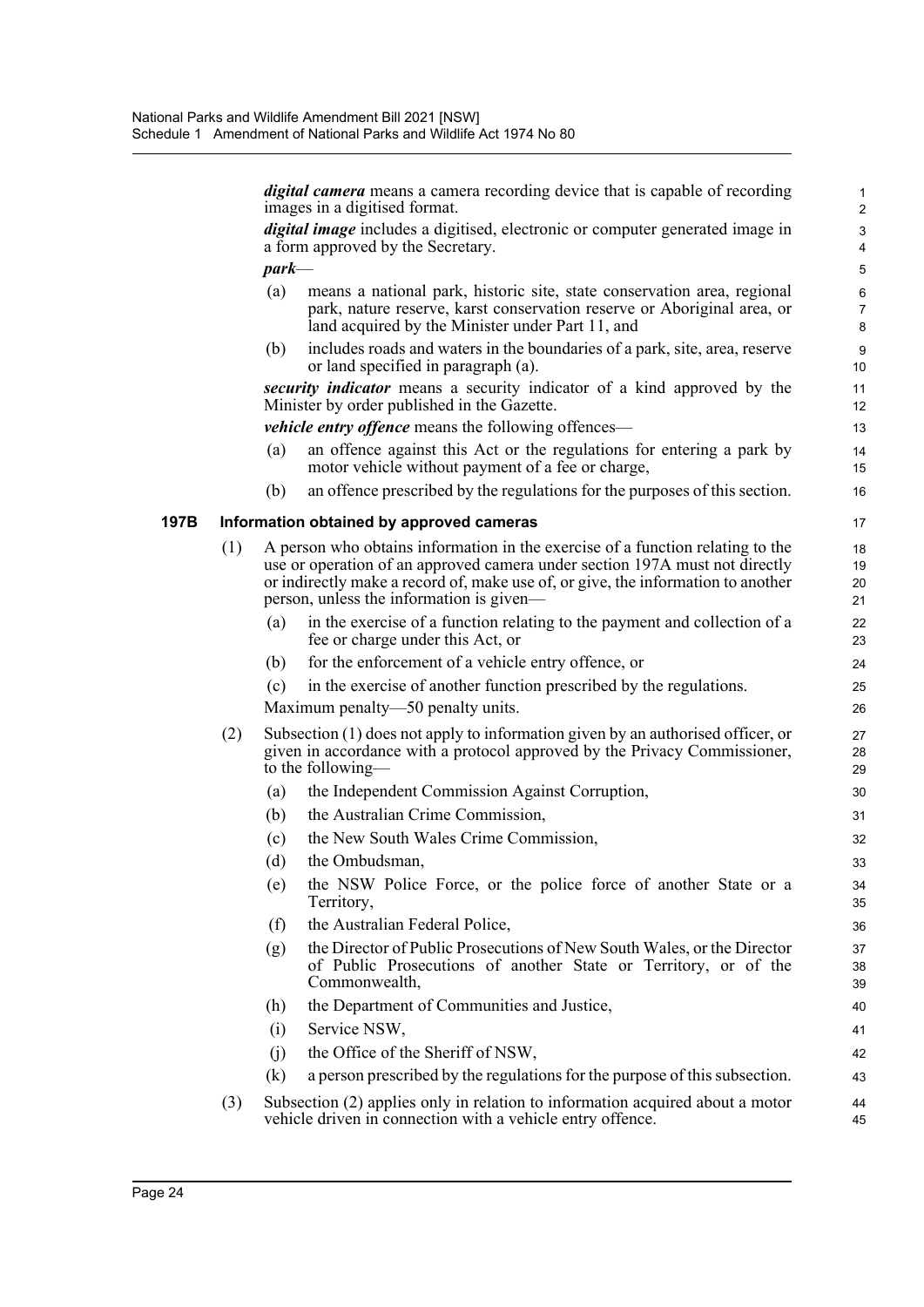|      | (4)         | In this section—                                                                                                                                                                                                                                                                    | $\mathbf{1}$         |
|------|-------------|-------------------------------------------------------------------------------------------------------------------------------------------------------------------------------------------------------------------------------------------------------------------------------------|----------------------|
|      |             | <i>vehicle entry offence</i> has the same meaning as in section 197A.                                                                                                                                                                                                               | $\overline{c}$       |
| [39] |             | Schedule 3 Savings, transitional and other provisions                                                                                                                                                                                                                               | 3                    |
|      |             | Insert at the end of the Schedule, with appropriate Part and clause numbering—                                                                                                                                                                                                      | 4                    |
|      | <b>Part</b> | <b>Provisions consequent on enactment of National</b><br><b>Parks and Wildlife Amendment Act 2021</b>                                                                                                                                                                               | 5<br>6               |
|      |             | <b>Definition</b>                                                                                                                                                                                                                                                                   | $\overline{7}$       |
|      |             | In this Part—<br>amending Act means the National Parks and Wildlife Amendment Act 2021.                                                                                                                                                                                             | 8<br>9               |
|      |             | <b>Plans of management</b>                                                                                                                                                                                                                                                          | 10                   |
|      | (1)         | This clause applies if notice of the preparation of a plan of management has<br>been given under section 73A before the commencement.                                                                                                                                               | 11<br>12             |
|      | (2)         | The period within which representations may be made under section<br>$73A(2)(c)$ , as in force before the commencement, continues to apply in<br>relation to the plan of management.                                                                                                | 13<br>14<br>15       |
|      | (3)         | On the commencement, if the responsible authority for the plan of<br>management-                                                                                                                                                                                                    | 16<br>17             |
|      |             | has not forwarded the plan of management and representations received<br>(a)<br>to the appropriate regional advisory committee and the Council—the<br>responsible authority must comply with section $73A(4)$ – $(7)$ , as<br>substituted by the amending Act, or                   | 18<br>19<br>20<br>21 |
|      |             | has forwarded the plan of management and representations received to<br>(b)<br>the appropriate regional advisory committee and the Council—sections<br>73A and $73B(1)$ –(6), as in force before the commencement, continue to<br>apply in relation to the plan of management.      | 22<br>23<br>24<br>25 |
|      | (4)         | Subclause (3) extends to an amendment, alteration or substitution of a plan of<br>management under section 73B(7).                                                                                                                                                                  | 26<br>27             |
|      | (5)         | In this clause-                                                                                                                                                                                                                                                                     | 28                   |
|      |             | <b><i>commencement</i></b> means the commencement of the amending Act, Schedule<br>$1.2[7]$ .                                                                                                                                                                                       | 29<br>30             |
|      |             | Plans of management-alterations and amendments                                                                                                                                                                                                                                      | 31                   |
|      | (1)         | This clause applies in relation to an amendment, alteration or substitution of a<br>plan of management under section 73B(7).                                                                                                                                                        | 32<br>33             |
|      | (2)         | The period of 45 days within which representations may be made that applied<br>immediately before the commencement under section $73(7)$ continues to apply<br>to the amendment, alteration or substitution, if notice has been given under<br>section 73A before the commencement. | 34<br>35<br>36<br>37 |
|      | (3)         | In this clause-                                                                                                                                                                                                                                                                     | 38                   |
|      |             | <b><i>commencement</i></b> means the commencement of the amending Act, Schedule<br>$1.2[7]$ .                                                                                                                                                                                       | 39<br>40             |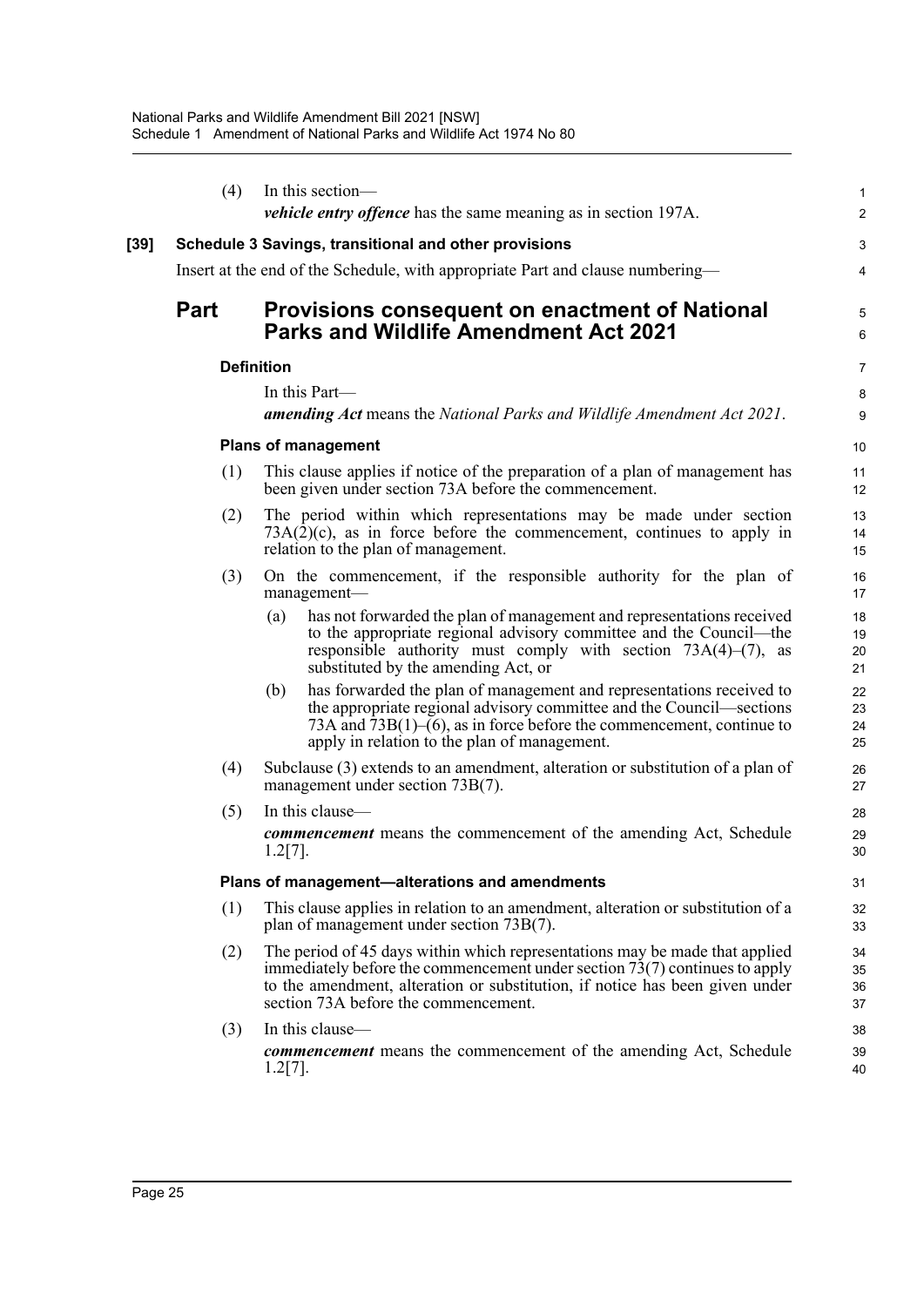|       |                                                                                                             |                      | Relocation and amendment of section 188H                                                                                                                                                                                                                                                                                     | 1                            |  |  |  |
|-------|-------------------------------------------------------------------------------------------------------------|----------------------|------------------------------------------------------------------------------------------------------------------------------------------------------------------------------------------------------------------------------------------------------------------------------------------------------------------------------|------------------------------|--|--|--|
|       |                                                                                                             | (1)                  | The relocation of section 188H (the <i>former section</i> ) to section 153G, as<br>amended by the amending Act—                                                                                                                                                                                                              | $\overline{\mathbf{c}}$<br>3 |  |  |  |
|       |                                                                                                             |                      | does not affect a declaration of land under the former section before the<br>(a)<br>commencement of section 153G, and                                                                                                                                                                                                        | 4<br>5                       |  |  |  |
|       |                                                                                                             |                      | does not affect regulations made under the former section or actions<br>(b)<br>authorised by the regulations.                                                                                                                                                                                                                | 6<br>7                       |  |  |  |
|       |                                                                                                             | (2)                  | A reference in an Act, instrument or other documents to the former section,<br>made before the commencement of section 153G, is taken to be a reference to<br>section 153G.                                                                                                                                                  | 8<br>9<br>10                 |  |  |  |
| 1.2   |                                                                                                             |                      | Amendments commencing after assent                                                                                                                                                                                                                                                                                           | 11                           |  |  |  |
| [1]   |                                                                                                             |                      | <b>Section 5 Definitions</b>                                                                                                                                                                                                                                                                                                 | 12                           |  |  |  |
|       |                                                                                                             |                      | Insert in alphabetical order in section $5(1)$ —                                                                                                                                                                                                                                                                             | 13                           |  |  |  |
|       |                                                                                                             |                      | committed Part 4A land—see section 82B.                                                                                                                                                                                                                                                                                      | 14                           |  |  |  |
| $[2]$ |                                                                                                             |                      | <b>Section 23 Functions and duties of Council</b>                                                                                                                                                                                                                                                                            | 15                           |  |  |  |
|       |                                                                                                             |                      | Omit "and the development, implementation, review, amendment and alteration of plans of<br>management for those areas" from section $23(1)(a)(iv)$ .                                                                                                                                                                         | 16<br>17                     |  |  |  |
|       | Insert instead ", including, if requested by the Minister, the content of specific plans of<br>management". |                      |                                                                                                                                                                                                                                                                                                                              |                              |  |  |  |
| $[3]$ |                                                                                                             |                      | <b>Section 25 Functions of advisory committees</b>                                                                                                                                                                                                                                                                           | 20                           |  |  |  |
|       |                                                                                                             |                      | Omit section $25(1)(c)$ . Insert instead—                                                                                                                                                                                                                                                                                    | 21                           |  |  |  |
|       |                                                                                                             |                      | to provide advice to the Minister on draft plans of management relating<br>(c)<br>to the administrative region for which the committee was constituted,                                                                                                                                                                      | 22<br>23                     |  |  |  |
| [4]   |                                                                                                             |                      | <b>Section 30 Function of Karst Management Advisory Committee</b>                                                                                                                                                                                                                                                            | 24                           |  |  |  |
|       |                                                                                                             |                      | Omit section 30(b).                                                                                                                                                                                                                                                                                                          | 25                           |  |  |  |
| [5]   |                                                                                                             | Section 30(2)        |                                                                                                                                                                                                                                                                                                                              | 26                           |  |  |  |
|       |                                                                                                             |                      | Insert at the end of the section-                                                                                                                                                                                                                                                                                            | 27                           |  |  |  |
|       |                                                                                                             | (2)                  | The function of the Karst Management Advisory Committee is also to advise<br>a regional advisory committee on a plan of management for land reserved<br>under this Act that contains significant karst environment, being a plan the<br>responsible authority has referred to the Committee for consideration and<br>advice. | 28<br>29<br>30<br>31<br>32   |  |  |  |
| [6]   |                                                                                                             | <b>Section 71BFA</b> |                                                                                                                                                                                                                                                                                                                              | 33                           |  |  |  |
|       |                                                                                                             |                      | Insert after section 71BF—                                                                                                                                                                                                                                                                                                   | 34                           |  |  |  |
|       | 71BFA                                                                                                       |                      | Aboriginal Land Council may create and deal with carbon sequestration rights                                                                                                                                                                                                                                                 | 35                           |  |  |  |
|       |                                                                                                             | (1)                  | An Aboriginal Land Council may create and deal with carbon sequestration<br>rights in relation to reserved or dedicated lands vested in the Aboriginal Land<br>Council.                                                                                                                                                      | 36<br>37<br>38               |  |  |  |
|       |                                                                                                             | (2)                  | For the purposes of subsection (1), the Aboriginal Land Council may<br>undertake activities incidental to or in connection with the creating and dealing<br>with, carbon sequestration rights.                                                                                                                               | 39<br>40<br>41               |  |  |  |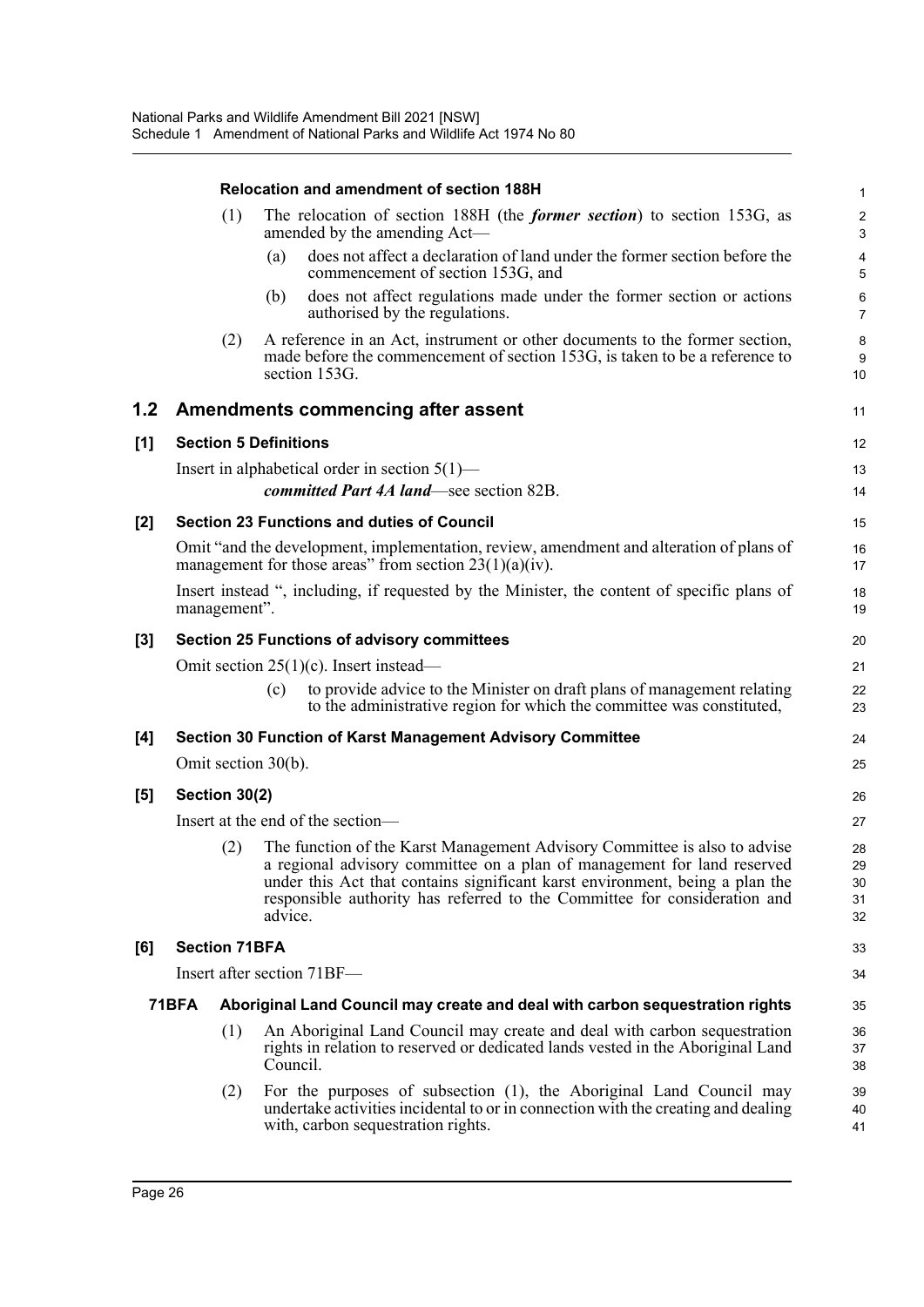|     | (3)                | Without limiting subsection (2), an activity incidental to or in connection with<br>carbon sequestration rights includes a form of carbon benefit from the<br>following activities—                                                                                                                          | $\mathbf{1}$<br>$\overline{2}$<br>3 |
|-----|--------------------|--------------------------------------------------------------------------------------------------------------------------------------------------------------------------------------------------------------------------------------------------------------------------------------------------------------|-------------------------------------|
|     |                    | (a)<br>revegetation,                                                                                                                                                                                                                                                                                         | $\overline{4}$                      |
|     |                    | (b)<br>vegetation management,                                                                                                                                                                                                                                                                                | 5                                   |
|     |                    | improvements in soil carbon,<br>(c)                                                                                                                                                                                                                                                                          | $6\phantom{1}6$                     |
|     |                    | the management of feral animals,<br>(d)                                                                                                                                                                                                                                                                      | 7                                   |
|     |                    | (e)<br>fire management,                                                                                                                                                                                                                                                                                      | 8                                   |
|     |                    | (f)<br>carbon sequestered through land use changes or rehabilitation,                                                                                                                                                                                                                                        | 9                                   |
|     |                    | human-induced regeneration.<br>(g)                                                                                                                                                                                                                                                                           | 10                                  |
|     | (4)                | A function under this section may be exercised in relation to land only if the<br>Aboriginal Land Council is satisfied that exercising the function is consistent<br>with the objects of this Act.                                                                                                           | 11<br>12<br>13                      |
|     | (5)                | A function under this section may be exercised in relation to land only with the<br>agreement of the board of management for the land.                                                                                                                                                                       | 14<br>15                            |
|     | (6)                | The Secretary may, subject to subsections $(4)$ and $(5)$ , exercise functions under<br>this section on behalf of an Aboriginal Land Council, but only at the request<br>of the Aboriginal Land Council.                                                                                                     | 16<br>17<br>18                      |
|     | (7)                | The regulations may prescribe other functions or activities that the Aboriginal<br>Land Council may take in relation to carbon sequestration rights.                                                                                                                                                         | 19<br>20                            |
|     | <b>Section 73A</b> |                                                                                                                                                                                                                                                                                                              | 21                                  |
|     |                    | Omit the section. Insert instead—                                                                                                                                                                                                                                                                            | 22                                  |
|     |                    |                                                                                                                                                                                                                                                                                                              |                                     |
| 73A |                    | Public exhibition and consultation for plans of management                                                                                                                                                                                                                                                   | 23                                  |
|     | (1)                | When a plan of management is prepared, the responsible authority must give<br>notice of the preparation of the plan in accordance with the regulations.                                                                                                                                                      | 24<br>25                            |
|     | (2)                | The notice must include—                                                                                                                                                                                                                                                                                     | 26                                  |
|     |                    | the address of the place at which copies of the plan of management may<br>(a)<br>be inspected, and                                                                                                                                                                                                           | 27<br>28                            |
|     |                    | the address to which representations may be forwarded, and<br>(b)                                                                                                                                                                                                                                            | 29                                  |
|     |                    | the period within which representations may be made, being a period of<br>(c)<br>not less than 28 days from the date on which the notice is made public<br>(the <i>representation period</i> ).                                                                                                              | 30<br>31<br>32                      |
|     | (3)                | The period between 20 December and 10 January, inclusive, is excluded from<br>the calculation of days in a representation period.                                                                                                                                                                            | 33<br>34                            |
|     |                    | Note-See also the <i>Interpretation Act 1987</i> , section 36(2) if the last day of a<br>representation period is a Saturday or Sunday or public holiday.                                                                                                                                                    | 35<br>36                            |
|     | (4)                | The responsible authority for a plan of management for a national park,<br>historic site, state conservation area, regional park, nature reserve, karst<br>conservation reserve, Aboriginal area or land reserved or dedicated under Part<br>4A must provide to the appropriate regional advisory committee— | 37<br>38<br>39<br>40                |
|     |                    | the plan of management on the day the responsible authority gives<br>(a)<br>notice of the preparation of the plan under subsection (1), and                                                                                                                                                                  | 41<br>42                            |
|     |                    | all representations received during the representation period.<br>(b)                                                                                                                                                                                                                                        | 43                                  |

**[7] Section 73A**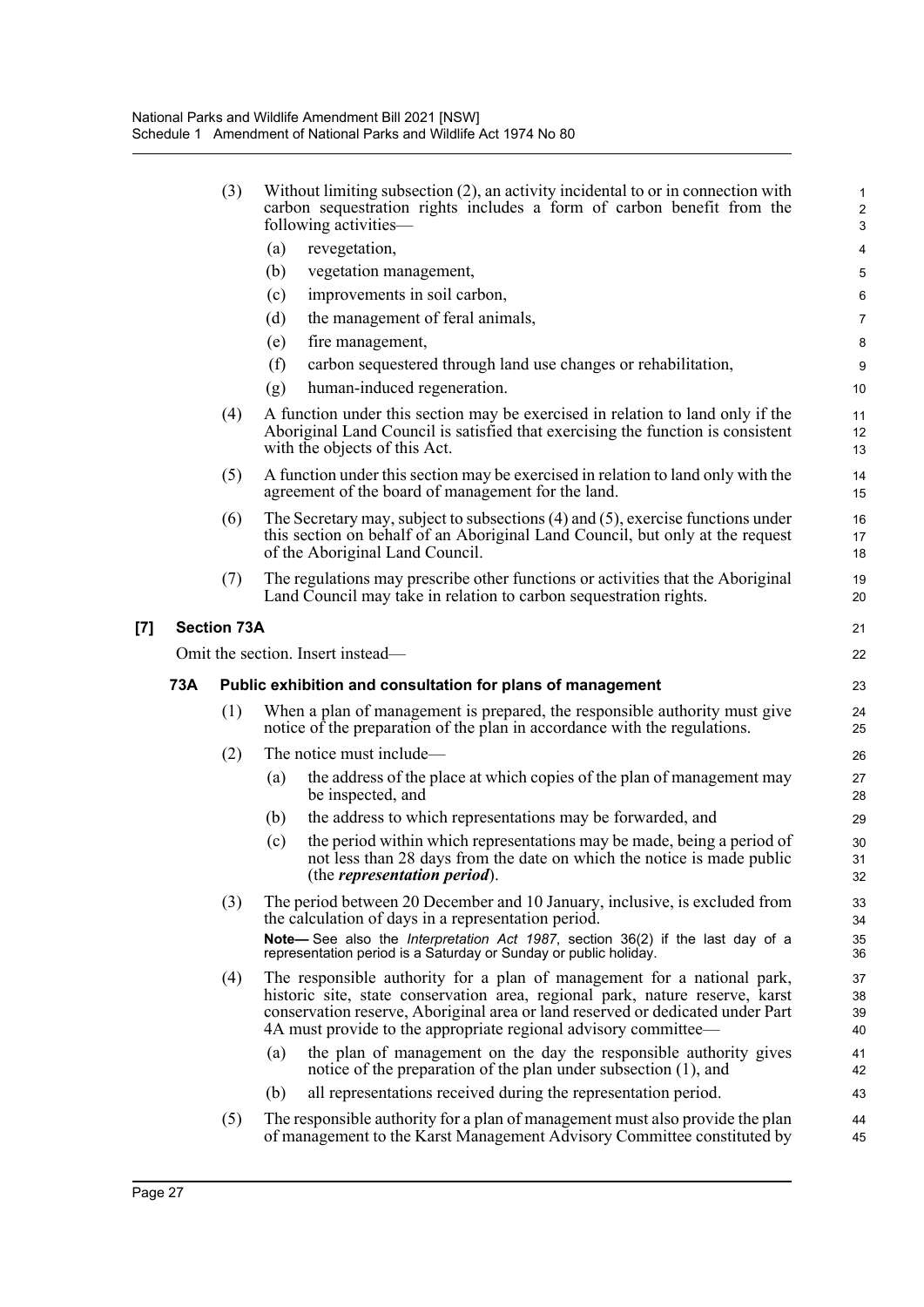this Act if the plan of management relates to land that contains significant karst environments.

44 45

- (6) The Karst Management Advisory Committee must provide advice to the appropriate regional advisory committee within 14 days after the end of the representation period.
- (7) The appropriate regional advisory committee must—
	- (a) consider the plan of management and representations, and
	- (b) provide advice that the committee considers appropriate, including advice provided by the Karst Management Advisory Committee—
		- (i) for land reserved or dedicated under Part 4A—to the responsible authority within 28 days after the end of the representation period, or
		- (ii) otherwise—to the Minister within 28 days after the end of the representation period, or a longer period that the Minister determines.
- (8) This section does not apply in relation to a plan of management for land within Zone 1, 2 or 3 of the Community Conservation Area under the *Brigalow and Nandewar Community Conservation Area Act 2005*.

#### **[8] Section 73B Adoption, amendment and cancellation of plans of management**

Omit section 73B(1). Insert instead—

- (1) The Minister may do the following after considering representations made under section 73A and advice from the appropriate regional advisory committee—
	- (a) adopt a plan of management without alteration,
	- (b) adopt a plan of management with the alterations the Minister thinks fit,
	- (c) refer the plan of management back to the responsible authority for further consideration.
- (1A) For subsection (1), advice received from the appropriate regional advisory committee in relation to land reserved or dedicated under Part 4A must be provided to the Minister by the responsible authority.
- (1B) Despite subsections (1) and (1A) the Minister may—
	- (a) if the appropriate regional advisory committee or responsible authority do not provide advice—
		- (i) adopt a plan of management, without alteration or with the alterations the Minister thinks fit, or
		- (ii) refer the plan of management back to the responsible authority and the regional advisory committee for further consideration, or
	- (b) if the appropriate regional advisory committee is not properly constituted—adopt a plan of management, without alteration or with the alterations the Minister thinks fit, or
	- (c) consider advice provided by the appropriate regional advisory committee after the expiration of the period for providing advice to the Minister under section 73A(7).

#### **[9] Section 73B(6)**

Insert ",  $(1B)$ " after " $(1)$ ".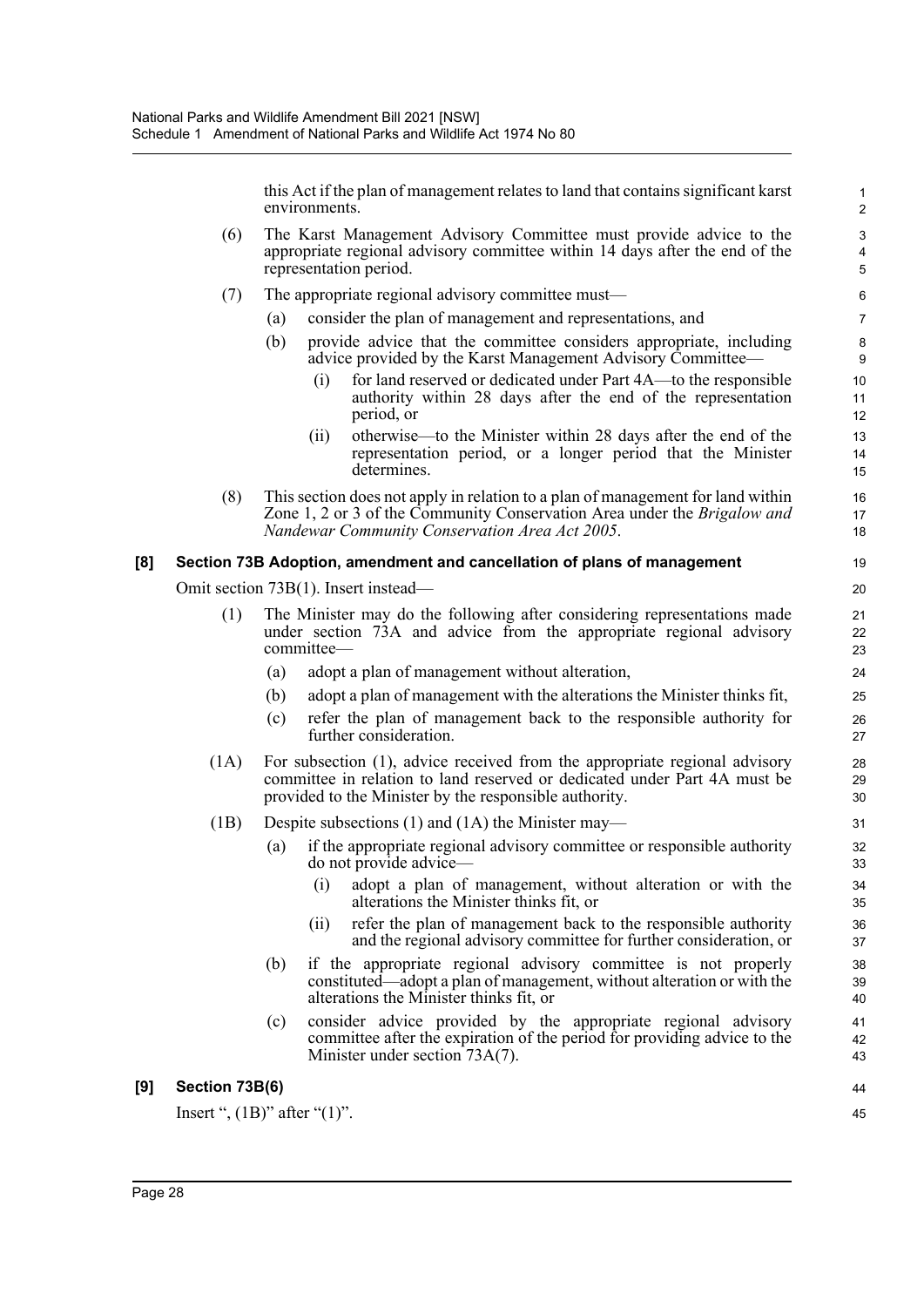| $[10]$ | Section 73B(7)      |                                                                                                                                                                                                                                   |                          |  |  |  |
|--------|---------------------|-----------------------------------------------------------------------------------------------------------------------------------------------------------------------------------------------------------------------------------|--------------------------|--|--|--|
|        | days".".            | Omit "However, in relation to an amendment or alteration of a plan of management, the<br>reference in section 73A (2) (c) (as applied) to "90 days" is taken to be a reference to "45                                             | $\overline{c}$<br>3<br>4 |  |  |  |
| $[11]$ |                     | <b>Section 82B Definitions</b>                                                                                                                                                                                                    | 5                        |  |  |  |
|        |                     | Insert in alphabetical order—                                                                                                                                                                                                     | 6                        |  |  |  |
|        |                     | <i>appropriate Aboriginal Land Council</i> means an Aboriginal Land Council in<br>which the lands, in relation to which biodiversity credits are created, are<br>vested.                                                          | $\overline{7}$<br>8<br>9 |  |  |  |
|        |                     | committed Part 4A land means land reserved or dedicated under Part 4A that<br>is committed land.                                                                                                                                  | 10<br>11                 |  |  |  |
| $[12]$ |                     | <b>Section 82C Application of Part</b>                                                                                                                                                                                            | 12                       |  |  |  |
|        |                     | Omit ", other than land reserved or dedicated under Part 4A".                                                                                                                                                                     | 13                       |  |  |  |
| $[13]$ | <b>Section 82DA</b> |                                                                                                                                                                                                                                   | 14                       |  |  |  |
|        |                     | Insert after section 82D-                                                                                                                                                                                                         | 15                       |  |  |  |
|        | <b>82DA</b>         | Aboriginal Land Council may deal with biodiversity credits                                                                                                                                                                        | 16                       |  |  |  |
|        | (1)                 | An Aboriginal Land Council may acquire, hold, retire, sell or otherwise deal<br>with or trade in biodiversity credits for management actions carried out on<br>reserved or dedicated lands vested in the Aboriginal Land Council. | 17<br>18<br>19           |  |  |  |
|        | (2)                 | For the purposes of subsection (1), the Aboriginal Land Council may<br>undertake activities incidental to or in connection with the acquisition,<br>holding, selling or trading of, or other dealing with, biodiversity credits.  | 20<br>21<br>22           |  |  |  |
|        | (3)                 | A function under this section may be exercised in relation to land only with the<br>agreement of the board of management for the land.                                                                                            | 23<br>24                 |  |  |  |
|        | (4)                 | The Secretary may, subject to subsection (3), exercise functions under this<br>section on behalf of an Aboriginal Land Council, but only at the request of the<br>Aboriginal Land Council.                                        | 25<br>26<br>27           |  |  |  |
| $[14]$ |                     | <b>Section 82G Holder of biodiversity credits</b>                                                                                                                                                                                 | 28                       |  |  |  |
|        |                     | Omit "by the Minister.". Insert instead—                                                                                                                                                                                          | 29                       |  |  |  |
|        |                     | $by-$                                                                                                                                                                                                                             | 30                       |  |  |  |
|        |                     | in relation to committed Part 4A land—the appropriate Aboriginal Land<br>(a)<br>Council, or                                                                                                                                       | 31<br>32                 |  |  |  |
|        |                     | otherwise—the Minister.<br>(b)                                                                                                                                                                                                    | 33                       |  |  |  |
| $[15]$ |                     | Section 82H Minister may make a statement of commitment                                                                                                                                                                           | 34                       |  |  |  |
|        |                     | Omit section 82H(4). Insert instead—                                                                                                                                                                                              | 35                       |  |  |  |
|        | (4)                 | The management actions under a statement of commitment must be carried out<br>$by-$                                                                                                                                               | 36<br>37                 |  |  |  |
|        |                     | for committed Part 4A land—the board of management for the land, or<br>(a)<br>(b)<br>otherwise—the Secretary.                                                                                                                     | 38<br>39                 |  |  |  |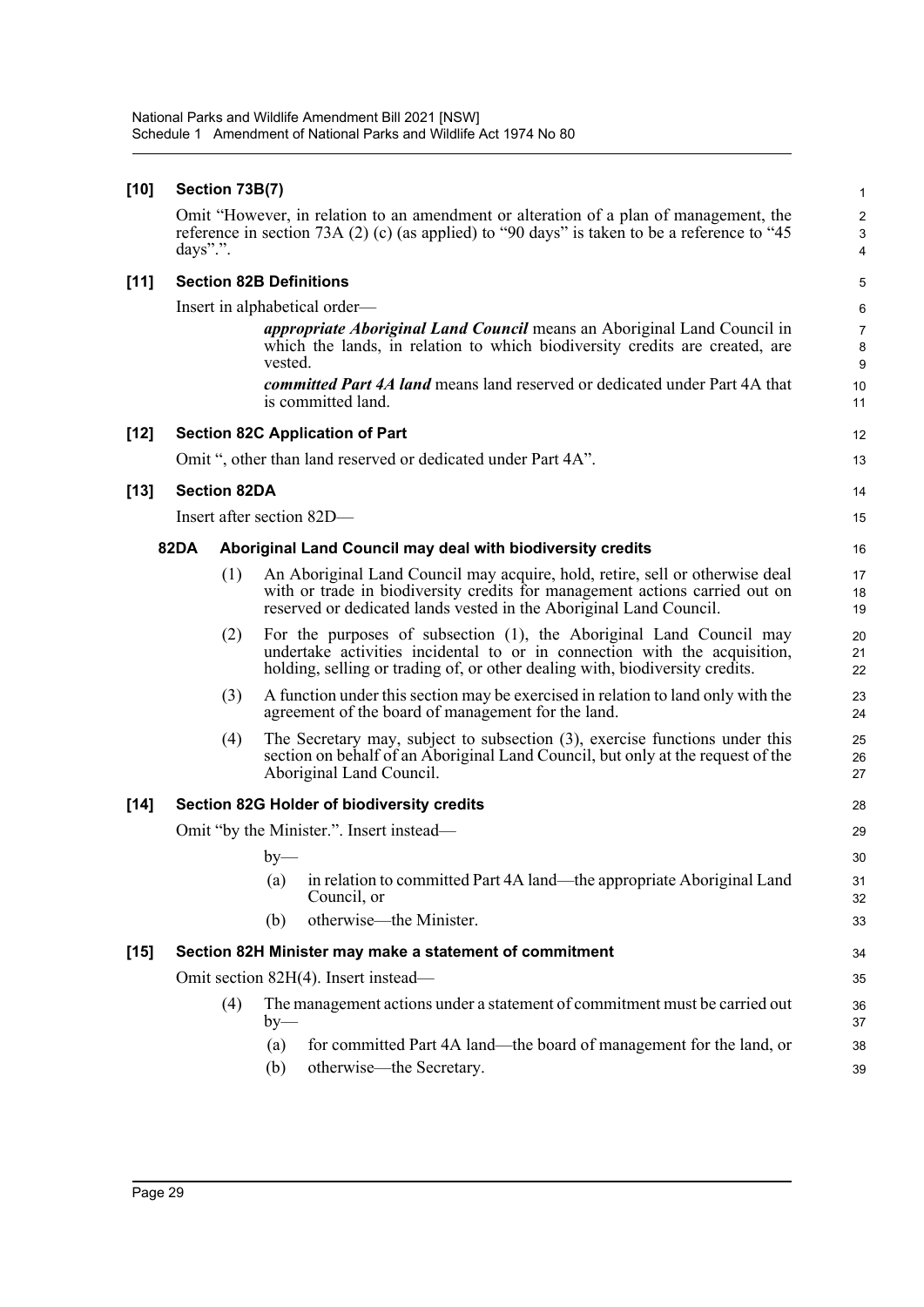| $[16]$ |                                                 |                     |     | Section 82I Reports on management actions to be given to Minister                                                                                                                                                                                                                                                                                        | 1                            |  |  |
|--------|-------------------------------------------------|---------------------|-----|----------------------------------------------------------------------------------------------------------------------------------------------------------------------------------------------------------------------------------------------------------------------------------------------------------------------------------------------------------|------------------------------|--|--|
|        |                                                 |                     |     | Insert "or, for committed Part 4A land, the board of management for the land," after<br>"Secretary" in section $82I(1)$ .                                                                                                                                                                                                                                | $\overline{\mathbf{c}}$<br>3 |  |  |
| $[17]$ | Section 82J Duration of statement of commitment |                     |     |                                                                                                                                                                                                                                                                                                                                                          |                              |  |  |
|        |                                                 |                     |     | Omit section 82J(2). Insert instead—                                                                                                                                                                                                                                                                                                                     | 5                            |  |  |
|        |                                                 | (2)                 |     | A statement of commitment has effect in perpetuity, unless the statement of<br>commitment is terminated-                                                                                                                                                                                                                                                 | 6<br>$\overline{7}$          |  |  |
|        |                                                 |                     | (a) | in relation to committed Part 4A land—by the Minister with the consent<br>of the board of management for the land, or                                                                                                                                                                                                                                    | 8<br>9                       |  |  |
|        |                                                 |                     | (b) | otherwise—by the Minister.                                                                                                                                                                                                                                                                                                                               | 10                           |  |  |
| $[18]$ |                                                 |                     |     | Section 82J(3) and (3A)                                                                                                                                                                                                                                                                                                                                  | 11                           |  |  |
|        |                                                 |                     |     | Omit section 82J(3). Insert instead—                                                                                                                                                                                                                                                                                                                     | 12                           |  |  |
|        |                                                 | (3)                 |     | The Minister must not terminate a statement of commitment unless measures<br>are taken to offset negative impacts of the termination on the biodiversity<br>values protected by the agreement, by-                                                                                                                                                       | 13<br>14<br>15               |  |  |
|        |                                                 |                     | (a) | for committed Part 4A land-the board of management for the land, or                                                                                                                                                                                                                                                                                      | 16                           |  |  |
|        |                                                 |                     | (b) | otherwise—the Minister.                                                                                                                                                                                                                                                                                                                                  | 17                           |  |  |
|        |                                                 | (3A)                |     | Subsection (3) does not apply to committed Part 4A land if voluntary<br>termination of the statement of commitment is permitted under section 82JA.                                                                                                                                                                                                      | 18<br>19                     |  |  |
| $[19]$ |                                                 | Section 82J(5)(a)   |     |                                                                                                                                                                                                                                                                                                                                                          | 20                           |  |  |
|        | $82J(5)(a)$ .                                   |                     |     | Insert "or the board of management for committed Part 4A land" after "Minister" in section                                                                                                                                                                                                                                                               | 21<br>22                     |  |  |
| $[20]$ | Section 82J(6)                                  |                     |     |                                                                                                                                                                                                                                                                                                                                                          |                              |  |  |
|        |                                                 |                     |     | Insert after section $82J(5)$ —                                                                                                                                                                                                                                                                                                                          | 24                           |  |  |
|        |                                                 | (6)                 |     | The Minister must consent to the termination of a statement of commitment in<br>relation to committed Part 4A land if-                                                                                                                                                                                                                                   | 25<br>26                     |  |  |
|        |                                                 |                     | (a) | requested by the board of management for the land, and                                                                                                                                                                                                                                                                                                   | 27                           |  |  |
|        |                                                 |                     | (b) | voluntary termination of the statement is permitted under section 82JA.                                                                                                                                                                                                                                                                                  | 28                           |  |  |
| $[21]$ |                                                 | <b>Section 82JA</b> |     |                                                                                                                                                                                                                                                                                                                                                          | 29                           |  |  |
|        |                                                 |                     |     | Insert after section 82J-                                                                                                                                                                                                                                                                                                                                | 30                           |  |  |
|        | 82JA                                            |                     |     | Voluntary termination of statement of commitment                                                                                                                                                                                                                                                                                                         | 31                           |  |  |
|        |                                                 | (1)                 |     | This section applies in relation to committed Part 4A land.                                                                                                                                                                                                                                                                                              | 32                           |  |  |
|        |                                                 | (2)                 |     | For the purposes of section 82J, voluntary termination of a statement of<br>commitment is permitted only if the board of management for the land<br>requests the termination of the agreement within 3 months after the agreement<br>is entered into, or more than 5 years after the agreement has been entered into,<br>and at the time of termination— | 33<br>34<br>35<br>36<br>37   |  |  |
|        |                                                 |                     | (a) | no biodiversity credits have been created in relation to the land, or                                                                                                                                                                                                                                                                                    | 38                           |  |  |
|        |                                                 |                     | (b) | if biodiversity credits have been created—whether or not the credits<br>have been transferred-                                                                                                                                                                                                                                                           | 39<br>40                     |  |  |
|        |                                                 |                     |     | none of the credits created have been retired, and<br>(i)                                                                                                                                                                                                                                                                                                | 41                           |  |  |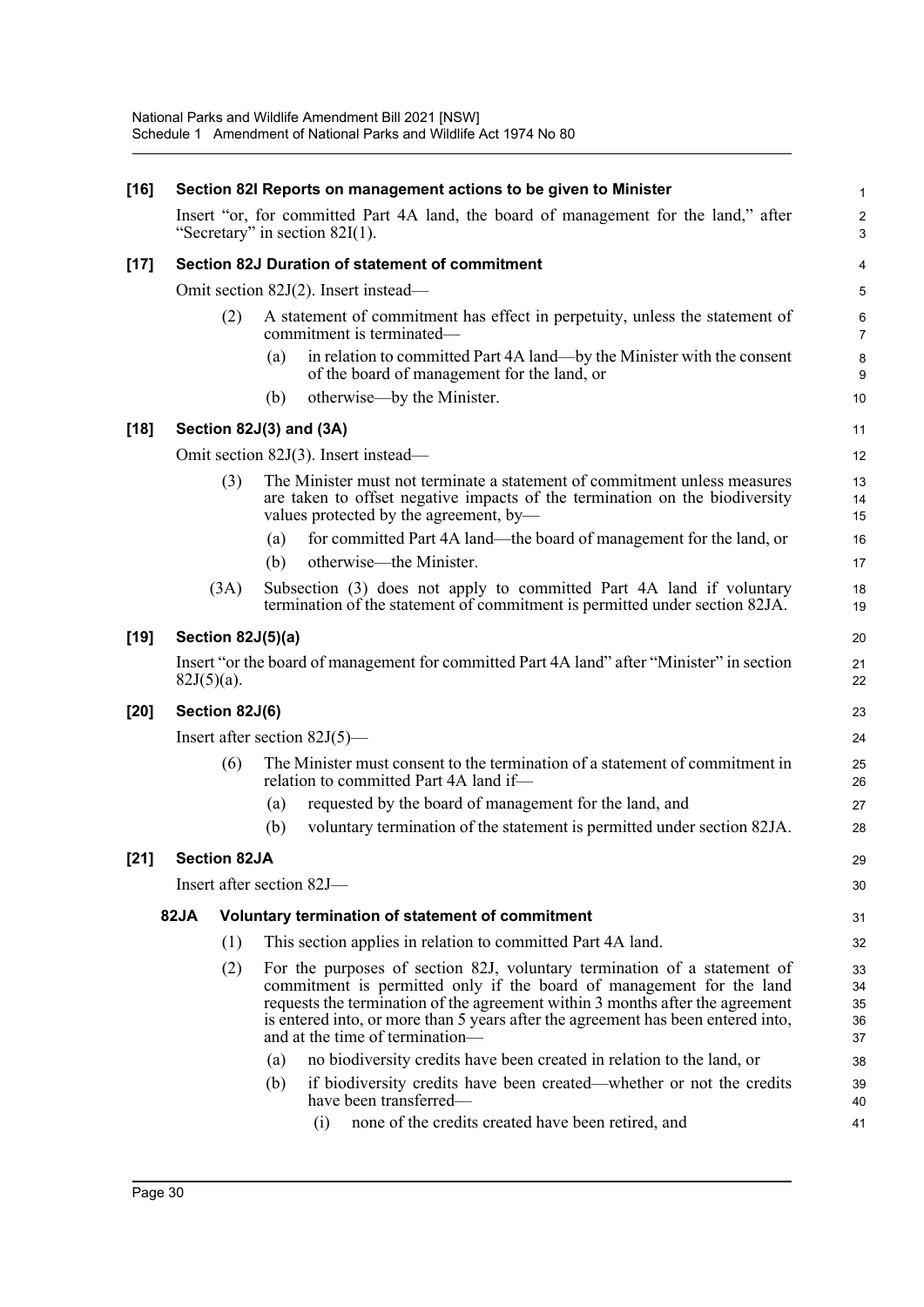|     |                                                                                                                                                                             | all of the credits are cancelled by the Environment Agency Head<br>(ii)<br>with the consent of the holder of the credits.                                                                                   | $\mathbf{1}$<br>2 |  |  |  |  |
|-----|-----------------------------------------------------------------------------------------------------------------------------------------------------------------------------|-------------------------------------------------------------------------------------------------------------------------------------------------------------------------------------------------------------|-------------------|--|--|--|--|
|     | A request for the consent of the Minister to the termination of a statement of<br>(3)<br>commitment must be made by application of the board of management for the<br>land- |                                                                                                                                                                                                             |                   |  |  |  |  |
|     |                                                                                                                                                                             | (a)<br>in the form approved by the Minister, and                                                                                                                                                            | 6                 |  |  |  |  |
|     |                                                                                                                                                                             | (b)<br>accompanied by the information required by the form.                                                                                                                                                 | $\overline{7}$    |  |  |  |  |
|     | (4)                                                                                                                                                                         | The Minister may require the board of management for the land to provide<br>additional information to determine the application.                                                                            | 8<br>9            |  |  |  |  |
|     | <b>Section 82K</b>                                                                                                                                                          |                                                                                                                                                                                                             | 10                |  |  |  |  |
|     |                                                                                                                                                                             | Omit the section. Insert instead—                                                                                                                                                                           | 11                |  |  |  |  |
| 82K |                                                                                                                                                                             | Variation of statements of commitment                                                                                                                                                                       | $12 \overline{ }$ |  |  |  |  |
|     | (1)                                                                                                                                                                         | A statement of commitment may be varied, if the variation is authorised under<br>this $Act$ —                                                                                                               | 13<br>14          |  |  |  |  |
|     |                                                                                                                                                                             | in relation to committed Part 4A land—by agreement between the<br>(a)<br>Minister and the board of management for the land, or                                                                              | 15<br>16          |  |  |  |  |
|     |                                                                                                                                                                             | otherwise—by the Minister.<br>(b)                                                                                                                                                                           | 17                |  |  |  |  |
|     | (2)                                                                                                                                                                         | The area of committed land may be increased or reduced by a variation of the<br>statement.                                                                                                                  | 18<br>19          |  |  |  |  |
|     | The Minister must not vary, or agree to the variation of, a statement of<br>(3)<br>commitment, unless the Minister is satisfied-                                            |                                                                                                                                                                                                             |                   |  |  |  |  |
|     |                                                                                                                                                                             | the variation does not have a negative impact on the biodiversity values<br>(a)<br>protected by the statement, or                                                                                           | 22<br>23          |  |  |  |  |
|     |                                                                                                                                                                             | other measures have been taken to offset negative impact by—<br>(b)                                                                                                                                         | 24                |  |  |  |  |
|     |                                                                                                                                                                             | in relation to committed Part 4A land—the board of management<br>(i)<br>for the land, or                                                                                                                    | 25<br>26          |  |  |  |  |
|     |                                                                                                                                                                             | otherwise—the Minister.<br>(i)                                                                                                                                                                              | 27                |  |  |  |  |
|     | (4)                                                                                                                                                                         | For the purposes of subsection $(3)(b)$ , the measures may include the<br>following—                                                                                                                        | 28<br>29          |  |  |  |  |
|     |                                                                                                                                                                             | the cancellation of biodiversity credits created in relation to the<br>(a)<br>committed land,                                                                                                               | 30<br>31          |  |  |  |  |
|     |                                                                                                                                                                             | (b) the retirement of biodiversity credits created in relation to other<br>committed land,                                                                                                                  | 32<br>33          |  |  |  |  |
|     |                                                                                                                                                                             | entering into a statement of commitment for the purpose of establishing<br>(c)<br>other committed land.                                                                                                     | 34<br>35          |  |  |  |  |
|     | (5)                                                                                                                                                                         | The Biodiversity Conservation Act 2016, section 6.30 applies in relation to the<br>retirement of credits under this section, if-                                                                            | 36<br>37          |  |  |  |  |
|     |                                                                                                                                                                             | the Minister or the board of management for the committed Part 4A land<br>(a)<br>is not able to establish a statement of commitment or a biodiversity<br>stewardship agreement for the required credits, or | 38<br>39<br>40    |  |  |  |  |
|     |                                                                                                                                                                             | the required credits are not available for purchase or retirement.<br>(b)                                                                                                                                   | 41                |  |  |  |  |
|     | (6)                                                                                                                                                                         | In relation to committed Part 4A land, a request for the agreement of the<br>Minister to the variation of a statement of commitment must be made by<br>application of the board of management for the land— | 42<br>43<br>44    |  |  |  |  |
|     |                                                                                                                                                                             | in the form approved by the Minister, and<br>(a)                                                                                                                                                            | 45                |  |  |  |  |
|     |                                                                                                                                                                             |                                                                                                                                                                                                             |                   |  |  |  |  |

**[22]**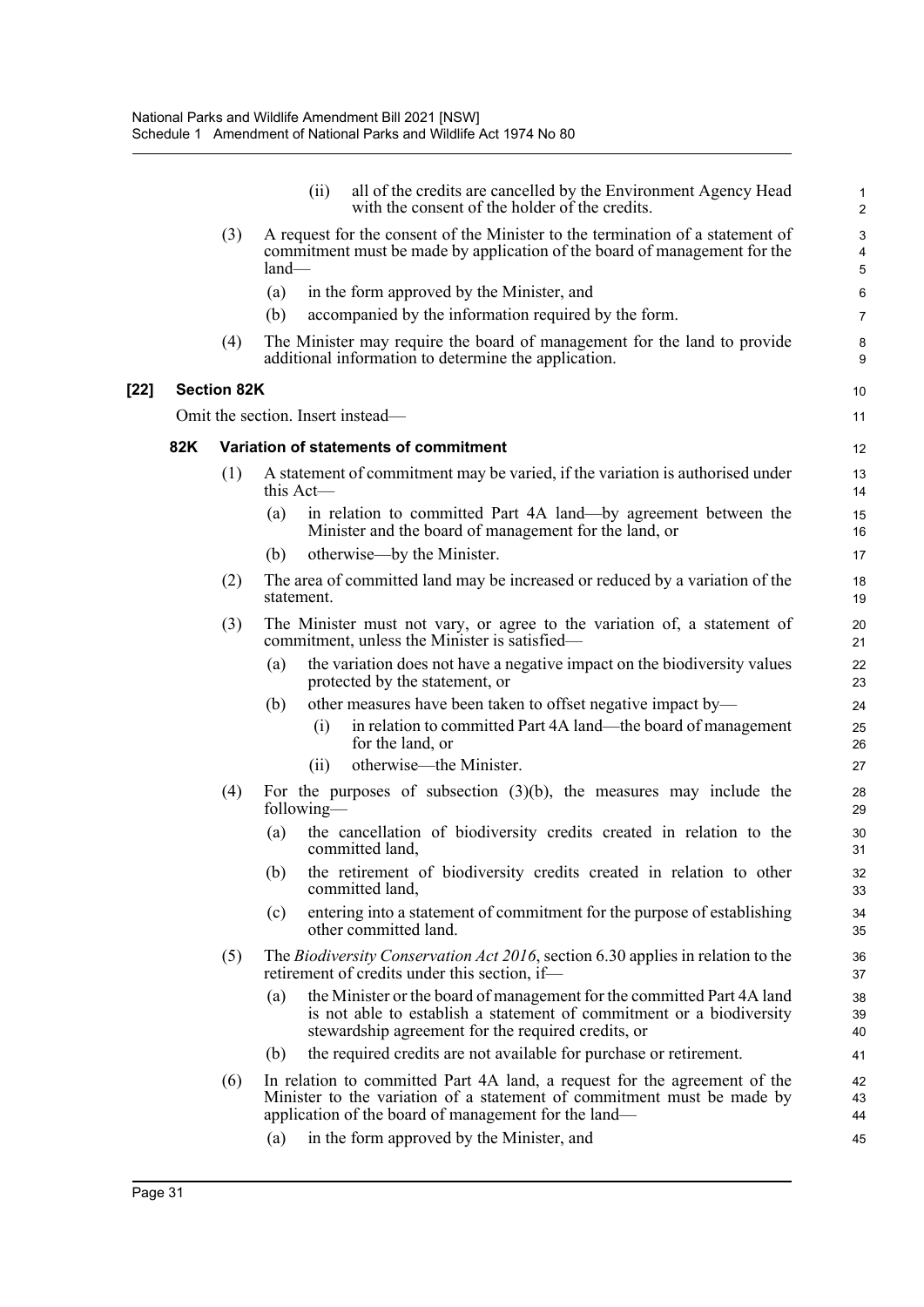|        |                        | (b)<br>accompanied by-                               |                                                                                                                                                                                                                                             | 1                       |
|--------|------------------------|------------------------------------------------------|---------------------------------------------------------------------------------------------------------------------------------------------------------------------------------------------------------------------------------------------|-------------------------|
|        |                        | (i)                                                  | the information required by that form, and                                                                                                                                                                                                  | $\overline{\mathbf{c}}$ |
|        |                        | (ii)                                                 | a fee prescribed by the regulations.                                                                                                                                                                                                        | 3                       |
|        | (7)                    | additional information to determine the application. | The Minister may require the board of management for the land to provide                                                                                                                                                                    | 4<br>5                  |
|        | (8)                    | $that$ —                                             | Unless the Minister otherwise determines in accordance with the regulations,<br>an application to vary a statement of commitment must be accompanied by a<br>national parks biodiversity assessment report prepared by an accredited person | 6<br>7<br>8<br>9        |
|        |                        | (a)<br>biodiversity assessment method, and           | assesses the biodiversity values of the committed land, as proposed to<br>be varied ( <i>proposed committed land</i> ), in accordance with the                                                                                              | 10<br>11<br>12          |
|        |                        | (b)<br>the proposed committed land, and              | sets out proposed variations to the management actions carried out on                                                                                                                                                                       | 13<br>14                |
|        |                        | (c)<br>for the management actions.                   | specifies in accordance with the biodiversity assessment method any<br>additional number and class of biodiversity credits that may be created                                                                                              | 15<br>16<br>17          |
|        | (9)                    | by this section for committed Part 4A land.          | The regulations may authorise the Minister to make minor variations to the<br>statement of commitment, including without consent or consultation required                                                                                   | 18<br>19<br>20          |
| $[23]$ |                        |                                                      | Section 82O Modifications of provision of Biodiversity Conservation Act 2016                                                                                                                                                                | 21                      |
|        |                        | Omit section 82O(c). Insert instead—                 |                                                                                                                                                                                                                                             | 22                      |
|        |                        | (c)<br>the land, is taken to be—                     | a reference to the biodiversity stewardship site owner, or the owner of                                                                                                                                                                     | 23<br>24                |
|        |                        | (i)<br>Aboriginal Land Council, or                   | in relation to committed Part 4A land—the appropriate                                                                                                                                                                                       | 25<br>26                |
|        |                        | otherwise—the Minister, and<br>(ii)                  |                                                                                                                                                                                                                                             | 27                      |
| $[24]$ |                        | Section 82Q Money received for certain credits       |                                                                                                                                                                                                                                             | 28                      |
|        |                        | Insert at the end of the section-                    |                                                                                                                                                                                                                                             | 29                      |
|        |                        | the Fund for areas of lands leased under Part 4A.    | Note-See section 138(1A) and (1B) in relation to requirements for accounts within                                                                                                                                                           | 30<br>31                |
| $[25]$ |                        | <b>Section 82T Payments from Fund</b>                |                                                                                                                                                                                                                                             | 32                      |
|        | land". Insert instead- |                                                      | Omit "to the Service for the purpose of undertaking management actions on committed                                                                                                                                                         | 33<br>34                |
|        |                        |                                                      | for the purpose of undertaking management actions on committed land, to-                                                                                                                                                                    | 35                      |
|        |                        | (a)<br>land, or                                      | in relation to committed Part 4A land—the board of management for the                                                                                                                                                                       | 36<br>37                |
|        |                        | otherwise—the Service.<br>(b)                        |                                                                                                                                                                                                                                             | 38                      |
| [26]   |                        |                                                      | Section 82U Proposals by public authorities affecting committed land                                                                                                                                                                        | 39                      |
|        |                        | Insert at the end of section $82U(1)(b)$ —           |                                                                                                                                                                                                                                             | 40                      |
|        |                        | , and                                                |                                                                                                                                                                                                                                             | 41                      |
|        |                        | in relation to committed Part 4A land—<br>(c)        |                                                                                                                                                                                                                                             | 42                      |
|        |                        | (i)<br>management for the land, and                  | given written notice of the proposed development to the board of                                                                                                                                                                            | 43<br>44                |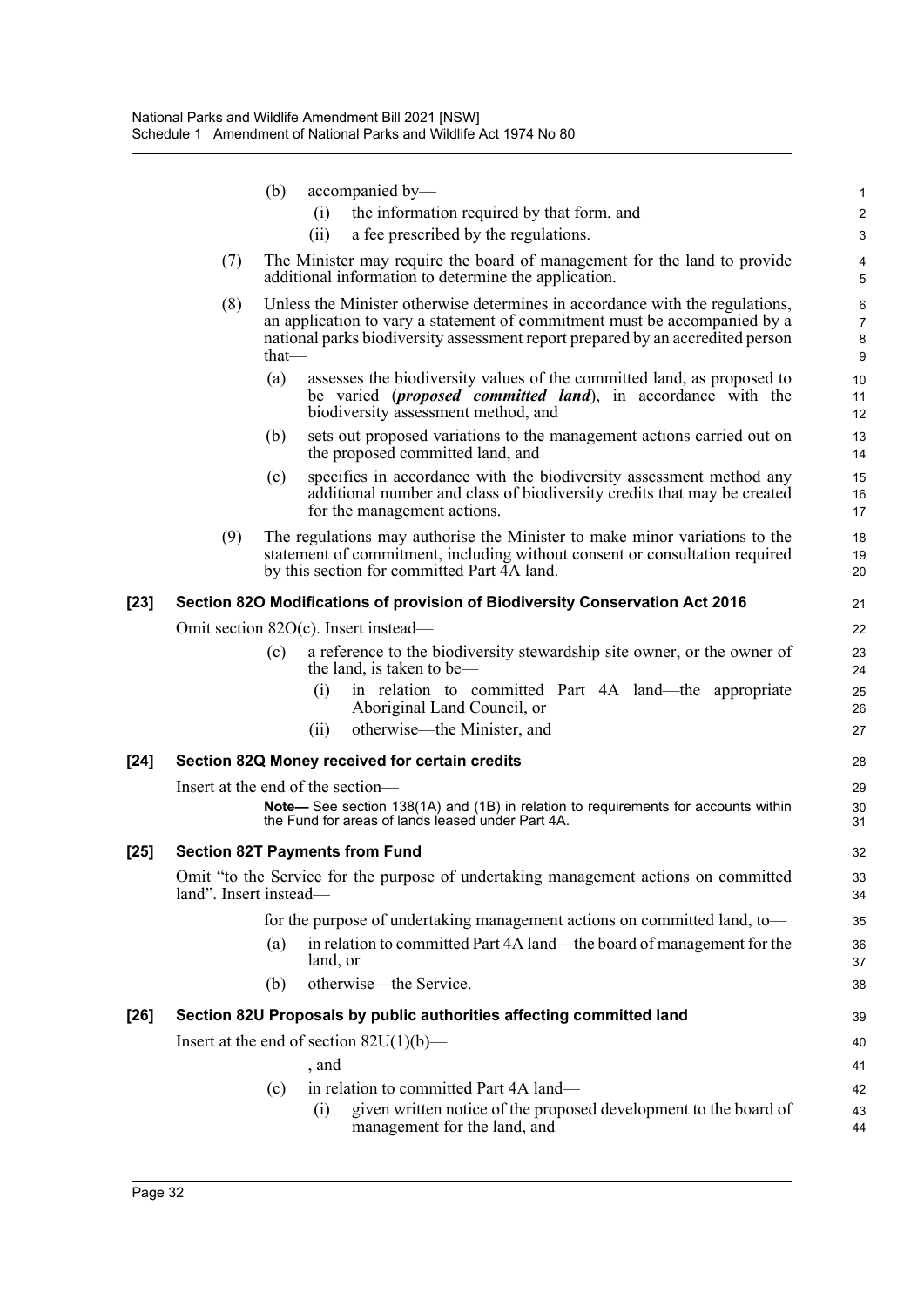|        |                                     |        | (ii) | received written notice from the board of management<br>consenting to the development.                                                                                                                                                                                              | 1<br>$\overline{c}$                        |  |  |
|--------|-------------------------------------|--------|------|-------------------------------------------------------------------------------------------------------------------------------------------------------------------------------------------------------------------------------------------------------------------------------------|--------------------------------------------|--|--|
| $[27]$ | Section 82U(1A)                     |        |      |                                                                                                                                                                                                                                                                                     | 3                                          |  |  |
|        | Insert after section $82U(1)$ —     |        |      |                                                                                                                                                                                                                                                                                     | $\overline{\mathbf{4}}$                    |  |  |
|        | (1A)                                |        |      | In relation to committed Part 4A land, the Minister must consider the advice<br>of the board of management for the land, in relation to the number and class of<br>biodiversity credits required to offset the development by the public authority,<br>or alternative arrangements. | 5<br>$\overline{6}$<br>$\overline{7}$<br>8 |  |  |
| [28]   | Section 82U(6)                      |        |      |                                                                                                                                                                                                                                                                                     | 9                                          |  |  |
|        |                                     |        |      | Insert ", other than committed Part 4A land," after "committed land".                                                                                                                                                                                                               | 10                                         |  |  |
| [29]   | Section 82U(6A)-(6C)                |        |      |                                                                                                                                                                                                                                                                                     | 11                                         |  |  |
|        | Insert after section $82U(6)$ —     |        |      |                                                                                                                                                                                                                                                                                     | 12                                         |  |  |
|        | (6A)                                | $if$ — |      | The Minister may, by publication on the Department's website, vary or<br>terminate a statement of commitment in relation to committed Part 4A land,                                                                                                                                 | 13<br>14<br>15                             |  |  |
|        |                                     | (a)    |      | the variation or termination is necessary to enable the public authority<br>to carry out the development, and                                                                                                                                                                       | 16<br>17                                   |  |  |
|        |                                     | (b)    |      | the board of management for the land consents to the variation or<br>termination.                                                                                                                                                                                                   | 18<br>19                                   |  |  |
|        | (6B)                                |        |      | In relation to committed Part 4A land, the appropriate Aboriginal Land<br>Council is not entitled to compensation as a result of the variation or<br>termination of a statement of commitment under this section.                                                                   | 20<br>21<br>22                             |  |  |
|        | (6C)                                |        |      | Subsection (6B) does not affect a right to compensation the appropriate<br>Aboriginal Land Council may have under the <i>Land Acquisition (Just Terms</i><br><i>Compensation) Act 1991</i> or another Act in relation to the development.                                           | 23<br>24<br>25                             |  |  |
| [30]   | Section 82U(8)(c)                   |        |      |                                                                                                                                                                                                                                                                                     | 26                                         |  |  |
|        | Omit the paragraph. Insert instead- |        |      |                                                                                                                                                                                                                                                                                     |                                            |  |  |
|        |                                     | (c)    |      | if the proposed development is not inconsistent with the terms of the<br>statement of commitment—in relation to development proposed to be<br>carried out by-                                                                                                                       | 28<br>29<br>30                             |  |  |
|        |                                     |        | (i)  | for committed Part 4A land—the board of management for the<br>land, or                                                                                                                                                                                                              | 31<br>32                                   |  |  |
|        |                                     |        | (i)  | the Service.                                                                                                                                                                                                                                                                        | 33                                         |  |  |
| [31]   |                                     |        |      | <b>Section 139 Payments out of Fund</b>                                                                                                                                                                                                                                             | 34                                         |  |  |
|        |                                     |        |      | Omit section $139(2)(11)$ . Insert instead—                                                                                                                                                                                                                                         | 35                                         |  |  |
|        |                                     | (i1)   |      | amounts the Minister directs to be paid from the Fund to the following,<br>in relation to management actions carried out, or to be carried out, under<br>a statement of commitment-                                                                                                 | 36<br>37<br>38                             |  |  |
|        |                                     |        | (i)  | for committed Part 4A land—the board of management for the<br>land, or                                                                                                                                                                                                              | 39<br>40                                   |  |  |
|        |                                     |        | (i)  | otherwise—the Service,                                                                                                                                                                                                                                                              | 41                                         |  |  |
| [32]   | <b>Section 139(3B)</b>              |        |      |                                                                                                                                                                                                                                                                                     | 42                                         |  |  |
|        |                                     |        |      | Omit the subsection. Insert instead—                                                                                                                                                                                                                                                | 43                                         |  |  |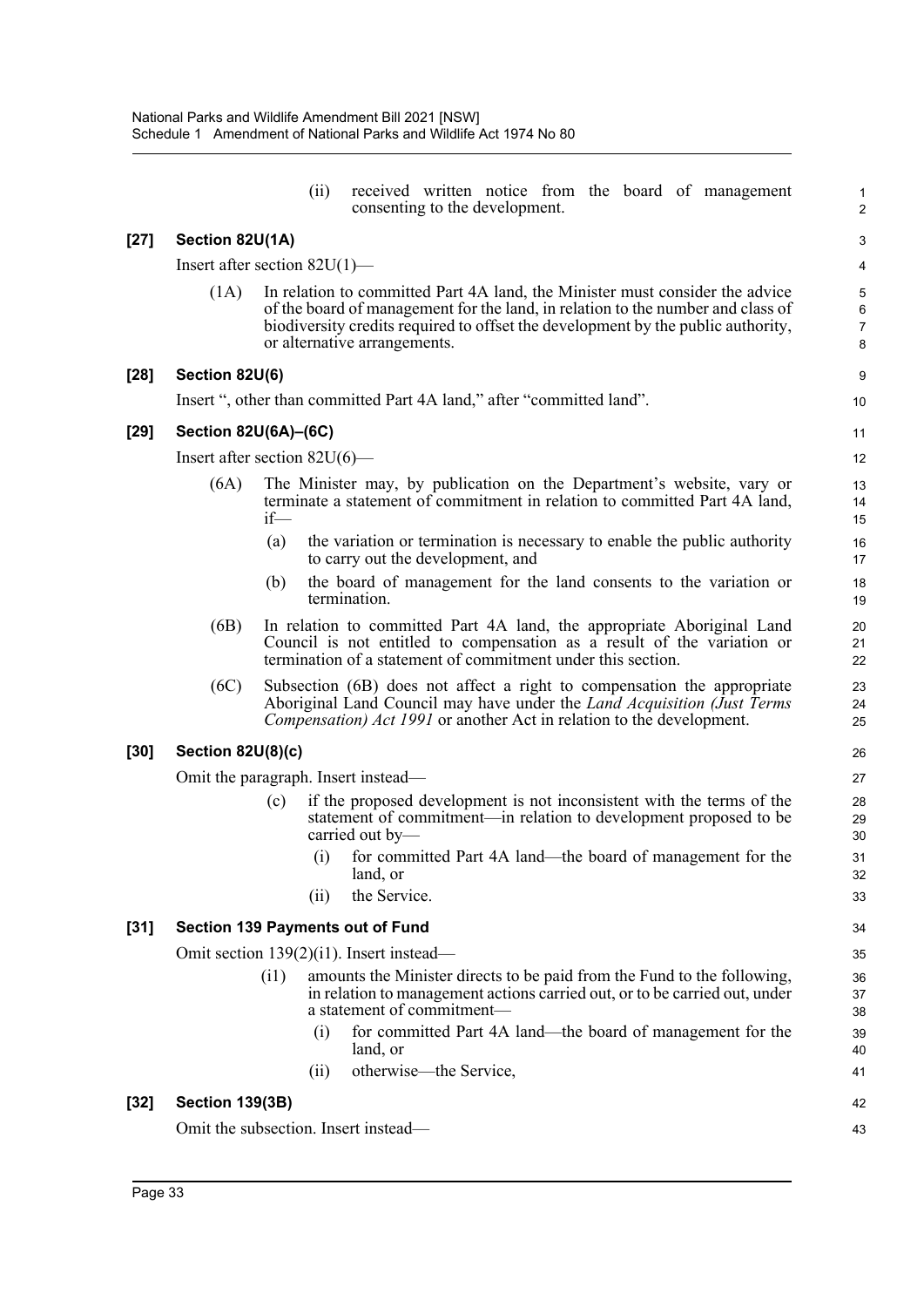|        | (3B)                 |     | A surplus amount—    |                                                                                                                                                                                                                                                                                                                                                                                                                                                                                                           |                                        |  |  |  |
|--------|----------------------|-----|----------------------|-----------------------------------------------------------------------------------------------------------------------------------------------------------------------------------------------------------------------------------------------------------------------------------------------------------------------------------------------------------------------------------------------------------------------------------------------------------------------------------------------------------|----------------------------------------|--|--|--|
|        |                      |     | (a)                  | for committed Part 4A land—must be applied to the committed land for<br>which the money was paid into the account, or                                                                                                                                                                                                                                                                                                                                                                                     | $\overline{\mathbf{c}}$<br>3           |  |  |  |
|        |                      |     | (b)                  | otherwise—may be applied to land reserved or acquired under this Act<br>or to support the acquisition of additional lands under this Act.                                                                                                                                                                                                                                                                                                                                                                 | 4<br>5                                 |  |  |  |
| $[33]$ |                      |     |                      | Section 139(5)(a) and (b)                                                                                                                                                                                                                                                                                                                                                                                                                                                                                 | 6                                      |  |  |  |
|        |                      |     |                      | Omit the paragraphs. Insert instead—                                                                                                                                                                                                                                                                                                                                                                                                                                                                      | 7                                      |  |  |  |
|        |                      |     | (a)                  | for the management of the lands, including the preparation of a plan of<br>management for the lands, and the provisions of a plan of management<br>for the lands, or                                                                                                                                                                                                                                                                                                                                      | 8<br>9<br>10                           |  |  |  |
|        |                      |     | (b)                  | if the money was money received under section $138(1)(b)(ib)$ in relation<br>to the transfer or retirement of a biodiversity credit—in accordance with<br>subsections $(3A)$ and $(3B)$ .                                                                                                                                                                                                                                                                                                                 | 11<br>12<br>13                         |  |  |  |
| $[34]$ |                      |     |                      | <b>Schedule 1A Reservation of land</b>                                                                                                                                                                                                                                                                                                                                                                                                                                                                    | 14                                     |  |  |  |
|        | Insert after Part 2- |     |                      |                                                                                                                                                                                                                                                                                                                                                                                                                                                                                                           | 15                                     |  |  |  |
|        | Part 3               |     |                      | <b>Land transfers and reservation</b>                                                                                                                                                                                                                                                                                                                                                                                                                                                                     | 16                                     |  |  |  |
|        | 3                    |     |                      | Relationship to Forestry Act 2012 and Crown Land Management Act 2016                                                                                                                                                                                                                                                                                                                                                                                                                                      | 17                                     |  |  |  |
|        |                      | (1) |                      | This Part has effect despite—                                                                                                                                                                                                                                                                                                                                                                                                                                                                             | 18                                     |  |  |  |
|        |                      |     | (a)                  | the provisions of the <i>Forestry Act 2012</i> , in particular provisions that<br>provide for a different procedure for revoking the dedication of State<br>forest, a special management zone or a flora reserve, and                                                                                                                                                                                                                                                                                     | 19<br>20<br>21                         |  |  |  |
|        |                      |     | (b)                  | the provisions of the Crown Land Management Act 2016, in particular<br>provisions that provide for a different procedure for revoking the<br>dedication or reservation of Crown land.                                                                                                                                                                                                                                                                                                                     | 22<br>23<br>24                         |  |  |  |
|        |                      | (2) |                      | Without limiting clause 1, this Part has effect despite provisions of this Act<br>that provide for a different procedure for reserving, or revoking the reservation<br>of, national parks and state conservation areas.                                                                                                                                                                                                                                                                                   | 25<br>26<br>27                         |  |  |  |
|        | 4                    |     | <b>National Park</b> | Revocation of State forest dedications and reservation as part of Wollemi                                                                                                                                                                                                                                                                                                                                                                                                                                 | 28<br>29                               |  |  |  |
|        |                      | (1) |                      | The dedication of the land described in subclause (2) as State forest is revoked.                                                                                                                                                                                                                                                                                                                                                                                                                         | 30                                     |  |  |  |
|        |                      |     |                      | (2) An area of about 2,257 hectares, being part of Newnes State Forest No 748,<br>dedicated by proclamation published in the NSW Government Gazette on 21<br>May 1920, and part Extensions No 4 and No 5, dedicated on 12 March 1976<br>and 23 April 2004, respectively, in the County of Cook, Parishes of Cook and<br>Rock Hill, and being designated as 51-01 on the diagram catalogued Misc R<br>00355 Edition 1 held by the Service, subject to any variation or exceptions<br>noted on the diagram. | 31<br>32<br>33<br>34<br>35<br>36<br>37 |  |  |  |
|        |                      | (3) | Park.                | The land described in subclause $(2)$ is reserved as part of the Wollemi National                                                                                                                                                                                                                                                                                                                                                                                                                         | 38<br>39                               |  |  |  |
|        |                      | (4) |                      | A notice under the <i>Forestry Act 2012</i> , section 16 or 18 that declares an area of<br>State forest, the dedication of which is revoked by this clause, as a flora reserve<br>or special management zone is also revoked to the extent to which it relates to<br>a flora reserve or special management zone, or a part of either, situated within<br>the land described in subclause (2).                                                                                                             | 40<br>41<br>42<br>43<br>44             |  |  |  |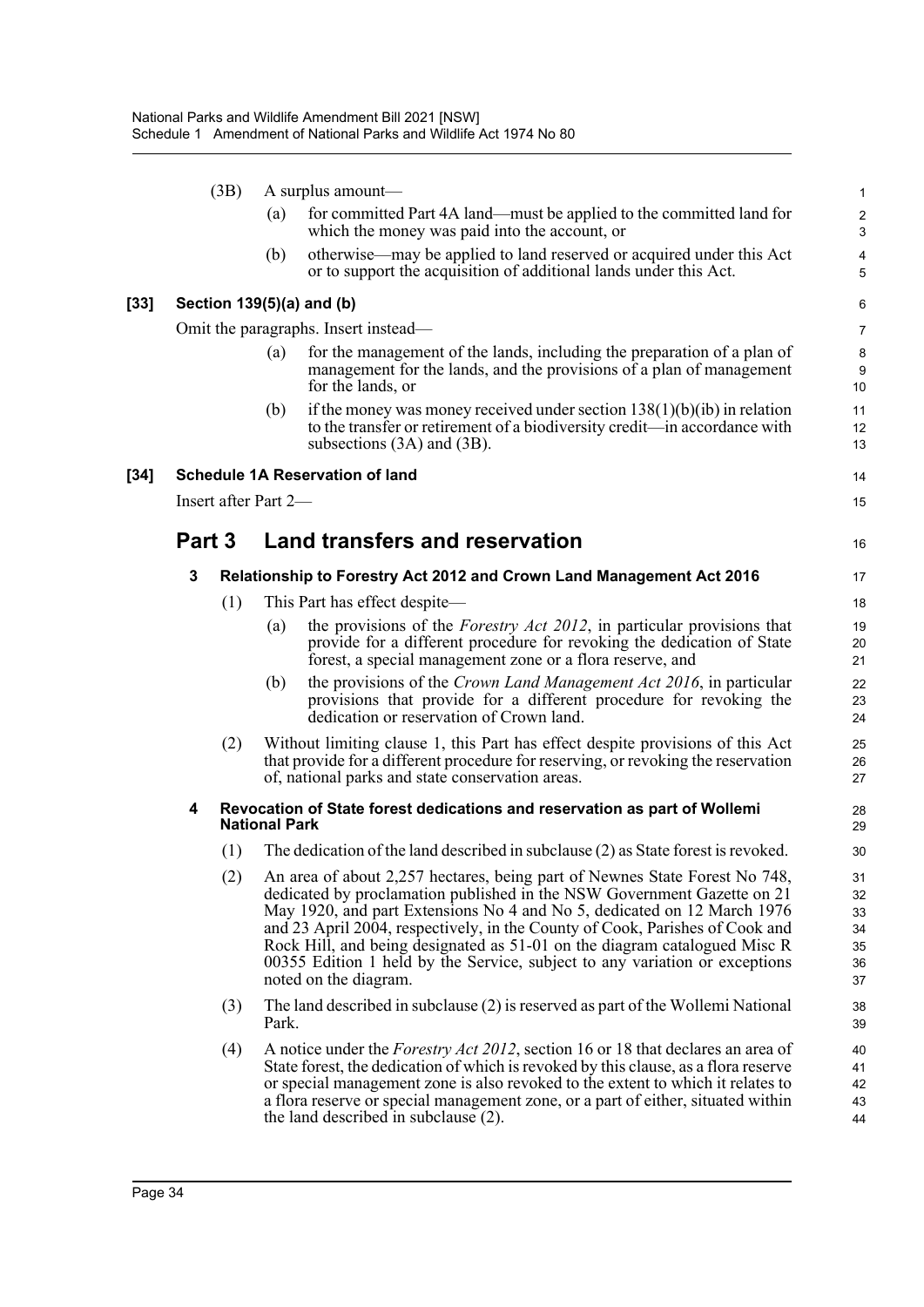#### **5 Revocation of State forest dedications and reservation as Gardens of Stone State Conservation Area**

- (1) The dedication of the following land as State forest is revoked—
	- (a) an area of about 6,235 hectares, being part of Ben Bullen State Forest No 434, dedicated by proclamation published in the NSW Government Gazette, being part Extension No 1, No 2, No 3, No 4 and No 6, dedicated on 20 May 1938, 17 June 1955, 8 August 1958, 29 May 1970 and 18 March 1983, respectively, in the Counties of Cook and Roxburgh, Parishes of Ben Bullen, Cox, Cullen Bullen and Lidsdale and being designated as 1201-01 on the diagram catalogued Misc R 00355 Edition 1 held by the Service, subject to any variation or exceptions noted on the diagram,

- (b) an area of 1053.8 hectares, being Wolgan State Forest No 454, dedicated by proclamation published in the NSW Government Gazette on 25 May 1917, in the County of Cook, Parish of Wolgan and being designated as 1201-02 on the diagram catalogued Misc R  $\overline{0}0355$  Edition 1 held by the Service, subject to any variation or exceptions noted on the diagram,
- (c) an area of about 21,033 hectares, being part of Newnes State Forest No 748, dedicated by proclamation published in the NSW Government Gazette on 21 May 1920, and Extension No 1, No 2, No 3, part No 4 and No 5, dedicated 24 March 1921, 7 July 1922, 8 April 1932, 12 March 1976 and 23 April 2004, respectively, in the County of Cook, Parishes of Clwydd, Cook, Cox, Lidsdale, Marrangaroo, Rock Hill and Wolgan, and being designated as 1201-03 on the diagram catalogued Misc R 00355 Edition 1 held by the Service, subject to any variation or exceptions noted on the diagram.
- (2) The land described in subclause (1) is reserved as the Gardens of Stone State Conservation Area.
- (3) The reservations in this clause are restricted to a depth of 50 metres below the surface of the land.
- (4) A notice under the *Forestry Act 2012*, section 16 or 18 that declares an area of State forest, the dedication of which is revoked by subclause (1), as a flora reserve or special management zone is also revoked to the extent to which it relates to a flora reserve or special management zone, or a part of either, situated within the land described in subclause (1).

#### **6 Revocation of reserved or dedicated Crown lands as national park or state conservation area**

- (1) The following Crown land dedicated or reserved under the *Crown Land Management Act 2016*, sections 2.3 and 2.8 is revoked—
	- (a) all that piece or parcel of land containing 380 hectares, situated in the County of Cook, Parish of Wolgan being Lot 44, 45 and 47, DP 751666, Lots 1, 2, 3 and 4, DP 722376, and being designated as 87-01 on the diagram catalogued Misc R 00355 Edition 1 held by National Parks and Wildlife Service, subject to any variation or exceptions noted on the diagram,
	- (b) all that piece or parcel of land containing about 617 hectares, situated in the County of Cook, Parishes of Cox and Wolgan being Lot 7001, DP 1055079, Lot 7006, DP 1055080, Lot 7300, DP 1139065 and Lot 7003, DP 1026540, and being designated as 1201-04 on the diagram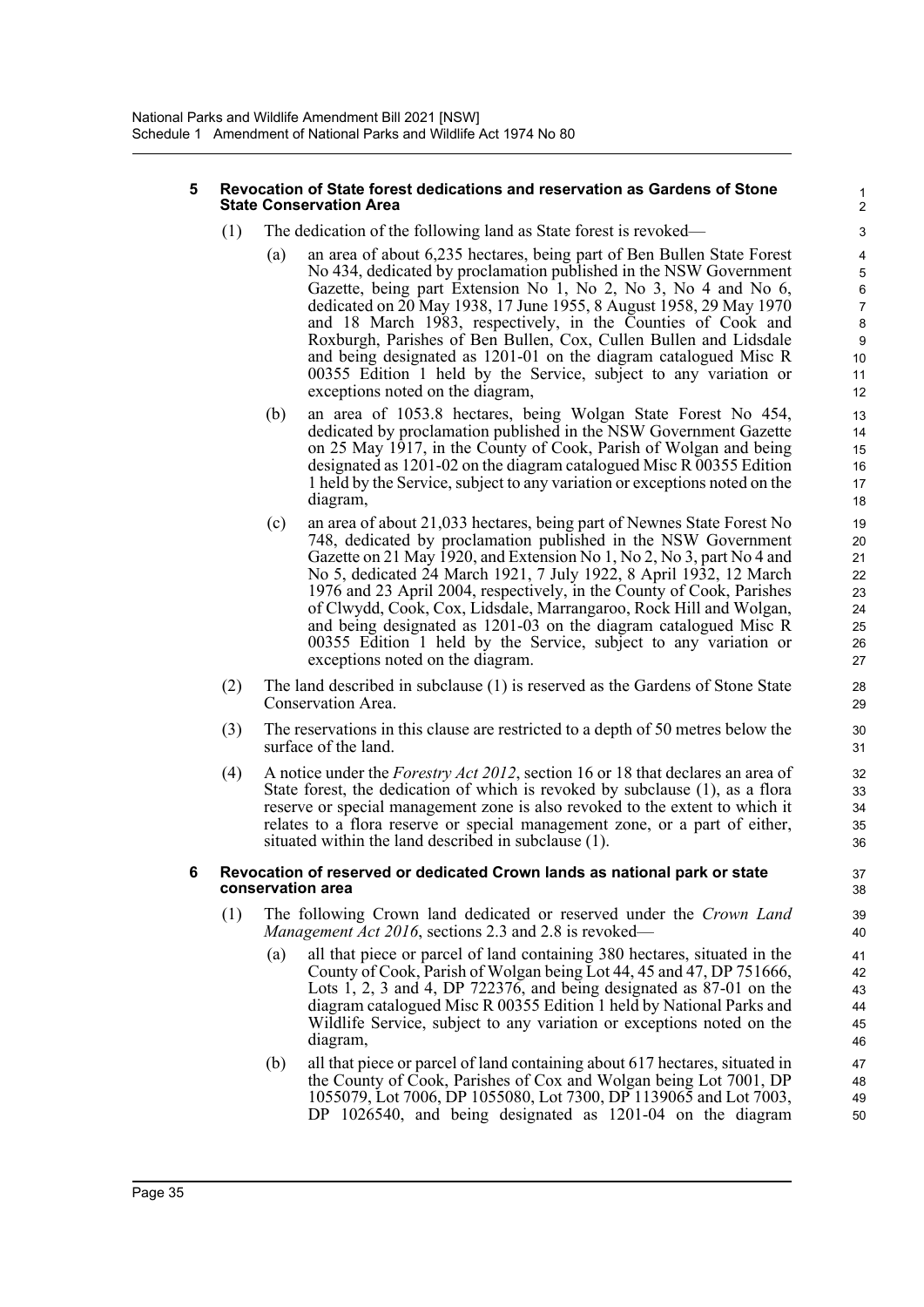catalogued Misc R 00355 Edition 1 held by the Service, subject to any variation or exceptions noted on the diagram.

1

44 45 46

- (2) The land described in subclause (1)(a) is reserved as part of the Gardens of Stone National Park. (3) The land described in subclause (1)(b) is reserved as the Gardens of Stone State Conservation Area. (4) The reservation in subclause  $(1)(b)$  is restricted to a depth of 50 metres below the surface of the land. (5) A lease or other interest in the land described in subclause (1) remains in force, as if the land had not been reserved, except as provided under subclause (6). (6) Crown-timber lands or timber reserves on the land described in subclause (1) are revoked by this clause, to the extent that the lands or reserves, or parts of the lands or reserves, are situated within the land described in subclause (1). (7) In this clause— *Crown-timber land* has the same meaning as in the *Forestry Act 2012*. *timber reserve* has the same meaning as in the *Forestry Act 2012*. **7 Adjustment of description of transferred land** (1) The Secretary may adjust a description of land in clauses  $4(2)$ ,  $5(1)(a)$ –(c) and  $6(1)(a)$  and (b) from time to time-(a) to alter the boundaries of the land for the purposes of the effective management of national park estate land, State forests land and Crown lands, including adjustments to enable boundaries to follow distinctive land features, to provide access to land or to rationalise the boundaries of similar areas of land, or (b) to adjust the boundary of land adjoining a public road, including adjustments to enable the boundary to follow the formed path of the road or to provide an appropriate setback from the carriageway of the road, or (c) to include, remove or change the description of an easement or restriction to which the land is subject, or (d) to provide a more detailed description of the boundaries of the land. (2) The land description adjustment must be made by notice published in the Gazette. (3) A notice made under this clause may be published in the Gazette only with the approval of— (a) the Minister, and (b) to the extent the notice relates to a State forest—the Minister administering the *Forestry Act 2012*, and (c) to the extent the notice applies to Crown land or a Crown road—the Minister administering the *Crown Land Management Act 2016*, and (d) to the extent the notice applies to a classified road—the Minister administering the provisions of the *Roads Act 1993* relating to classified roads. 2 3 4 5 6 7 8 9 10 11 12 13 14 15 16 17 18 19 20 21 22 23 24 25 26 27 28 29 30 31 32 33 34 35 36 37 38 39  $40$ 41 42 43
	- (4) The Secretary is required to certify in a notice under this clause that the adjustments effected by the notice will not result in significant reduction in the size or value of national park estate land or State forest land.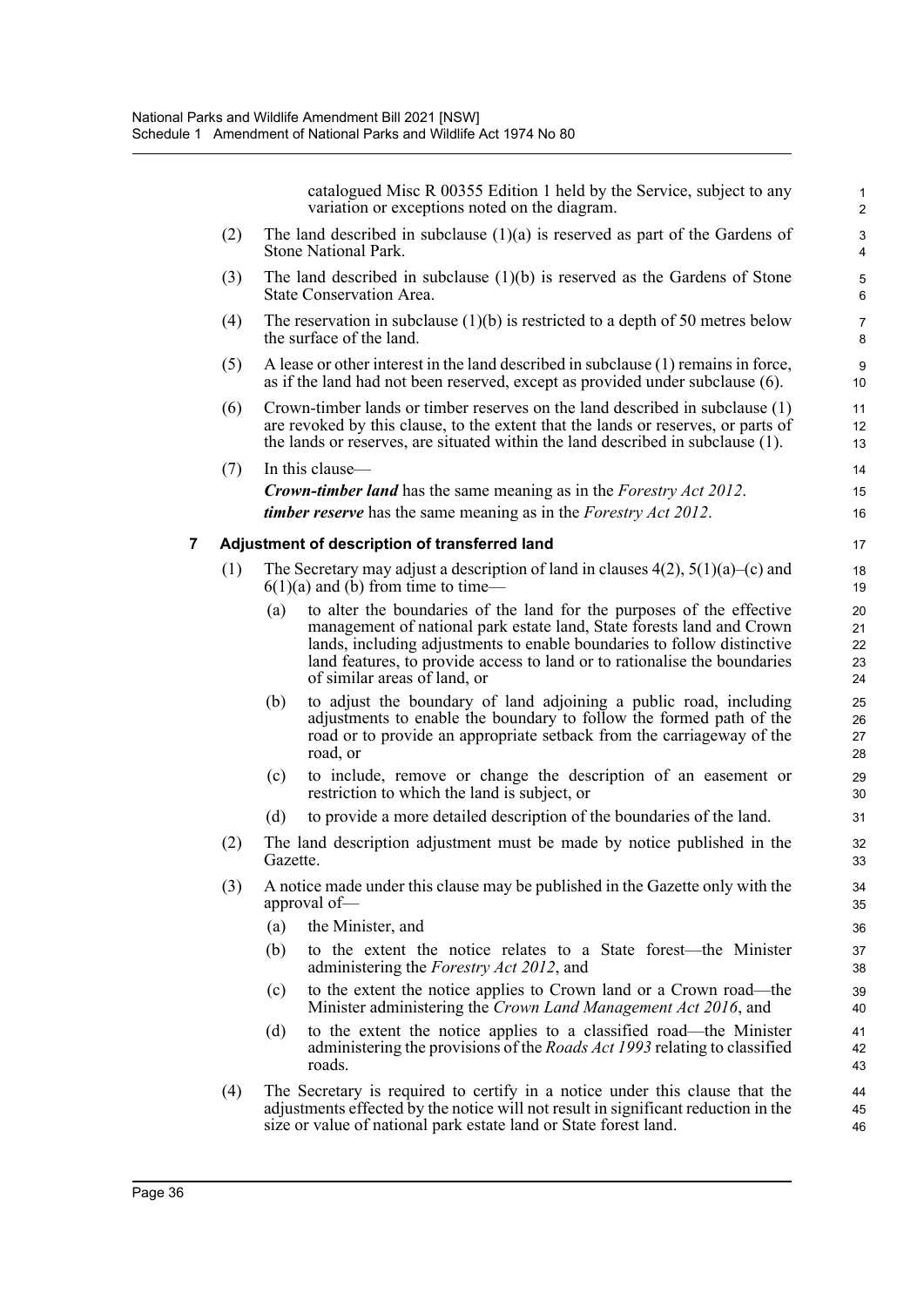|   | (5)  | If a part of the land described in clauses $4(2)$ , $5(1)(a)$ –(c) and $6(1)(a)$ and (b)<br>is not included in the adjusted land description, the land is taken to never have<br>been subject to or affected by the provisions of this Part applying to the land.         |                             |  |  |  |  |
|---|------|---------------------------------------------------------------------------------------------------------------------------------------------------------------------------------------------------------------------------------------------------------------------------|-----------------------------|--|--|--|--|
|   | (6)  | If land included in the adjusted land description includes land not described in<br>clauses $4(2)$ , $5(1)(a)$ –(c) and $6(1)(a)$ and (b), the land is taken to have been<br>subject to the provisions of this Part on and from the day on which this Part<br>commences.  |                             |  |  |  |  |
|   | (7)  | The Secretary may, in a notice published under this clause to adjust the<br>boundary of land adjoining a public road, declare that the land described in the<br>notice-                                                                                                   | 8<br>$\boldsymbol{9}$<br>10 |  |  |  |  |
|   |      | (a)<br>is part of the public road and, accordingly, is vested in the roads<br>authority for the public road under the <i>Roads Act 1993</i> , or is Crown<br>land, or                                                                                                     | 11<br>12<br>13              |  |  |  |  |
|   |      | ceases to be part of the public road and is divested from the relevant<br>(b)<br>roads authority or the Crown and becomes part of the land subject to the<br>provisions of this Act applying to land described in the relevant<br>Schedule in which the land is included. | 14<br>15<br>16<br>17        |  |  |  |  |
|   | (8)  | A declaration under subclause (7) has effect despite anything to the contrary<br>in the <i>Roads Act 1993</i> .                                                                                                                                                           | 18<br>19                    |  |  |  |  |
|   | (9)  | A land description adjustment may be made at any time until the day that is 5<br>years after this Part commences.                                                                                                                                                         | 20<br>21                    |  |  |  |  |
|   | (10) | In this clause-                                                                                                                                                                                                                                                           | 22                          |  |  |  |  |
|   |      | <i>appropriate setback</i> , in relation to the carriageway of a road, includes a<br>setback that allows for drainage, signposts, traffic control devices, lighting and<br>other supporting infrastructure for the road.                                                  |                             |  |  |  |  |
|   |      | classified road has the same meaning as in the Roads Act 1993.                                                                                                                                                                                                            | 26                          |  |  |  |  |
|   |      | land adjoining a public road includes land in the vicinity of a public road.                                                                                                                                                                                              | 27                          |  |  |  |  |
|   |      | national park estate land means the following-                                                                                                                                                                                                                            | 28                          |  |  |  |  |
|   |      | land reserved under this Act,<br>(a)                                                                                                                                                                                                                                      | 29                          |  |  |  |  |
|   |      | land vested in the Minister for the purposes of this Act, Part 11.<br>(b)                                                                                                                                                                                                 | 30                          |  |  |  |  |
|   |      | <i>public road</i> has the same meaning as in the <i>Roads Act 1993</i> .                                                                                                                                                                                                 | 31                          |  |  |  |  |
| 8 |      | Savings in relation to revocations                                                                                                                                                                                                                                        | 32                          |  |  |  |  |
|   |      | A revocation effected by the National Parks and Wildlife Amendment Act<br>2021 does not affect anything done or omitted to be done before the revocation<br>takes effect.                                                                                                 | 33<br>34<br>35              |  |  |  |  |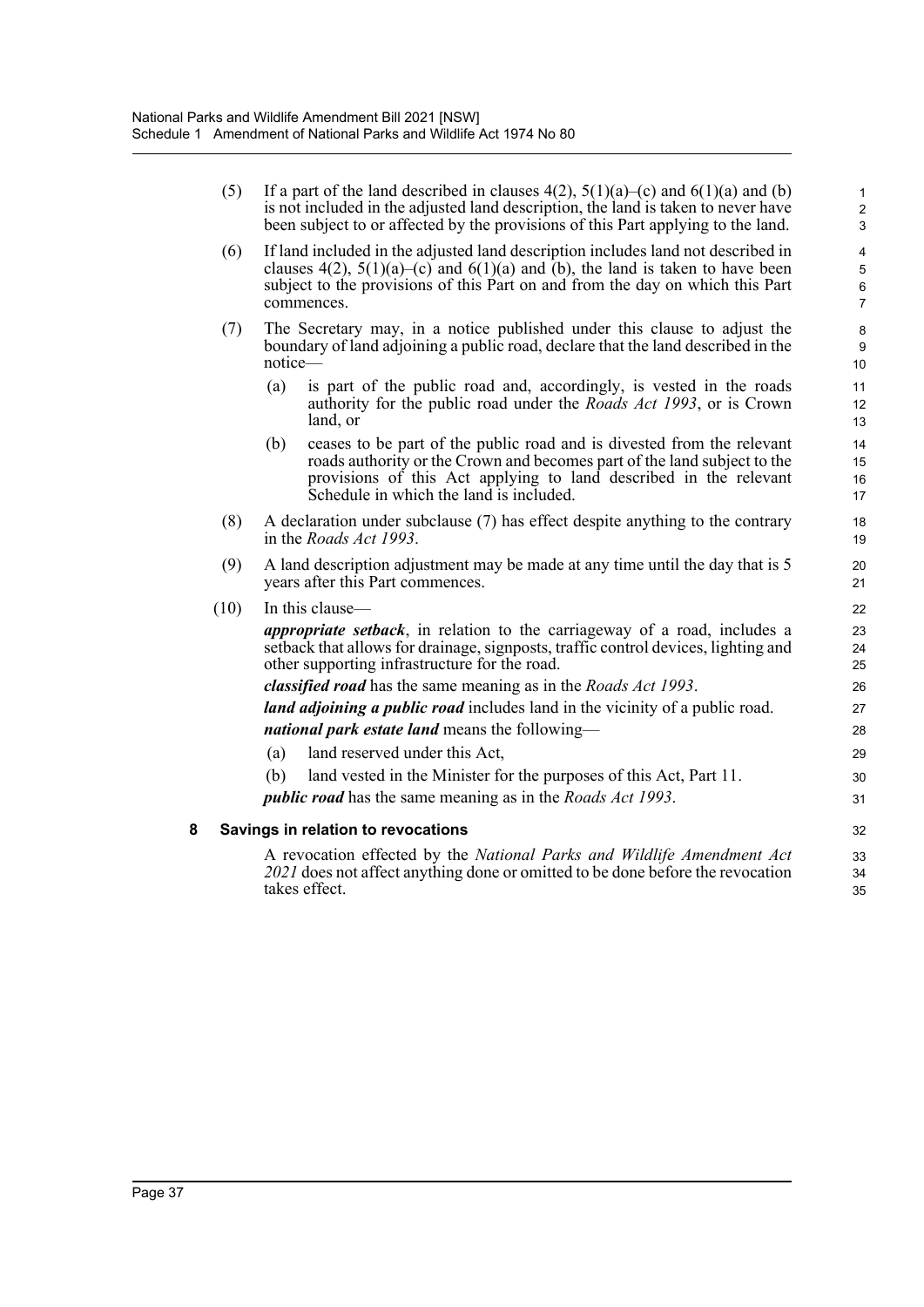<span id="page-44-0"></span>

| <b>Schedule 2</b> |                                                  |                       | <b>Amendment of National Parks and Wildlife</b><br><b>Regulation 2019</b>                                                                                             |                |  |  |  |  |
|-------------------|--------------------------------------------------|-----------------------|-----------------------------------------------------------------------------------------------------------------------------------------------------------------------|----------------|--|--|--|--|
| [1]               |                                                  |                       | <b>Clause 3 Definitions</b>                                                                                                                                           | 3              |  |  |  |  |
|                   |                                                  |                       | Omit clause 3(1), definitions of DPC Secretary and Secretary.                                                                                                         | 4              |  |  |  |  |
| [2]               | Parts 6A and 6B                                  |                       |                                                                                                                                                                       |                |  |  |  |  |
|                   |                                                  | Insert before Part 7- |                                                                                                                                                                       |                |  |  |  |  |
|                   |                                                  |                       |                                                                                                                                                                       |                |  |  |  |  |
|                   |                                                  |                       | <b>Part 6A Board of National Parks and Wildlife Conservation</b><br>Trust—the Act, s 95(5)<br><b>Preliminary</b>                                                      |                |  |  |  |  |
|                   |                                                  | <b>Division 1</b>     |                                                                                                                                                                       |                |  |  |  |  |
|                   | 69A                                              |                       | <b>Definitions</b>                                                                                                                                                    | 10             |  |  |  |  |
|                   |                                                  |                       | In this Part—                                                                                                                                                         | 11             |  |  |  |  |
|                   |                                                  |                       | <b>Board</b> means the Board of the National Parks and Wildlife Conservation<br>Trust.                                                                                | 12<br>13       |  |  |  |  |
|                   |                                                  |                       | <b>Chairperson</b> means the Chairperson of the Board.                                                                                                                | 14             |  |  |  |  |
|                   |                                                  |                       | <b>Deputy Chairperson</b> means the Deputy Chairperson of the Board.                                                                                                  | 15             |  |  |  |  |
|                   |                                                  |                       | <i>member</i> means a member of the Board.                                                                                                                            | 16             |  |  |  |  |
|                   |                                                  | <b>Division 2</b>     | <b>Membership</b>                                                                                                                                                     |                |  |  |  |  |
|                   | 69B                                              |                       | <b>Composition</b>                                                                                                                                                    |                |  |  |  |  |
|                   |                                                  | (1)                   | The persons appointed as members must be persons who, in the Minister's<br>opinion, have skills and experience in one or more of the following areas—                 | 19<br>20       |  |  |  |  |
|                   |                                                  |                       | philanthropy,<br>(a)                                                                                                                                                  | 21             |  |  |  |  |
|                   |                                                  |                       | conservation,<br>(b)                                                                                                                                                  | 22             |  |  |  |  |
|                   |                                                  |                       | financial management,<br>(c)                                                                                                                                          | 23             |  |  |  |  |
|                   |                                                  |                       | communications,<br>(d)                                                                                                                                                | 24             |  |  |  |  |
|                   |                                                  |                       | others areas the Minister considers relevant.<br>(e)                                                                                                                  | 25             |  |  |  |  |
|                   |                                                  | (2)                   | Government sector employees are eligible to be appointed as members of the<br>Board, but must not make up a majority of members.                                      | 26<br>$27\,$   |  |  |  |  |
|                   |                                                  | (3)                   | The Minister may publicly advertise for nominations for appointment of<br>persons as members of the Board.                                                            | 28<br>29       |  |  |  |  |
|                   | 69C<br><b>Chairperson and Deputy Chairperson</b> |                       |                                                                                                                                                                       | 30             |  |  |  |  |
|                   |                                                  | (1)                   | The Minister must appoint a member as—                                                                                                                                | 31             |  |  |  |  |
|                   |                                                  |                       | a Chairperson, and<br>(a)                                                                                                                                             | 32             |  |  |  |  |
|                   |                                                  |                       | a Deputy Chairperson.<br>(b)                                                                                                                                          | 33             |  |  |  |  |
|                   |                                                  | (2)                   | The Chairperson or Deputy Chairperson vacates office as Chairperson or<br>Deputy Chairperson if the person—                                                           | 34<br>35       |  |  |  |  |
|                   |                                                  |                       | ceases to be a member of the Board, or<br>(a)                                                                                                                         | 36             |  |  |  |  |
|                   |                                                  |                       | resigns from the office of Chairperson or Deputy Chairperson by<br>(b)<br>instrument in writing, including electronic communication, addressed<br>to the Minister, or | 37<br>38<br>39 |  |  |  |  |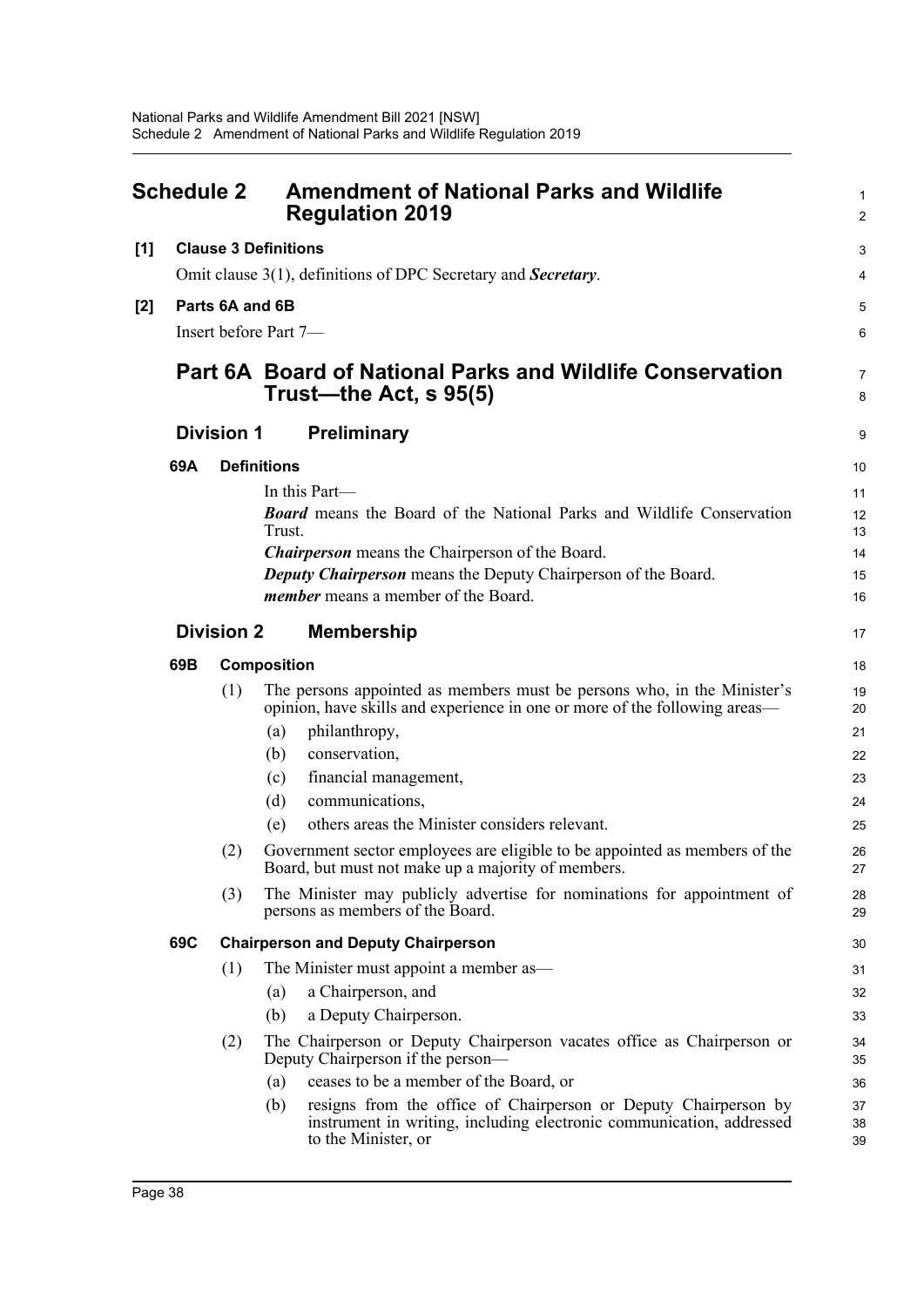|     |                                                                                                     | (c) | is removed from the office of Chairperson or Deputy Chairperson by the<br>Minister.                                                                                                                                                                                  | $\mathbf{1}$<br>$\overline{c}$ |  |  |  |  |  |
|-----|-----------------------------------------------------------------------------------------------------|-----|----------------------------------------------------------------------------------------------------------------------------------------------------------------------------------------------------------------------------------------------------------------------|--------------------------------|--|--|--|--|--|
|     | (3)                                                                                                 |     | If the office of Chairperson or Deputy Chairperson becomes vacant, a person<br>must be appointed to fill the vacancy.                                                                                                                                                | $\ensuremath{\mathsf{3}}$<br>4 |  |  |  |  |  |
| 69D | <b>Terms of office</b>                                                                              |     |                                                                                                                                                                                                                                                                      |                                |  |  |  |  |  |
|     | (1)                                                                                                 |     | Subject to this Part, a member holds office for the period specified in the<br>member's instrument of appointment.                                                                                                                                                   | 6<br>$\overline{7}$            |  |  |  |  |  |
|     | (2)                                                                                                 |     | The period referred to in subclause (1) must not exceed 5 years.                                                                                                                                                                                                     | 8                              |  |  |  |  |  |
|     | (3)                                                                                                 |     | A member may be re-appointed.                                                                                                                                                                                                                                        | 9                              |  |  |  |  |  |
| 69E | <b>Removal from office</b>                                                                          |     |                                                                                                                                                                                                                                                                      |                                |  |  |  |  |  |
|     |                                                                                                     |     | The Minister may remove a member from office.                                                                                                                                                                                                                        | 11                             |  |  |  |  |  |
| 69F |                                                                                                     |     | Vacancy in office of member                                                                                                                                                                                                                                          | 12                             |  |  |  |  |  |
|     |                                                                                                     |     | The office of a member becomes vacant if the member—                                                                                                                                                                                                                 | 13                             |  |  |  |  |  |
|     |                                                                                                     | (a) | dies, or                                                                                                                                                                                                                                                             | 14                             |  |  |  |  |  |
|     |                                                                                                     | (b) | completes a term of office and is not re-appointed, or                                                                                                                                                                                                               | 15                             |  |  |  |  |  |
|     |                                                                                                     | (c) | resigns the office by instrument in writing, including electronic<br>communication, addressed to the Minister, or                                                                                                                                                    | 16<br>17                       |  |  |  |  |  |
|     |                                                                                                     | (d) | is removed from office by the Minister, or                                                                                                                                                                                                                           | 18                             |  |  |  |  |  |
|     |                                                                                                     | (e) | becomes bankrupt, applies to take the benefit of a law for the relief of<br>bankrupt or insolvent debtors, compounds with the member's creditors<br>or makes an assignment of the member's remuneration for the<br>member's benefit, or                              | 19<br>20<br>21<br>22           |  |  |  |  |  |
|     |                                                                                                     | (f) | is a mentally incapacitated person, or                                                                                                                                                                                                                               | 23                             |  |  |  |  |  |
|     |                                                                                                     | (g) | is convicted in New South Wales of an offence that is punishable by<br>imprisonment for 12 months or more or is convicted elsewhere of an<br>offence that, if committed in New South Wales, would be an offence<br>punishable by imprisonment for 12 months or more. | 24<br>25<br>26<br>27           |  |  |  |  |  |
| 69G | <b>Remuneration</b>                                                                                 |     |                                                                                                                                                                                                                                                                      |                                |  |  |  |  |  |
|     |                                                                                                     |     | A member is entitled to be paid the remuneration, including travelling and<br>subsistence allowances, determined by the Minister for the member.                                                                                                                     | 29<br>30                       |  |  |  |  |  |
|     | <b>Division 3</b>                                                                                   |     | <b>Procedure</b>                                                                                                                                                                                                                                                     | 31                             |  |  |  |  |  |
| 69H | Quorum                                                                                              |     |                                                                                                                                                                                                                                                                      | 32                             |  |  |  |  |  |
|     |                                                                                                     |     | The quorum for a meeting of the Board is a majority of the Board's members<br>for the time being.                                                                                                                                                                    | 33<br>34                       |  |  |  |  |  |
| 691 | <b>Presiding member</b>                                                                             |     |                                                                                                                                                                                                                                                                      |                                |  |  |  |  |  |
|     | The Chairperson must preside at a meeting of the Board, unless the<br>(1)<br>Chairperson is absent. |     |                                                                                                                                                                                                                                                                      |                                |  |  |  |  |  |
|     | (2)                                                                                                 |     | If the Chairperson is absent—                                                                                                                                                                                                                                        | 38                             |  |  |  |  |  |
|     |                                                                                                     | (a) | the Deputy Chairperson must preside, or                                                                                                                                                                                                                              | 39                             |  |  |  |  |  |
|     |                                                                                                     |     |                                                                                                                                                                                                                                                                      |                                |  |  |  |  |  |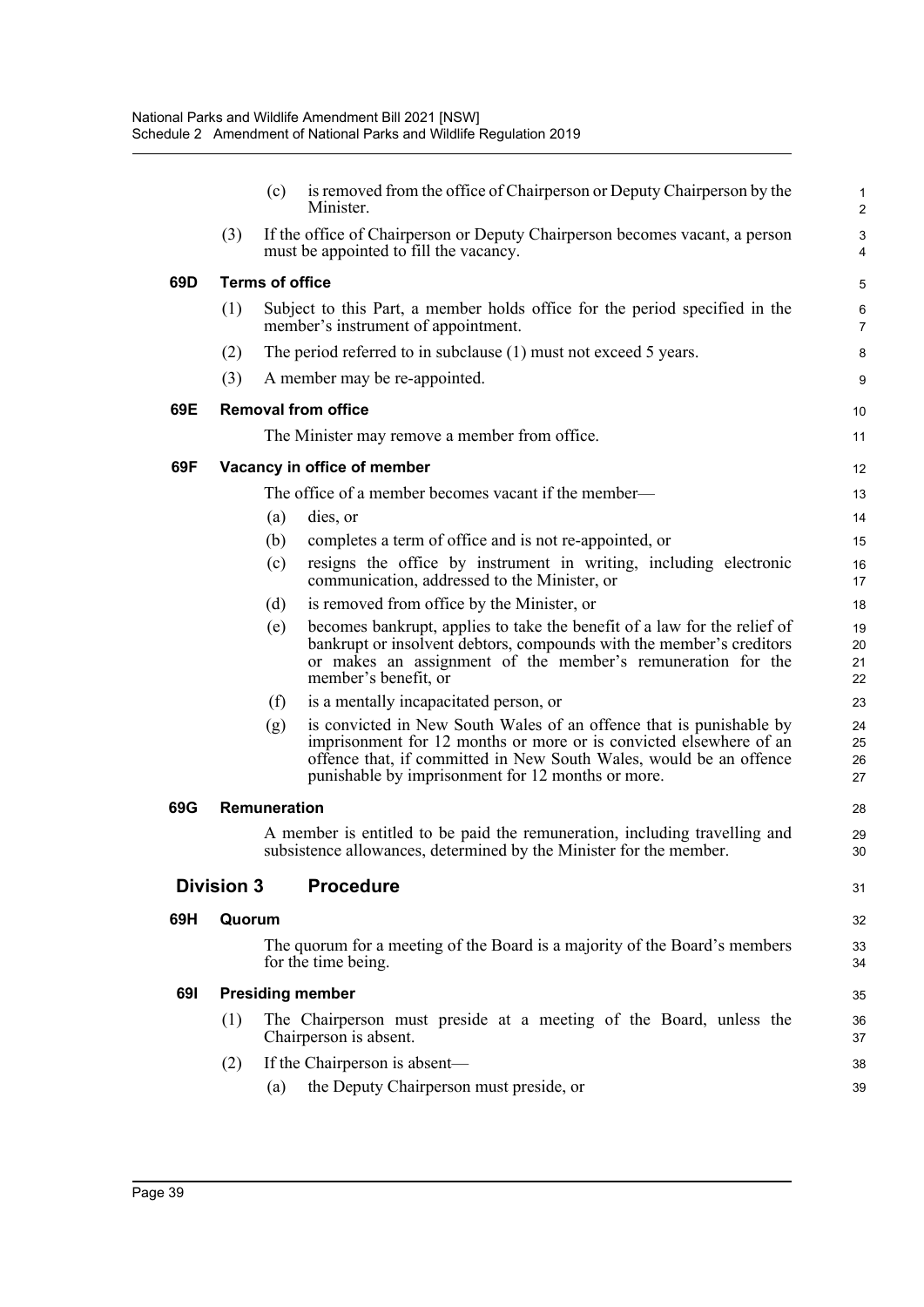|     |               | (b)                                                                                                                                                                         | if the Deputy Chairperson is absent—a person from among the<br>members present, elected by the members who are present at the<br>meeting, must preside.                                                                                               | 1<br>$\overline{\mathbf{c}}$<br>3 |  |  |  |
|-----|---------------|-----------------------------------------------------------------------------------------------------------------------------------------------------------------------------|-------------------------------------------------------------------------------------------------------------------------------------------------------------------------------------------------------------------------------------------------------|-----------------------------------|--|--|--|
|     | (3)           |                                                                                                                                                                             | The person presiding at a meeting has a deliberative vote and, in the event of<br>an equality of votes, has a second or casting vote.                                                                                                                 | 4<br>5                            |  |  |  |
| 69J |               |                                                                                                                                                                             | <b>General procedure</b>                                                                                                                                                                                                                              | 6                                 |  |  |  |
|     |               |                                                                                                                                                                             | The procedure for calling meetings of the Board and for conducting business<br>at the meetings is, subject to the Act and the regulations, to be determined by<br>the Board.                                                                          | 7<br>8<br>9                       |  |  |  |
| 69K | <b>Voting</b> |                                                                                                                                                                             |                                                                                                                                                                                                                                                       | 10                                |  |  |  |
|     |               |                                                                                                                                                                             | A decision supported by a majority of the votes cast at a meeting of the Board<br>at which a quorum is present is the decision of the Board.                                                                                                          | 11<br>12                          |  |  |  |
| 69L |               |                                                                                                                                                                             | <b>Disclosure of pecuniary interests</b>                                                                                                                                                                                                              | 13                                |  |  |  |
|     | (1)           | A member must disclose the nature of a pecuniary interest at a meeting of the<br>Board as soon as possible after the relevant facts have come to the member's<br>knowledge. |                                                                                                                                                                                                                                                       |                                   |  |  |  |
|     | (2)           |                                                                                                                                                                             | A member has a pecuniary interest if-                                                                                                                                                                                                                 | 17                                |  |  |  |
|     |               | (a)                                                                                                                                                                         | the member has a direct or indirect pecuniary interest in a matter being<br>considered, or about to be considered, at a meeting of the Board, and                                                                                                     | 18<br>19                          |  |  |  |
|     |               | (b)                                                                                                                                                                         | the interest appears to raise a conflict with the proper performance of the<br>member's duties in relation to the consideration of the matter.                                                                                                        | 20<br>21                          |  |  |  |
|     | (3)           |                                                                                                                                                                             | A disclosure is a sufficient disclosure of the nature of an interest in a matter<br>relating to a company or other body, or to a person, that may arise after the date<br>of the disclosure under subclause (1) if the disclosure is that the member— | 22<br>23<br>24                    |  |  |  |
|     |               | (a)                                                                                                                                                                         | is a member, or is in the employment, of a specified company or other<br>body, or                                                                                                                                                                     | 25<br>26                          |  |  |  |
|     |               | (b)                                                                                                                                                                         | is a partner, or is in the employment of, a specified person, or                                                                                                                                                                                      | 27                                |  |  |  |
|     |               | (c)                                                                                                                                                                         | has some other specified interest relating to a specified company or<br>other body, or to a specified person.                                                                                                                                         | 28<br>29                          |  |  |  |
|     | (4)           |                                                                                                                                                                             | Particulars of a disclosure made under this clause must be recorded by the<br>Board in a book that is—                                                                                                                                                | 30<br>31                          |  |  |  |
|     |               | (a)                                                                                                                                                                         | kept for the purpose of recording disclosures, and                                                                                                                                                                                                    | 32                                |  |  |  |
|     |               | (b)                                                                                                                                                                         | open to inspection at all reasonable hours by a person on payment of the<br>fee determined by the Board.                                                                                                                                              | 33<br>34                          |  |  |  |
|     | (5)           |                                                                                                                                                                             | After a member has disclosed the nature of an interest in a matter, the member<br>must not, unless the Minister or the Board otherwise determines—                                                                                                    | 35<br>36                          |  |  |  |
|     |               | (a)                                                                                                                                                                         | be present during a deliberation of the Board about the matter, or                                                                                                                                                                                    | 37                                |  |  |  |
|     |               | (b)                                                                                                                                                                         | take part in a decision of the Board about the matter.                                                                                                                                                                                                | 38                                |  |  |  |
|     | (6)           |                                                                                                                                                                             | For the purposes of making a determination by the Board under subclause (5),<br>a member who has a direct or indirect pecuniary interest in a matter to which<br>the disclosure relates must not—                                                     | 39<br>40<br>41                    |  |  |  |
|     |               | (a)                                                                                                                                                                         | be present during a deliberation of the Board for the purpose of making<br>the determination, or                                                                                                                                                      | 42<br>43                          |  |  |  |
|     |               | (b)                                                                                                                                                                         | take part in the making of the determination by the Board.                                                                                                                                                                                            | 44                                |  |  |  |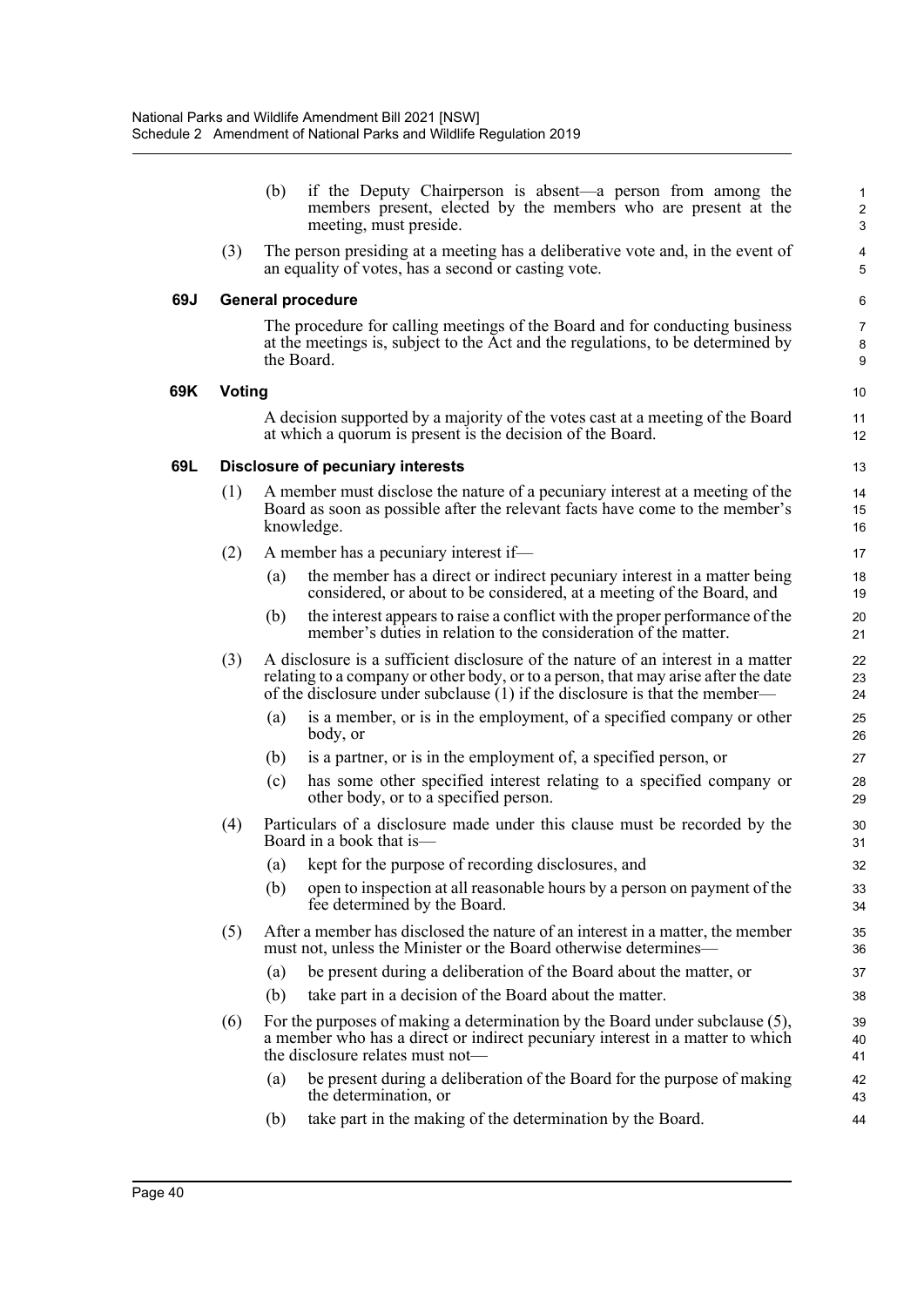|     | (7)                  |                                                                                                                                                                                                                                                    | A contravention of this clause does not invalidate a decision of the Board.                                                                     | $\mathbf 1$ |  |  |  |  |  |
|-----|----------------------|----------------------------------------------------------------------------------------------------------------------------------------------------------------------------------------------------------------------------------------------------|-------------------------------------------------------------------------------------------------------------------------------------------------|-------------|--|--|--|--|--|
| 69M |                      | <b>Effect of certain other Acts</b>                                                                                                                                                                                                                |                                                                                                                                                 |             |  |  |  |  |  |
|     | (1)                  |                                                                                                                                                                                                                                                    | The provisions of the Government Sector Employment Act 2013 relating to the<br>employment of Public Service employees do not apply to a member. | 3<br>4      |  |  |  |  |  |
|     | (2)                  | A provision of another Act does not disqualify a person from holding a<br>specified office and also the office of member, or from accepting and retaining<br>remuneration payable to the person as a member, merely because the<br>provision-      |                                                                                                                                                 |             |  |  |  |  |  |
|     |                      | (a)                                                                                                                                                                                                                                                | requires a person who is the holder of the specified office to devote the<br>whole of the person's time to the duties of the office, or         | 9<br>10     |  |  |  |  |  |
|     |                      | (b)                                                                                                                                                                                                                                                | prohibits the person from engaging in employment outside the duties of<br>the office.                                                           | 11<br>12    |  |  |  |  |  |
| 69N |                      |                                                                                                                                                                                                                                                    | Transaction of business outside meetings or by telephone or other means                                                                         | 13          |  |  |  |  |  |
|     | (1)                  | The Board may transact its business by the circulation of papers among all the<br>members of the Board for the time being.                                                                                                                         |                                                                                                                                                 |             |  |  |  |  |  |
|     | (2)                  | If the Board transacts business by the circulation of papers, a resolution in<br>writing, approved in writing by a majority of the members, is taken to be a<br>decision of the Board made at a meeting of the Board.                              |                                                                                                                                                 |             |  |  |  |  |  |
|     | (3)                  | The Board may transact its business at a meeting at which members, or some<br>members, participate by telephone or other electronic means, but only if a<br>member who speaks on a matter before the meeting can be heard by the other<br>members. |                                                                                                                                                 |             |  |  |  |  |  |
|     | (4)                  | The Chairperson and each other member have the same voting rights as the<br>Chairperson and the other member would have at an ordinary meeting of the<br>Board for the purposes of-                                                                |                                                                                                                                                 |             |  |  |  |  |  |
|     |                      | (a)                                                                                                                                                                                                                                                | the approval of a resolution under subclause $(1)$ , or                                                                                         | 26          |  |  |  |  |  |
|     |                      | (b)                                                                                                                                                                                                                                                | a meeting held in accordance with subclause (3).                                                                                                | 27          |  |  |  |  |  |
|     | (5)                  | A resolution approved under subclause (2) must, subject to this Part, be<br>recorded in the minutes of the meetings of the Board.                                                                                                                  |                                                                                                                                                 |             |  |  |  |  |  |
|     | (6)                  | Papers may be circulated among the members for the purposes of subclause<br>(1) by electronic means.                                                                                                                                               |                                                                                                                                                 |             |  |  |  |  |  |
| 69O | <b>Seal of Trust</b> |                                                                                                                                                                                                                                                    |                                                                                                                                                 |             |  |  |  |  |  |
|     | (1)                  |                                                                                                                                                                                                                                                    | The seal of the Trust must be kept by—                                                                                                          | 33          |  |  |  |  |  |
|     |                      | (a)                                                                                                                                                                                                                                                | a member of the Board, or                                                                                                                       | 34          |  |  |  |  |  |
|     |                      | (b)                                                                                                                                                                                                                                                | a member of staff of the Trust, authorised by the Board to keep the seal.                                                                       | 35          |  |  |  |  |  |
|     | (2)                  | The Board may authorise a member of the Board or of the staff of the Trust to<br>witness an affixing of the seal generally or in a particular case or class of cases<br>(an <i>authorised witness</i> ).                                           |                                                                                                                                                 |             |  |  |  |  |  |
|     | (3)                  |                                                                                                                                                                                                                                                    | The seal of the Trust must be affixed to a document only-                                                                                       | 39          |  |  |  |  |  |
|     |                      | (a)                                                                                                                                                                                                                                                | in the presence of an authorised witness, and                                                                                                   | 40          |  |  |  |  |  |
|     |                      | (b)                                                                                                                                                                                                                                                | with an attestation by the signature of an authorised witness of the fact<br>of the affixing of the seal.                                       | 41<br>42    |  |  |  |  |  |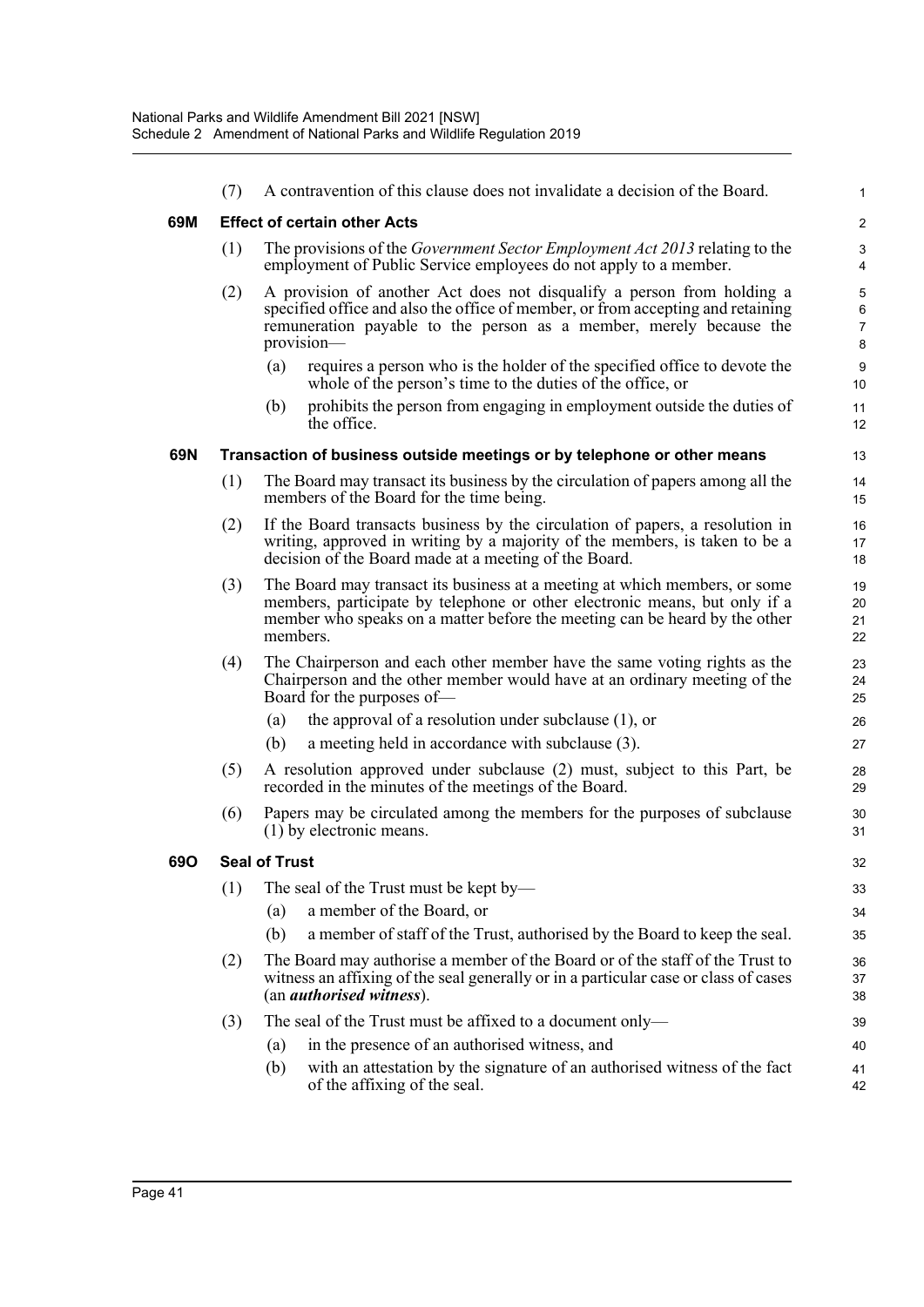|       |                                                                          |                               | Part 6B Biodiversity credits—relationship to Biodiversity<br><b>Conservation Regulation 2017</b> |                                                                                                                                                                                                                                                                              |                      |  |  |
|-------|--------------------------------------------------------------------------|-------------------------------|--------------------------------------------------------------------------------------------------|------------------------------------------------------------------------------------------------------------------------------------------------------------------------------------------------------------------------------------------------------------------------------|----------------------|--|--|
|       | 69P                                                                      |                               | <b>Application of Part</b>                                                                       |                                                                                                                                                                                                                                                                              |                      |  |  |
|       |                                                                          |                               |                                                                                                  | For the purposes of the Act, section 82S, this Part extends or modifies<br>provisions of the <i>Biodiversity Conservation Regulation 2017</i> .                                                                                                                              | 4<br>5               |  |  |
|       | 69Q                                                                      |                               |                                                                                                  | <b>Adopted provisions</b>                                                                                                                                                                                                                                                    | 6                    |  |  |
|       |                                                                          | (1)                           |                                                                                                  | The following provisions of the <i>Biodiversity Conservation Regulation 2017</i><br>extend to a biodiversity credit created under the Act-                                                                                                                                   | $\overline{7}$<br>8  |  |  |
|       |                                                                          |                               | (a)                                                                                              | clauses 6.10 and 6.11,                                                                                                                                                                                                                                                       | $9\,$                |  |  |
|       |                                                                          |                               | (b)                                                                                              | clause 6.30,                                                                                                                                                                                                                                                                 | 10                   |  |  |
|       |                                                                          |                               | (c)                                                                                              | clause 6.31, other than clause $6.31(2)(b)–(d)$ ,                                                                                                                                                                                                                            | 11                   |  |  |
|       |                                                                          |                               | (d)                                                                                              | clause 9.4.                                                                                                                                                                                                                                                                  | 12                   |  |  |
|       |                                                                          | (2)                           |                                                                                                  | A reference in a clause extended under subclause (1) to a biodiversity<br>stewardship site assessment report or a biodiversity assessment report is taken<br>to be a reference to a national parks biodiversity assessment report within the<br>meaning of the Act, Part 5A. | 13<br>14<br>15<br>16 |  |  |
| [3]   |                                                                          | <b>Clause 78A Definitions</b> |                                                                                                  |                                                                                                                                                                                                                                                                              | 17                   |  |  |
|       |                                                                          |                               |                                                                                                  | Omit the definition of <b>Department</b> .                                                                                                                                                                                                                                   | 18                   |  |  |
| [4]   | Clause 78A, definition of "environmental and cultural values" and 78E(1) |                               |                                                                                                  |                                                                                                                                                                                                                                                                              |                      |  |  |
|       | Omit "section 188H" wherever occurring.                                  |                               |                                                                                                  |                                                                                                                                                                                                                                                                              |                      |  |  |
|       | Insert instead "section 153G".                                           |                               |                                                                                                  |                                                                                                                                                                                                                                                                              |                      |  |  |
| [5]   | <b>Clause 78B Management of declared land</b>                            |                               |                                                                                                  |                                                                                                                                                                                                                                                                              |                      |  |  |
|       |                                                                          |                               |                                                                                                  | Omit "section 188H(2)". Insert instead "section 153G(4)".                                                                                                                                                                                                                    | 23                   |  |  |
| [6]   | <b>Clause 78C Preparation of conservation action plans</b>               |                               |                                                                                                  |                                                                                                                                                                                                                                                                              |                      |  |  |
|       |                                                                          | values of the land".          |                                                                                                  | Omit "of the land" from section $78C(3)(d)$ . Insert instead "of the environmental or cultural                                                                                                                                                                               | 25<br>26             |  |  |
| $[7]$ |                                                                          |                               |                                                                                                  | Clause 78D(2), 78F(2), 78I(2) and 78J(5)                                                                                                                                                                                                                                     | 27                   |  |  |
|       |                                                                          |                               |                                                                                                  | Omit "diminish" wherever occurring. Insert instead "place at risk".                                                                                                                                                                                                          | 28                   |  |  |
| [8]   |                                                                          | <b>Clause 87A</b>             |                                                                                                  |                                                                                                                                                                                                                                                                              |                      |  |  |
|       | Insert after clause 87-                                                  |                               |                                                                                                  |                                                                                                                                                                                                                                                                              |                      |  |  |
|       | 87A                                                                      |                               |                                                                                                  | Vehicle entry offences                                                                                                                                                                                                                                                       | 31                   |  |  |
|       |                                                                          |                               |                                                                                                  | For the purposes of section $197A(3)$ , definition of <i>vehicle entry offence</i> ,<br>paragraph $(b)$ , an offence under clause 10G is prescribed.                                                                                                                         | 32<br>33             |  |  |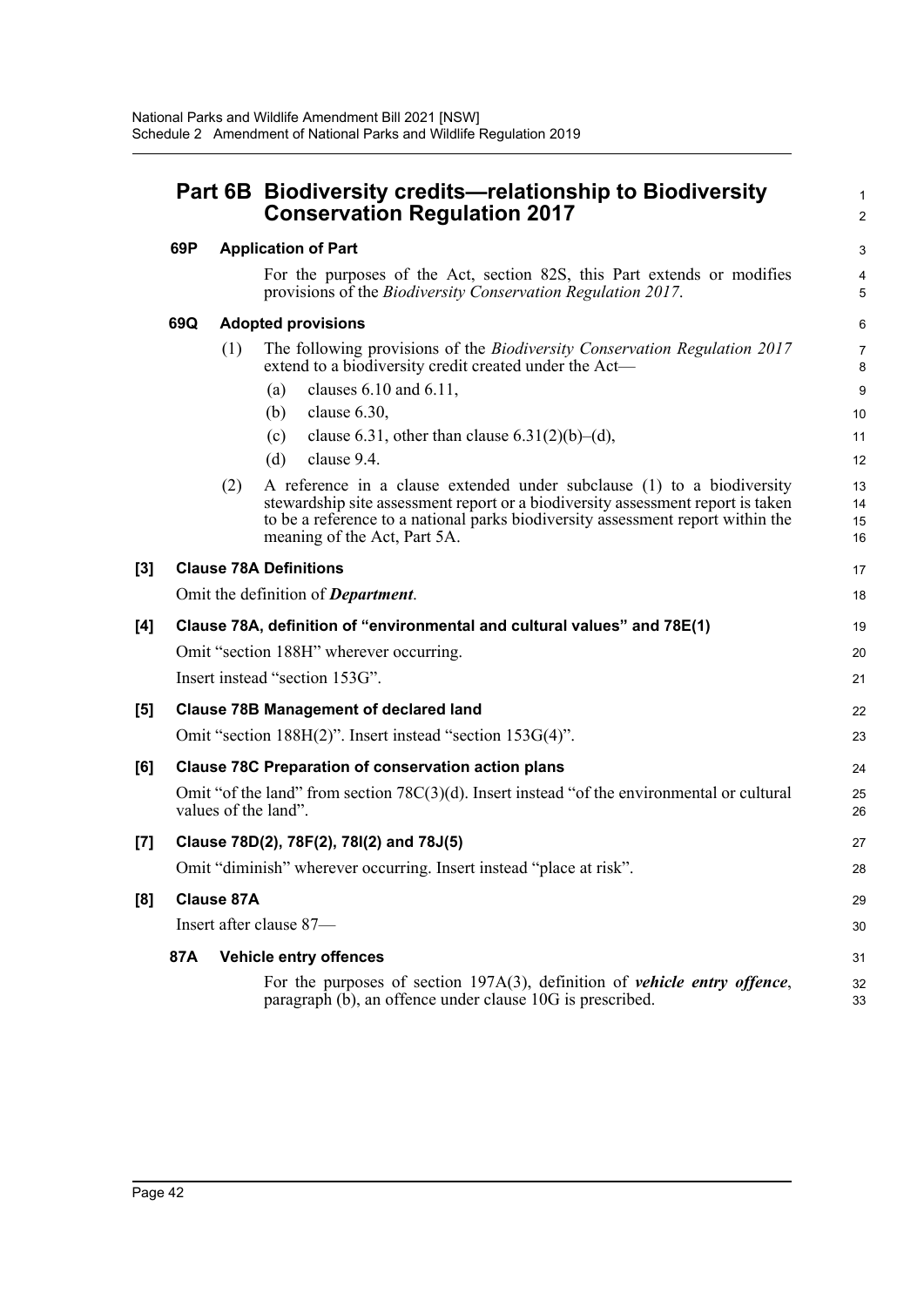<span id="page-49-0"></span>

|       | <b>Schedule 3</b>                                                 |       | <b>Amendment of other Acts and instruments</b>                                                                                                                                                                             | $\mathbf{1}$                                         |  |  |
|-------|-------------------------------------------------------------------|-------|----------------------------------------------------------------------------------------------------------------------------------------------------------------------------------------------------------------------------|------------------------------------------------------|--|--|
| 3.1   |                                                                   |       | <b>Biodiversity Conservation Act 2016 No 63</b>                                                                                                                                                                            | 2                                                    |  |  |
| [1]   | Part 6 Biodiversity offsets scheme                                | 3     |                                                                                                                                                                                                                            |                                                      |  |  |
|       | Insert after the heading to Part 6—                               |       |                                                                                                                                                                                                                            | 4                                                    |  |  |
|       |                                                                   |       | Note— See the National Parks and Wildlife Act 1974, Part 5A in relation to biodiversity<br>credits created under that Act, which are taken to be biodiversity credits under this Act,<br>subject to certain modifications. | $\mathbf 5$<br>$\begin{array}{c} 6 \\ 7 \end{array}$ |  |  |
| [2]   |                                                                   |       | Section 9.7 Registers to which Division applies                                                                                                                                                                            | 8                                                    |  |  |
|       | Omit section $9.7(1)(d)$ . Insert instead—                        |       |                                                                                                                                                                                                                            | 9                                                    |  |  |
|       | (d)                                                               |       | biodiversity credits under Part 6, or biodiversity credits taken to be<br>biodiversity credits under Part 6 by operation of the National Parks and<br><i>Wildlife Act 1974</i> , section 82M, including the following—     | 10<br>11<br>12                                       |  |  |
|       |                                                                   | (i)   | documents creating the credits,                                                                                                                                                                                            | 13                                                   |  |  |
|       |                                                                   | (i)   | the number and class, if any, of the credits,                                                                                                                                                                              | 14                                                   |  |  |
|       |                                                                   | (iii) | the Act under which the credits were created,                                                                                                                                                                              | 15                                                   |  |  |
|       |                                                                   | (iv)  | the name of the current and former holders of the credits,                                                                                                                                                                 | 16                                                   |  |  |
|       |                                                                   | (v)   | details relating to all transfers, suspensions, cancellations and<br>retirement of the credits,                                                                                                                            | 17<br>18                                             |  |  |
| 3.2   |                                                                   |       | <b>Biodiversity Conservation Regulation 2017</b>                                                                                                                                                                           | 19                                                   |  |  |
| [1]   | stewardship site (section 5.7(3))                                 |       | Clause 5.1 Criteria for determining if land eligible to be designated as biodiversity                                                                                                                                      | 20<br>21                                             |  |  |
|       | Insert "or" after "offset obligation" in clause $5.1(1)(c)(ii)$ . |       |                                                                                                                                                                                                                            |                                                      |  |  |
| $[2]$ |                                                                   |       | Clause 9.4 Public registered of biodiversity credits (sections 9.7(1)(d) and 9.11)                                                                                                                                         | 23                                                   |  |  |
|       | Omit clause 9.4(b). Insert instead—                               |       |                                                                                                                                                                                                                            | 24                                                   |  |  |
|       | (b)                                                               |       | the contact details of-                                                                                                                                                                                                    | 25                                                   |  |  |
|       |                                                                   | (i)   | for credits created under the Act—the current holder of the<br>credits, or of the agent of the holder, or                                                                                                                  | 26<br>27                                             |  |  |
|       |                                                                   | (i)   | for biodiversity credits created under the National Parks and<br><i>Wildlife Act 1974</i> —the National Parks and Wildlife Service as<br>referred to in that Act, section 6,                                               | 28<br>29<br>30                                       |  |  |
| $[3]$ | Clause 9.4(b)(ii)                                                 |       |                                                                                                                                                                                                                            | 31                                                   |  |  |
|       |                                                                   |       | Insert ", other than Part 4A" after "the National Parks and Wildlife Act 1974".                                                                                                                                            | 32                                                   |  |  |
| [4]   | Clause 9.4(b)(iii)                                                |       |                                                                                                                                                                                                                            | 33                                                   |  |  |
|       | Insert at the end of clause 9.4(b)(ii)-                           |       |                                                                                                                                                                                                                            | 34                                                   |  |  |
|       |                                                                   | , or  |                                                                                                                                                                                                                            | 35                                                   |  |  |
|       | (iii)                                                             |       | for biodiversity credits created under the National Parks and Wildlife<br>Act 1974, Part 4A—the appropriate Aboriginal Land Council within the<br>meaning of that Act, Part 5A,                                            | 36<br>37<br>38                                       |  |  |